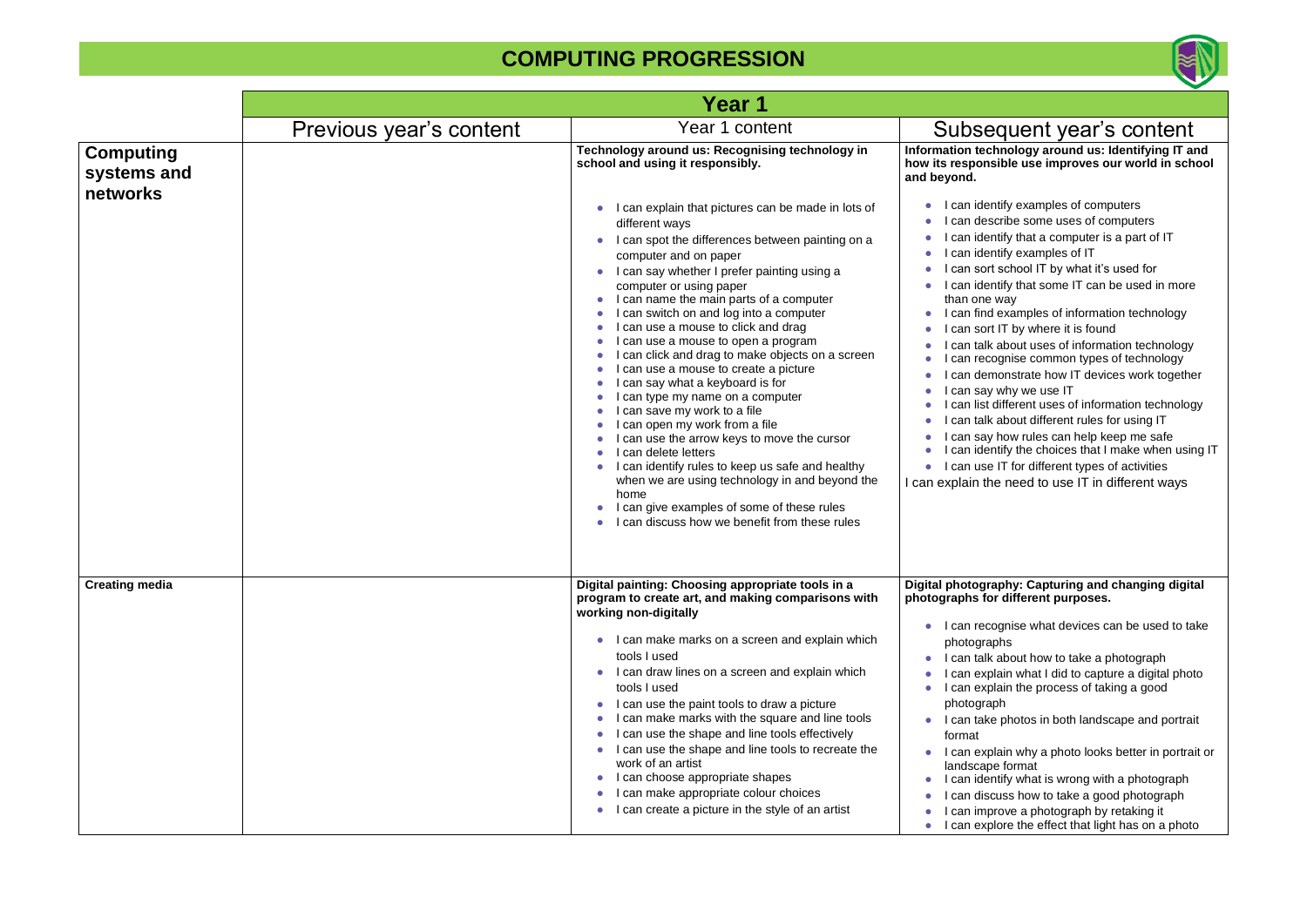#### **Making music: Using a computer as a tool to explore**  melodies, before creating a musical

- dentify simple differences in pieces of music isten with concentration to a range of music to the Music curriculum)
- describe how music makes me feel, e.g. or sad
- create a rhythm pattern
- blay an instrument following a rhythm pattern explain that music is created and played by
- connect images with sounds
- use a computer to experiment with pitch and
- elate an idea to a piece of music
- dentify that music is a sequence of notes
- ise a computer to create a musical pattern three notes
- efine my musical pattern on a computer lescribe an animal using sounds
- explain my choices
- ave my work
- eopen my work
- explain how I made my work better
- listen to music and describe how it makes

|             | I can explain that different paint tools do different                                             | I can exp<br>$\bullet$                    |
|-------------|---------------------------------------------------------------------------------------------------|-------------------------------------------|
|             | jobs                                                                                              | can exp                                   |
|             | I can choose appropriate paint tools and colours to                                               | can reco                                  |
|             | recreate the work of an artist                                                                    | I can use                                 |
|             | I can say which tools were helpful and why<br>$\bullet$                                           | l can exp                                 |
|             | I can make dots of colour on the page                                                             | I can app                                 |
|             | can change the colour and brush sizes                                                             | a photo                                   |
|             | I can use dots of colour to create a picture in the                                               | l can reco                                |
|             | style of an artist on my own                                                                      | I can ider                                |
|             | I can explain that pictures can be made in lots of                                                | been cha                                  |
|             | different ways                                                                                    |                                           |
|             | I can spot the differences between painting on a                                                  | Making music:                             |
|             | computer and on paper                                                                             | rhythms and mo                            |
|             | I can say whether I prefer painting using a<br>computer or using paper                            | composition.                              |
|             |                                                                                                   | I can ider<br>$\bullet$                   |
|             | Digital writing: Using a computer to create and format                                            | I can liste                               |
|             | text, before comparing to writing non-digitally.                                                  | (links to t                               |
|             |                                                                                                   | I can des                                 |
|             | I can open a word processor<br>$\bullet$                                                          | happy or                                  |
|             | I can recognise keys on a keyboard                                                                | I can crea                                |
|             | can identify and find keys on a keyboard                                                          | l can play                                |
|             | can enter text into a computer                                                                    | I can exp                                 |
|             | can use letter, number, and Space keys                                                            | humans<br>I can con                       |
|             | can use Backspace to remove text                                                                  | I can use                                 |
|             | can type capital letters                                                                          | duration                                  |
|             | I can explain what the keys that I have already<br>$\bullet$                                      | l can rela                                |
|             | learnt about do                                                                                   | I can ider                                |
|             | I can identify the toolbar and use bold, italic, and<br>underline                                 | I can use                                 |
|             | I can select a word by double-clicking                                                            | using thre                                |
|             | I can select all of the text by clicking and dragging                                             | I can refir<br>$\bullet$                  |
|             | can change the font                                                                               | I can des<br>$\bullet$                    |
|             | can say what tool I used to change the text                                                       | can exp                                   |
|             | can decide if my changes have improved my                                                         | can sav                                   |
|             | writing                                                                                           | l can reo <sub>l</sub>                    |
|             | I can use 'Undo' to remove changes                                                                | I can exp                                 |
|             | I can make changes to text on a computer                                                          | I can list                                |
|             | I can explain the differences between typing and                                                  | me feel                                   |
|             | writing                                                                                           |                                           |
|             | I can say why I prefer typing or writing                                                          |                                           |
| Programming | Moving a robot: Writing short algorithms and<br>programs for floor robots, and predicting program | <b>Robot algorithn</b><br>and using logic |
|             | outcomes.                                                                                         |                                           |
|             |                                                                                                   | I can follo                               |
|             | can predict the outcome of a command on a                                                         | I can cho                                 |
|             | device                                                                                            | as a sequ                                 |
|             | can match a command to an outcome                                                                 | I can give<br>$\bullet$                   |
|             | can run a command on a device                                                                     |                                           |



- experiment with different light sources explain why a picture may be unclear ecognise that images can be changed ise a tool to achieve a desired effect
- explain my choices
- apply a range of photography skills to capture

ecognise which photos have been changed dentify which photos are real and which have changed

#### **Robot algorithms: Creating and debugging programs, and using logical reasoning to make predictions.**

- follow instructions given by someone else choose a series of words that can be enacted equence
- give clear and unambiguous instructions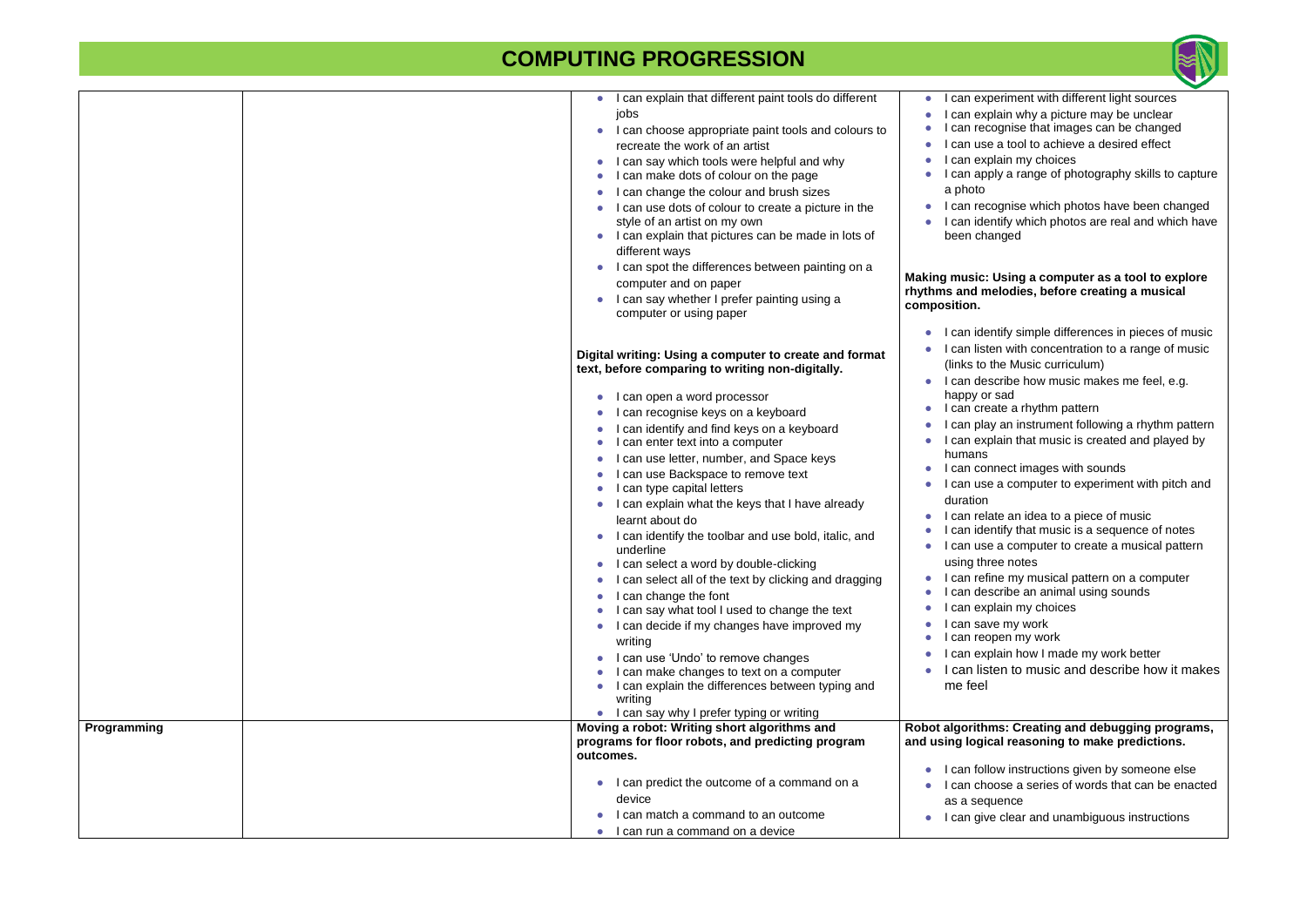#### **Programming quizzes: Designing algorithms and t use events to trigger sequences of code teractive quiz.**

- 
- lentify the start of a sequence<br>I can identify that a program needs to be started<br>how how to run my program
- 
- redict the outcome of a sequence of ands
- atch two sequences with the same outcome hange the outcome of a sequence of ands
- ork out the actions of a sprite in an algorithm ecide which blocks to use to meet the design
- uild the sequences of blocks I need
- hoose backgrounds for the design
- hoose characters for the design reate a program based on the new design
- hoose the images for my own design reate an algorithm
- uild sequences of blocks to match my design ompare my project to my design
- nprove my project by adding features ebug

**Philter Collecting data in tally charts and using attaburate and present data on a computer.** 

| <b>Data and Information</b> | Grouping data: Exploring object labels, then using<br>them to sort and group objects by properties.                                                                                                                                                                                                                                                                                                                                                                                                                                                                                                                                                                                                                                                                                                                                                                                                            | Pictograms: C<br>attributes to o                                                                                                                                                                                                                           |
|-----------------------------|----------------------------------------------------------------------------------------------------------------------------------------------------------------------------------------------------------------------------------------------------------------------------------------------------------------------------------------------------------------------------------------------------------------------------------------------------------------------------------------------------------------------------------------------------------------------------------------------------------------------------------------------------------------------------------------------------------------------------------------------------------------------------------------------------------------------------------------------------------------------------------------------------------------|------------------------------------------------------------------------------------------------------------------------------------------------------------------------------------------------------------------------------------------------------------|
|                             | I can find the commands to move a sprite<br>$\bullet$<br>I can use commands to move a sprite<br>I can compare different programming tools<br>I can use more than one block by joining them<br>together<br>I can use a Start block in a program<br>I can run my program<br>I can find blocks that have numbers<br>I can change the value<br>I can say what happens when I change a value<br>I can show that a project can include more than one<br>sprite<br>I can delete a sprite<br>$\bullet$<br>I can add blocks to each of my sprites<br>I can choose appropriate artwork for my project<br>I can decide how each sprite will move<br>I can create an algorithm for each sprite<br>I can use sprites that match my design<br>I can add programming blocks based on my<br>algorithm<br>I can test the programs I have created                                                                                | can id<br>can id<br>can sh<br>can pr<br>comma<br>l can m<br>I can ch<br>comma<br>l can w<br>can de<br>can bu<br>can ch<br>can ch<br>can cr<br>can ch<br>can cr<br>can bu<br>can co<br>can in<br>l can de                                                   |
|                             | I can follow an instruction<br>$\bullet$<br>I can recall words that can be acted out<br>$\bullet$<br>I can give directions<br>I can compare forwards and backwards movements<br>I can start a sequence from the same place<br>I can predict the outcome of a sequence involving<br>forwards and backwards commands<br>I can compare left and right turns<br>I can experiment with turn and move commands to<br>$\bullet$<br>move a robot<br>I can predict the outcome of a sequence involving<br>up to four commands<br>I can explain what my program should do<br>I can choose the order of commands in a sequence<br>I can debug my program<br>I can identify several possible solutions<br>I can plan two programs<br>I can use two different programs to get to the same<br>place<br><b>Programming animations: Designing and</b><br>programming the movement of a character on screen<br>to tell stories. | l can cr<br>sequen<br>I can us<br>floor rol<br>I can sł<br>sequen<br>l can fo<br>can pr<br>I can co<br>outcom<br>can ex<br>can id<br>can te<br>can ex<br>can cr<br>can us<br>can pl<br>can te<br>I can pu<br>Programming<br>programs that<br>to make an in |



- reate different algorithms for a range of ices (using the same commands) se an algorithm to program a sequence on a bot
- how the difference in outcomes between two ices that consist of the same commands **Illow a sequence**
- redict the outcome of a sequence ompare my prediction to the program ie.
- xplain the choices I made for my mat design lentify different routes around my mat est my mat to make sure that it is usable xplain what my algorithm should achieve
- reate an algorithm to meet my goal se my algorithm to create a program lan algorithms for different parts of a task est and debug each part of the program
- ut together the different parts of my program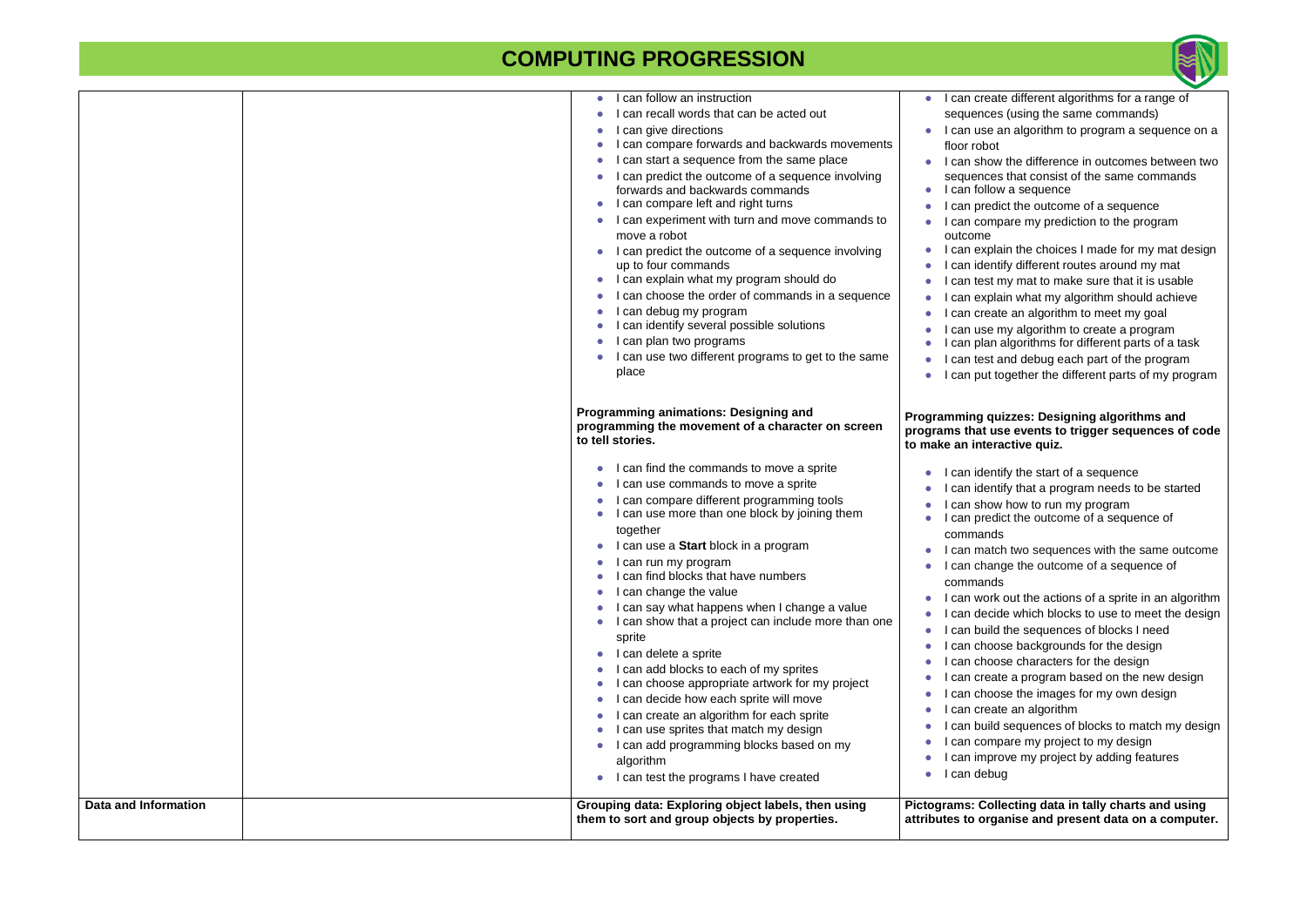|                   | can describe objects using labels<br>can match objects to groups<br>can identify the label for a group of objects<br>can count objects<br>can group objects<br>can count a group of objects<br>can describe an object<br>can describe a property of an object<br>can find objects with similar properties<br>can group similar objects<br>can group objects in more than one way<br>can count how many objects share a property<br>can choose how to group objects<br>can describe groups of objects<br>can record how many objects are in a group<br>can decide how to group objects to answer a<br>question<br>can compare groups of objects<br>can record and share what I have found<br>Keyboard, mouse, monitor, file, word processor, toolbar. | can red<br>can rep<br>can co<br>can en<br>can us<br>format<br>can us<br>about of<br>can org<br>can us<br>can ex<br>can tall<br>can cre<br>attribute<br>can an<br>questior<br>can ch<br>can co<br>can cre<br>can us<br>informat<br>can sh<br>can gi<br>should<br>Refine, pattern, |
|-------------------|------------------------------------------------------------------------------------------------------------------------------------------------------------------------------------------------------------------------------------------------------------------------------------------------------------------------------------------------------------------------------------------------------------------------------------------------------------------------------------------------------------------------------------------------------------------------------------------------------------------------------------------------------------------------------------------------------------------------------------------------------|----------------------------------------------------------------------------------------------------------------------------------------------------------------------------------------------------------------------------------------------------------------------------------|
| <b>Vocabulary</b> | Bold, italic, undo typing, command, outcome, device,<br>sequence, program, delete                                                                                                                                                                                                                                                                                                                                                                                                                                                                                                                                                                                                                                                                    | debug, data, pid                                                                                                                                                                                                                                                                 |

|                                             |                                                                                                                                                                                                                                                                                                                                                                                                                                                                                                                      | <b>Year 2</b>                                                                                                                                                                                                                                                                                                                                                                                                                                                                                                                      |                                                                                                                                                   |
|---------------------------------------------|----------------------------------------------------------------------------------------------------------------------------------------------------------------------------------------------------------------------------------------------------------------------------------------------------------------------------------------------------------------------------------------------------------------------------------------------------------------------------------------------------------------------|------------------------------------------------------------------------------------------------------------------------------------------------------------------------------------------------------------------------------------------------------------------------------------------------------------------------------------------------------------------------------------------------------------------------------------------------------------------------------------------------------------------------------------|---------------------------------------------------------------------------------------------------------------------------------------------------|
|                                             | Previous year's content                                                                                                                                                                                                                                                                                                                                                                                                                                                                                              | Year 2 content                                                                                                                                                                                                                                                                                                                                                                                                                                                                                                                     | <b>Subse</b>                                                                                                                                      |
| <b>Computing</b><br>systems and<br>networks | Technology around us: Recognising technology in<br>school and using it responsibly.                                                                                                                                                                                                                                                                                                                                                                                                                                  | Information technology around us: Identifying IT and<br>how its responsible use improves our world in school<br>and beyond.                                                                                                                                                                                                                                                                                                                                                                                                        | <b>Connecting co</b><br>have inputs, pr<br>can be connect                                                                                         |
|                                             | I can explain that pictures can be made in lots of<br>different ways<br>I can spot the differences between painting on a<br>computer and on paper<br>I can say whether I prefer painting using a<br>computer or using paper<br>can name the main parts of a computer<br>can switch on and log into a computer<br>can use a mouse to click and drag<br>I can use a mouse to open a program<br>can click and drag to make objects on a screen<br>can use a mouse to create a picture<br>can say what a keyboard is for | can identify examples of computers<br>can describe some uses of computers<br>can identify that a computer is a part of IT<br>can identify examples of IT<br>can sort school IT by what it's used for<br>can identify that some IT can be used in more<br>than one way<br>I can find examples of information technology<br>can sort IT by where it is found<br>can talk about uses of information technology<br>can recognise common types of technology<br>can demonstrate how IT devices work together<br>I can say why we use IT | can exp<br>can exp<br>can foll<br>can cla<br>can des<br>can des<br>can exp<br>activities<br>can rec<br>devices<br>can suç<br>devices<br>l can rec |



cord data in a tally chart present a tally count as a total mpare totals in a tally chart nter data onto a computer

se a computer to view data in a different

- se pictograms to answer simple questions bjects
- ganise data in a tally chart
- e a tally chart to create a pictogram
- plain what the pictogram shows
- ly objects using a common attribute
- eate a pictogram to arrange objects by an
- iswer 'more than'/'less than' and 'most/least' ns about an attribute
- oose a suitable attribute to compare people llect the data I need
- eate a pictogram and draw conclusions from
- e a computer program to present
- tion in different ways
- are what I have found out using a computer ve simple examples of why information not be shared
- outcome, sequence, prediction algorithm, ctogram, tally chart, attribute

#### equent year's content

**mputers: Identifying that digital devices have inputs, processes, and outputs, and how devices charged to make networks.** 

- plain that digital devices accept inputs
- plain that digital devices produce outputs low a process
- issify input and output devices
- scribe a simple process
- sign a digital device
- plain how I use digital devices for different
- cognise similarities between using digital and using non-digital tools
- ggest differences between using digital
- and using non-digital tools
- cognise different connections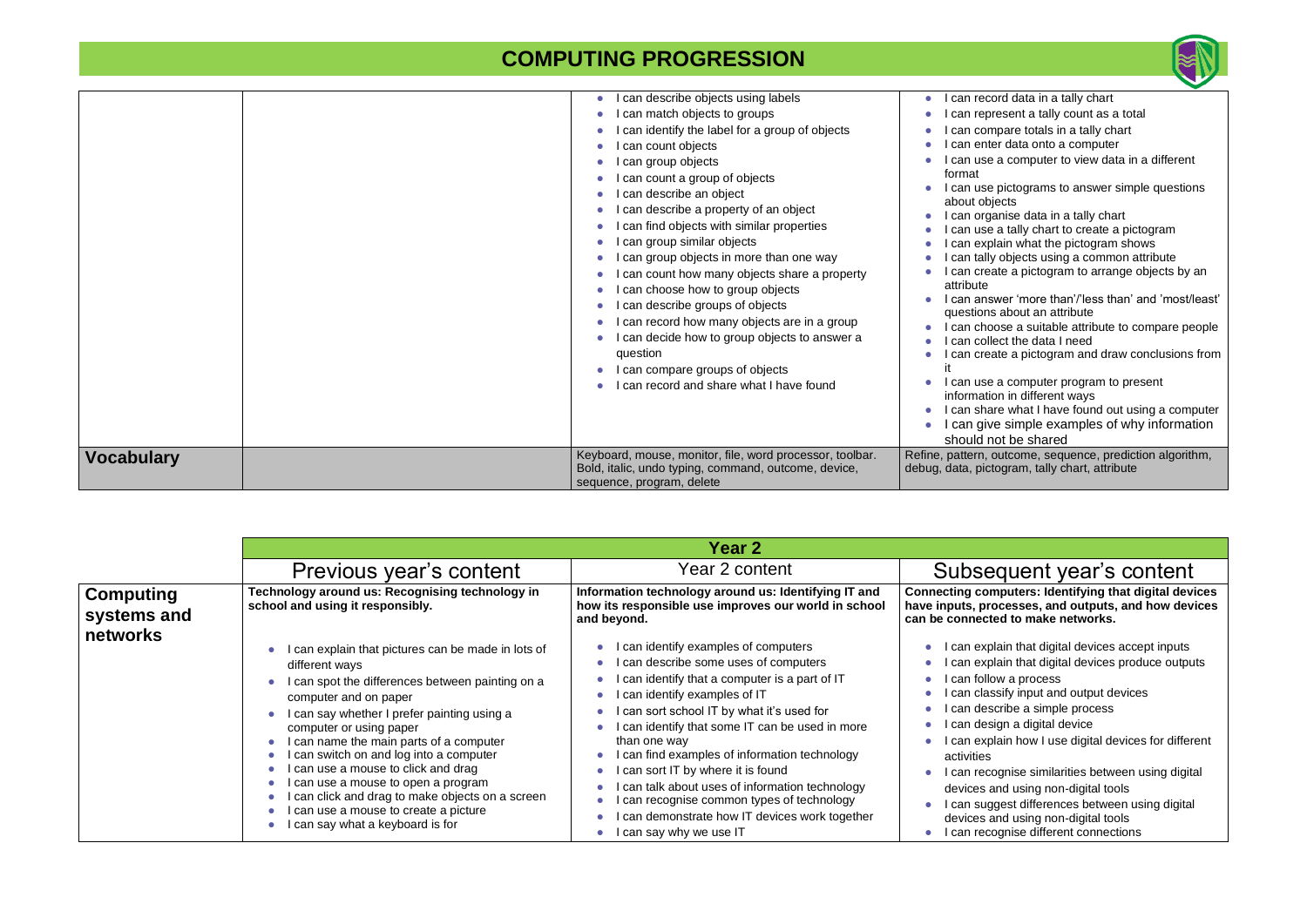|                       | I can type my name on a computer<br>I can save my work to a file<br>I can open my work from a file<br>I can use the arrow keys to move the cursor<br>I can delete letters<br>I can identify rules to keep us safe and healthy<br>when we are using technology in and beyond the<br>home<br>I can give examples of some of these rules<br>I can discuss how we benefit from these rules                                                                                                                                                                                                                                                                                                                                                                                                                                                                                                                                                                                                                                                                                                                                                                                                                                                                                                                                                                                                                                  | I can list different uses of information technology<br>I can talk about different rules for using IT<br>$\bullet$<br>I can say how rules can help keep me safe<br>$\bullet$<br>can identify the choices that I make when using IT<br>can use IT for different types of activities<br>$\bullet$<br>I can explain the need to use IT in different ways                                                                                                                                                                                                                                                                                                                                                                                                                                                                                                                                                                                                                                                                                                                                                                                                                                                                                                                                                                                                                                                 | I can explain how messages are passed through<br>multiple connections<br>I can discuss why we need a network switch<br>can recognise that a computer network is made<br>up of a number of devices<br>I can demonstrate how information can be passe<br>between devices<br>I can explain the role of a switch, server, and<br>wireless access point in a network<br>I can identify how devices in a network are<br>connected together<br>I can identify networked devices around me<br>$\bullet$<br>I can identify the benefits of computer networ                                                                                                                                                                                                                                                                                                                                                                                                                                                                                                                                                                                                                                                                                                                               |
|-----------------------|-------------------------------------------------------------------------------------------------------------------------------------------------------------------------------------------------------------------------------------------------------------------------------------------------------------------------------------------------------------------------------------------------------------------------------------------------------------------------------------------------------------------------------------------------------------------------------------------------------------------------------------------------------------------------------------------------------------------------------------------------------------------------------------------------------------------------------------------------------------------------------------------------------------------------------------------------------------------------------------------------------------------------------------------------------------------------------------------------------------------------------------------------------------------------------------------------------------------------------------------------------------------------------------------------------------------------------------------------------------------------------------------------------------------------|------------------------------------------------------------------------------------------------------------------------------------------------------------------------------------------------------------------------------------------------------------------------------------------------------------------------------------------------------------------------------------------------------------------------------------------------------------------------------------------------------------------------------------------------------------------------------------------------------------------------------------------------------------------------------------------------------------------------------------------------------------------------------------------------------------------------------------------------------------------------------------------------------------------------------------------------------------------------------------------------------------------------------------------------------------------------------------------------------------------------------------------------------------------------------------------------------------------------------------------------------------------------------------------------------------------------------------------------------------------------------------------------------|---------------------------------------------------------------------------------------------------------------------------------------------------------------------------------------------------------------------------------------------------------------------------------------------------------------------------------------------------------------------------------------------------------------------------------------------------------------------------------------------------------------------------------------------------------------------------------------------------------------------------------------------------------------------------------------------------------------------------------------------------------------------------------------------------------------------------------------------------------------------------------------------------------------------------------------------------------------------------------------------------------------------------------------------------------------------------------------------------------------------------------------------------------------------------------------------------------------------------------------------------------------------------------|
| <b>Creating media</b> | Digital painting: Choosing appropriate tools in a<br>program to create art, and making comparisons with<br>working non-digitally<br>I can make marks on a screen and explain which<br>tools I used<br>I can draw lines on a screen and explain which<br>tools I used<br>I can use the paint tools to draw a picture<br>I can make marks with the square and line tools<br>$\bullet$<br>I can use the shape and line tools effectively<br>$\bullet$<br>I can use the shape and line tools to recreate the<br>work of an artist<br>I can choose appropriate shapes<br>$\bullet$<br>I can make appropriate colour choices<br>I can create a picture in the style of an artist<br>I can explain that different paint tools do different<br>jobs<br>I can choose appropriate paint tools and colours to<br>recreate the work of an artist<br>I can say which tools were helpful and why<br>I can make dots of colour on the page<br>$\bullet$<br>I can change the colour and brush sizes<br>$\bullet$<br>I can use dots of colour to create a picture in the<br>$\bullet$<br>style of an artist on my own<br>I can explain that pictures can be made in lots of<br>$\bullet$<br>different ways<br>I can spot the differences between painting on a<br>computer and on paper<br>I can say whether I prefer painting using a<br>$\bullet$<br>computer or using paper<br>Digital writing: Using a computer to create and format | Digital photography: Capturing and changing digital<br>photographs for different purposes.<br>I can recognise what devices can be used to take<br>photographs<br>I can talk about how to take a photograph<br>$\bullet$<br>I can explain what I did to capture a digital photo<br>I can explain the process of taking a good<br>photograph<br>I can take photos in both landscape and portrait<br>format<br>I can explain why a photo looks better in portrait or<br>landscape format<br>I can identify what is wrong with a photograph<br>$\bullet$<br>can discuss how to take a good photograph<br>$\bullet$<br>I can improve a photograph by retaking it<br>$\bullet$<br>can explore the effect that light has on a photo<br>$\bullet$<br>I can experiment with different light sources<br>$\bullet$<br>I can explain why a picture may be unclear<br>$\bullet$<br>I can recognise that images can be changed<br>I can use a tool to achieve a desired effect<br>I can explain my choices<br>$\bullet$<br>I can apply a range of photography skills to capture<br>a photo<br>I can recognise which photos have been changed<br>I can identify which photos are real and which have<br>been changed<br>Making music: Using a computer as a tool to explore<br>rhythms and melodies, before creating a musical<br>composition.<br>I can identify simple differences in pieces of music<br>$\bullet$ | Stop-frame animation: Capturing and editing digital<br>still images to produce a stop-frame animation that<br>tells a story.<br>can draw a sequence of pictures<br>can create an effective flip book-style animation<br>can explain how an animation/flip book works<br>can predict what an animation will look like<br>can explain why little changes are needed for<br>each frame<br>I can create an effective stop-frame animation<br>l can break down a story into settings, characters<br>and events<br>I can describe an animation that is achievable or<br>screen<br>can create a storyboard<br>can use onion skinning to help me make small<br>changes between frames<br>I can review a sequence of frames to check my<br>work<br>I can evaluate the quality of my animation<br>can explain ways to make my animation better<br>can evaluate another learner's animation<br>can improve my animation based on feedback<br>$\bullet$<br>can add other media to my animation<br>$\bullet$<br>can explain why I added other media to my<br>animation<br>I can evaluate my final film<br>$\bullet$<br>Desktop publishing: Creating documents by modifyi<br>text, images, and page layouts for a specified purpor<br>I can explain the difference between text and<br>images |
|                       | text, before comparing to writing non-digitally.                                                                                                                                                                                                                                                                                                                                                                                                                                                                                                                                                                                                                                                                                                                                                                                                                                                                                                                                                                                                                                                                                                                                                                                                                                                                                                                                                                        | I can listen with concentration to a range of music<br>(links to the Music curriculum)                                                                                                                                                                                                                                                                                                                                                                                                                                                                                                                                                                                                                                                                                                                                                                                                                                                                                                                                                                                                                                                                                                                                                                                                                                                                                                               | I can recognise that text and images can<br>communicate messages clearly                                                                                                                                                                                                                                                                                                                                                                                                                                                                                                                                                                                                                                                                                                                                                                                                                                                                                                                                                                                                                                                                                                                                                                                                        |



- liscuss why we need a network switch ecognise that a computer network is made number of devices lemonstrate how information can be passed en devices explain the role of a switch, server, and ss access point in a network dentify how devices in a network are cted together dentify networked devices around me dentify the benefits of computer networks **nimation: Capturing and editing digital o produce a stop-frame animation that** Iraw a sequence of pictures reate an effective flip book—style animation explain how an animation/flip book works redict what an animation will look like explain why little changes are needed for rame reate an effective stop-frame animation reak down a story into settings, characters ents lescribe an animation that is achievable on reate a storyboard ise onion skinning to help me make small es between frames eview a sequence of frames to check my
- valuate the quality of my animation
- explain ways to make my animation better
- valuate another learner's animation
- mprove my animation based on feedback
- dd other media to my animation
- explain why I added other media to my tion
- valuate my final film

#### **Dishing: Creating documents by modifying** and page layouts for a specified purpose.

ecognise that text and images can unicate messages clearly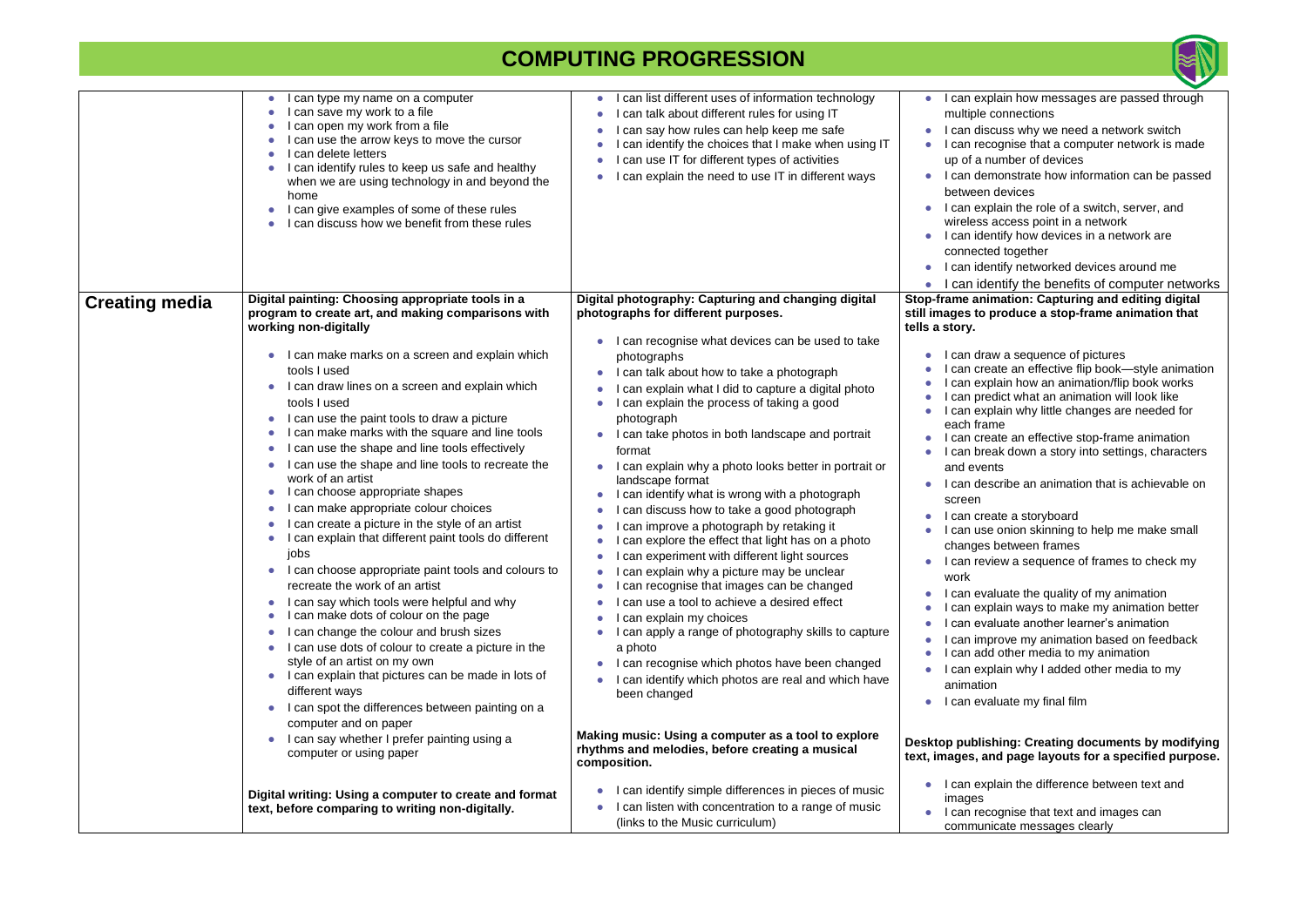|                    | can open a word processor<br>$\bullet$<br>can recognise keys on a keyboard<br>$\bullet$<br>can identify and find keys on a keyboard<br>can enter text into a computer<br>can use letter, number, and Space keys<br>$\bullet$<br>can use Backspace to remove text<br>can type capital letters<br>I can explain what the keys that I have already<br>learnt about do<br>I can identify the toolbar and use bold, italic, and<br>underline<br>I can select a word by double-clicking<br>$\bullet$<br>can select all of the text by clicking and dragging<br>$\bullet$<br>can change the font<br>$\bullet$<br>can say what tool I used to change the text<br>I can decide if my changes have improved my<br>writing<br>I can use 'Undo' to remove changes<br>I can make changes to text on a computer<br>I can explain the differences between typing and<br>writing<br>I can say why I prefer typing or writing                                                                                                                                                                                 | I can describe how music makes me feel, e.g.<br>happy or sad<br>I can create a rhythm pattern<br>I can play an instrument following a rhythm pattern<br>I can explain that music is created and played by<br>humans<br>I can connect images with sounds<br>can use a computer to experiment with pitch and<br>duration<br>I can relate an idea to a piece of music<br>I can identify that music is a sequence of notes<br>I can use a computer to create a musical pattern<br>using three notes<br>I can refine my musical pattern on a computer<br>can describe an animal using sounds<br>can explain my choices<br>I can save my work<br>can reopen my work<br>can explain how I made my work better<br>can listen to music and describe how it makes me<br>feel                                                                                                                                                                                                                                                                                                                                                                  | I can identify<br>using text and<br>I can change<br>given purpos<br>can edit text<br>can ex<br>plain that text<br>more clearly<br>I can explain<br>I can recogni:<br>important<br>I can create a<br>can choose<br>can paste te<br>cover<br>I can make cl<br>I can identify<br>l can match a<br>I can choose<br>I can identify<br>real world<br>can say why<br>can compar<br>work created                                   |
|--------------------|----------------------------------------------------------------------------------------------------------------------------------------------------------------------------------------------------------------------------------------------------------------------------------------------------------------------------------------------------------------------------------------------------------------------------------------------------------------------------------------------------------------------------------------------------------------------------------------------------------------------------------------------------------------------------------------------------------------------------------------------------------------------------------------------------------------------------------------------------------------------------------------------------------------------------------------------------------------------------------------------------------------------------------------------------------------------------------------------|-------------------------------------------------------------------------------------------------------------------------------------------------------------------------------------------------------------------------------------------------------------------------------------------------------------------------------------------------------------------------------------------------------------------------------------------------------------------------------------------------------------------------------------------------------------------------------------------------------------------------------------------------------------------------------------------------------------------------------------------------------------------------------------------------------------------------------------------------------------------------------------------------------------------------------------------------------------------------------------------------------------------------------------------------------------------------------------------------------------------------------------|----------------------------------------------------------------------------------------------------------------------------------------------------------------------------------------------------------------------------------------------------------------------------------------------------------------------------------------------------------------------------------------------------------------------------|
| <b>Programming</b> | Moving a robot: Writing short algorithms and<br>programs for floor robots, and predicting program<br>outcomes.<br>I can predict the outcome of a command on a<br>$\bullet$<br>device<br>can match a command to an outcome<br>can run a command on a device<br>can follow an instruction<br>I can recall words that can be acted out<br>can give directions<br>$\bullet$<br>can compare forwards and backwards movements<br>$\bullet$<br>can start a sequence from the same place<br>$\bullet$<br>can predict the outcome of a sequence involving<br>forwards and backwards commands<br>I can compare left and right turns<br>can experiment with turn and move commands to<br>move a robot<br>I can predict the outcome of a sequence involving<br>up to four commands<br>can explain what my program should do<br>$\bullet$<br>can choose the order of commands in a sequence<br>$\bullet$<br>can debug my program<br>$\bullet$<br>can identify several possible solutions<br>$\bullet$<br>can plan two programs<br>$\bullet$<br>can use two different programs to get to the same<br>place | Robot algorithms: Creating and debugging programs,<br>and using logical reasoning to make predictions.<br>I can follow instructions given by someone else<br>can choose a series of words that can be enacted<br>as a sequence<br>I can give clear and unambiguous instructions<br>I can create different algorithms for a range of<br>sequences (using the same commands)<br>I can use an algorithm to program a sequence on a<br>floor robot<br>I can show the difference in outcomes between two<br>sequences that consist of the same commands<br>I can follow a sequence<br>can predict the outcome of a sequence<br>can compare my prediction to the program<br>outcome<br>can explain the choices I made for my mat design<br>can identify different routes around my mat<br>can test my mat to make sure that it is usable<br>can explain what my algorithm should achieve<br>can create an algorithm to meet my goal<br>can use my algorithm to create a program<br>can plan algorithms for different parts of a task<br>can test and debug each part of the program<br>can put together the different parts of my program | <b>Sequencing sounds</b><br>based programming<br>I can identify<br>(sprites, back<br>I can explain<br>(linked to)<br>I can recognis<br>represented a<br>$\bullet$ I can identify<br>commands I<br>I can choose<br>action for my<br>can create a<br>can start a p<br>can create a<br>can explain<br>respond exac<br>can explain<br>can combine<br>can order no<br>can build a s<br>can decide t<br>program<br>I can make de |



| $\bullet$              | I can identify the advantages and disadvantages of                                                 |
|------------------------|----------------------------------------------------------------------------------------------------|
|                        | using text and images                                                                              |
| $\bullet$              | I can change font style, size, and colours for a                                                   |
|                        | given purpose                                                                                      |
| $\bullet$              | I can edit text                                                                                    |
| $\bullet$              | I can ex                                                                                           |
| $\bullet$              | plain that text can be changed to communicate                                                      |
|                        | more clearly                                                                                       |
| $\bullet$              | I can explain what 'page orientation' means                                                        |
| $\bullet$              | I can recognise placeholders and say why they are                                                  |
|                        | important                                                                                          |
| $\bullet$              | I can create a template for a particular purpose<br>I can choose the best locations for my content |
| $\bullet$<br>$\bullet$ | I can paste text and images to create a magazine                                                   |
|                        | cover                                                                                              |
| $\bullet$              | I can make changes to content after I've added it                                                  |
| $\bullet$              | I can identify different layouts                                                                   |
| $\bullet$              | I can match a layout to a purpose                                                                  |
| $\bullet$              | I can choose a suitable layout for a given purpose                                                 |
| $\bullet$              | I can identify the uses of desktop publishing in the                                               |
|                        | real world                                                                                         |
| $\bullet$              | I can say why desktop publishing might be helpful                                                  |
| $\bullet$              | I can compare work made on desktop publishing to                                                   |
|                        | work created by hand                                                                               |
|                        |                                                                                                    |
|                        | Sequencing sounds: Creating sequences in a block-                                                  |
|                        |                                                                                                    |
|                        | based programming language to make music                                                           |
|                        |                                                                                                    |
| $\bullet$              | I can identify the objects in a Scratch project                                                    |
|                        | (sprites, backdrops)                                                                               |
| 0                      | I can explain that objects in Scratch have attributes                                              |
|                        | (linked to)                                                                                        |
| $\bullet$              | I can recognise that commands in Scratch are                                                       |
|                        | represented as blocks                                                                              |
|                        | I can identify that each sprite is controlled by the                                               |
|                        | commands I choose                                                                                  |
| 0                      | I can choose a word which describes an on-screen                                                   |
|                        | action for my plan                                                                                 |
|                        | I can create a program following a design                                                          |
|                        | I can start a program in different ways                                                            |
|                        | I can create a sequence of connected commands                                                      |
|                        | I can explain that the objects in my project will                                                  |
|                        | respond exactly to the code                                                                        |
| $\bullet$              | I can explain what a sequence is                                                                   |
|                        | I can combine sound commands                                                                       |
|                        | I can order notes into a sequence                                                                  |
|                        | I can build a sequence of commands                                                                 |
|                        | I can decide the actions for each sprite in a                                                      |
|                        | program                                                                                            |
|                        | I can make design choices for my artwork                                                           |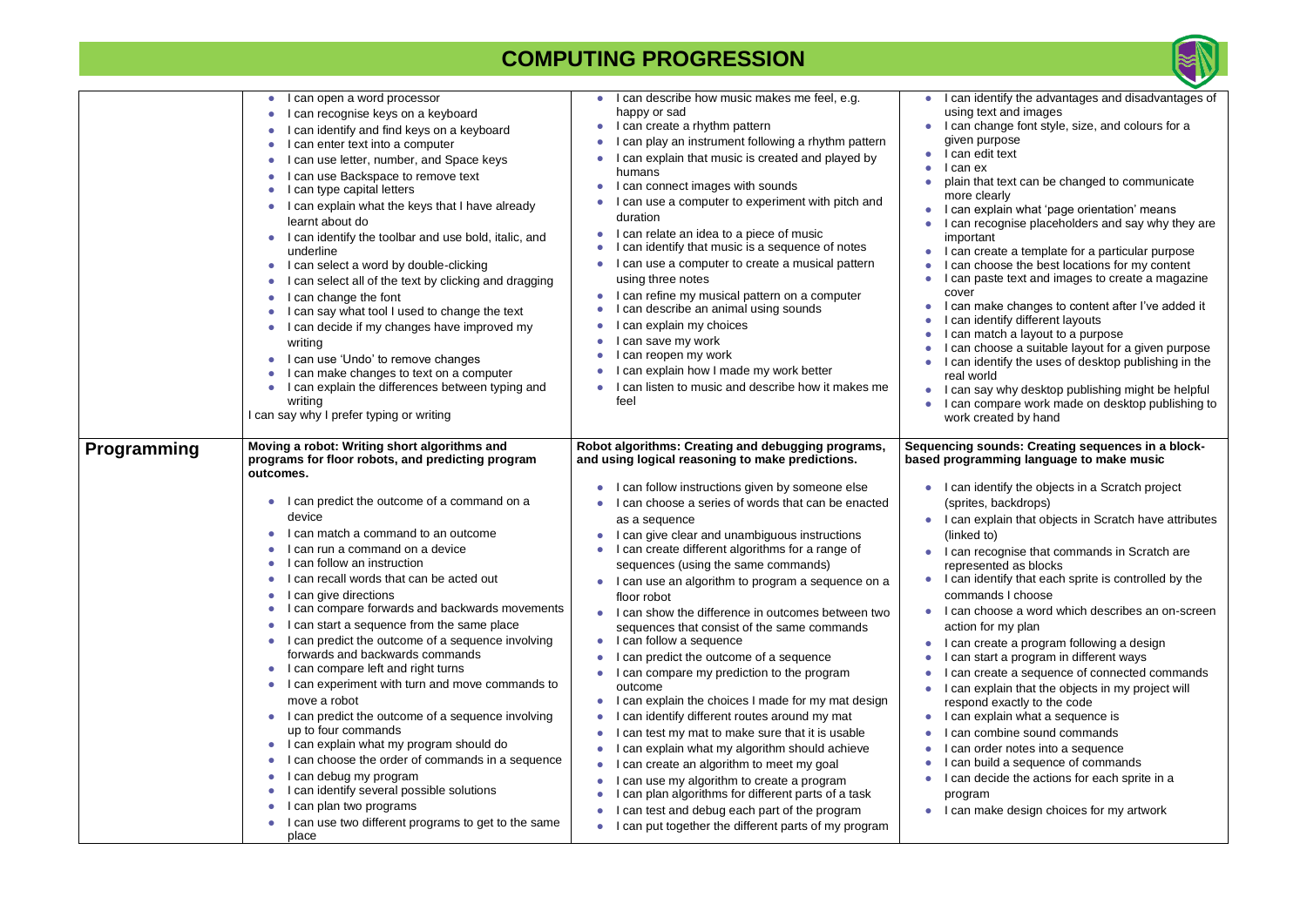|                                | Programming animations: Designing and<br>programming the movement of a character on screen<br>to tell stories.                                                                                                                                                                                                                                                                                                                                                                                                                                                                                                                                                                                                                                                                                      | Programming quizzes: Designing algorithms and<br>programs that use events to trigger sequences of code<br>to make an interactive quiz.                                                                                                                                                                                                                                                                                                                                                                                                                                                                                                                                                                                                                                                                                                                                                                                                                                                                                                        | I can identify and name the objects I will need for a<br>project<br>I can relate a task description to a design<br>I can implement my algorithm as code                                                                                                                                                                                                                                                                                                                                                                                                                                                                                                                                                                                                                                                                                                                                                                                                                                                                                                           |
|--------------------------------|-----------------------------------------------------------------------------------------------------------------------------------------------------------------------------------------------------------------------------------------------------------------------------------------------------------------------------------------------------------------------------------------------------------------------------------------------------------------------------------------------------------------------------------------------------------------------------------------------------------------------------------------------------------------------------------------------------------------------------------------------------------------------------------------------------|-----------------------------------------------------------------------------------------------------------------------------------------------------------------------------------------------------------------------------------------------------------------------------------------------------------------------------------------------------------------------------------------------------------------------------------------------------------------------------------------------------------------------------------------------------------------------------------------------------------------------------------------------------------------------------------------------------------------------------------------------------------------------------------------------------------------------------------------------------------------------------------------------------------------------------------------------------------------------------------------------------------------------------------------------|-------------------------------------------------------------------------------------------------------------------------------------------------------------------------------------------------------------------------------------------------------------------------------------------------------------------------------------------------------------------------------------------------------------------------------------------------------------------------------------------------------------------------------------------------------------------------------------------------------------------------------------------------------------------------------------------------------------------------------------------------------------------------------------------------------------------------------------------------------------------------------------------------------------------------------------------------------------------------------------------------------------------------------------------------------------------|
|                                | I can find the commands to move a sprite<br>I can use commands to move a sprite<br>I can compare different programming tools<br>I can use more than one block by joining them<br>together<br>I can use a Start block in a program<br>I can run my program<br>can find blocks that have numbers<br>I can change the value<br>I can say what happens when I change a value<br>I can show that a project can include more than one<br>sprite<br>I can delete a sprite<br>I can add blocks to each of my sprites<br>I can choose appropriate artwork for my project<br>I can decide how each sprite will move<br>I can create an algorithm for each sprite<br>I can use sprites that match my design<br>I can add programming blocks based on my<br>algorithm<br>I can test the programs I have created | I can identify the start of a sequence<br>$\bullet$<br>I can identify that a program needs to be started<br>$\bullet$<br>I can show how to run my program<br>$\bullet$<br>I can predict the outcome of a sequence of<br>commands<br>I can match two sequences with the same outcome<br>$\bullet$<br>I can change the outcome of a sequence of<br>$\bullet$<br>commands<br>I can work out the actions of a sprite in an algorithm<br>$\bullet$<br>I can decide which blocks to use to meet the design<br>I can build the sequences of blocks I need<br>$\bullet$<br>can choose backgrounds for the design<br>$\bullet$<br>can choose characters for the design<br>can create a program based on the new design<br>$\bullet$<br>I can choose the images for my own design<br>$\bullet$<br>I can create an algorithm<br>$\bullet$<br>can build sequences of blocks to match my design<br>$\bullet$<br>I can compare my project to my design<br>$\bullet$<br>I can improve my project by adding features<br>$\bullet$<br>I can debug<br>$\bullet$ | Events and actions in programs: Writing algorithms<br>and programs that use a range of events to trigger<br>sequences of actions.<br>I can explain the relationship between an event and<br>an action<br>I can choose which keys to use for actions and<br>explain my choices<br>I can identify a way to improve a program<br>I can choose a character for my project<br>I can choose a suitable size for a character in a<br>maze<br>I can program movement<br>I can use a programming extension<br>I can consider the real world when making design<br>choices<br>I can choose blocks to set up my program<br>I can identify additional features (from a given set of<br>blocks)<br>I can choose suitable keys to turn on additional<br>features<br>I can build more sequences of commands to make<br>my design work<br>I can test a program against a given design<br>can match a piece of code to an outcome<br>I can modify a program using a design<br>I can make design choices and justify them<br>I can implement my design<br>I can evaluate my project |
| Data and<br><b>Information</b> | Grouping data: Exploring object labels, then using<br>them to sort and group objects by properties.                                                                                                                                                                                                                                                                                                                                                                                                                                                                                                                                                                                                                                                                                                 | Pictograms: Collecting data in tally charts and using<br>attributes to organise and present data on a computer.                                                                                                                                                                                                                                                                                                                                                                                                                                                                                                                                                                                                                                                                                                                                                                                                                                                                                                                               | <b>Branching databases: Building and using branching</b><br>databases to group objects using yes/no questions.                                                                                                                                                                                                                                                                                                                                                                                                                                                                                                                                                                                                                                                                                                                                                                                                                                                                                                                                                    |
|                                | I can describe objects using labels<br>can match objects to groups<br>can identify the label for a group of objects<br>can count objects<br>I can group objects<br>I can count a group of objects<br>can describe an object<br>can describe a property of an object<br>can find objects with similar properties<br>can group similar objects<br>I can group objects in more than one way                                                                                                                                                                                                                                                                                                                                                                                                            | I can record data in a tally chart<br>$\bullet$<br>I can represent a tally count as a total<br>can compare totals in a tally chart<br>I can enter data onto a computer<br>٠<br>I can use a computer to view data in a different<br>format<br>I can use pictograms to answer simple questions<br>about objects<br>I can organise data in a tally chart<br>$\bullet$<br>I can use a tally chart to create a pictogram<br>I can explain what the pictogram shows<br>I can tally objects using a common attribute                                                                                                                                                                                                                                                                                                                                                                                                                                                                                                                                 | I can investigate questions with yes/no answers<br>I can make up a yes/no question about a collection<br>of objects<br>I can create two groups of objects separated by<br>one attribute<br>I can select an attribute to separate objects into<br>groups<br>I can create a group of objects within an existing<br>group<br>I can arrange objects into a tree structure<br>I can select objects to arrange in a branching<br>database                                                                                                                                                                                                                                                                                                                                                                                                                                                                                                                                                                                                                               |

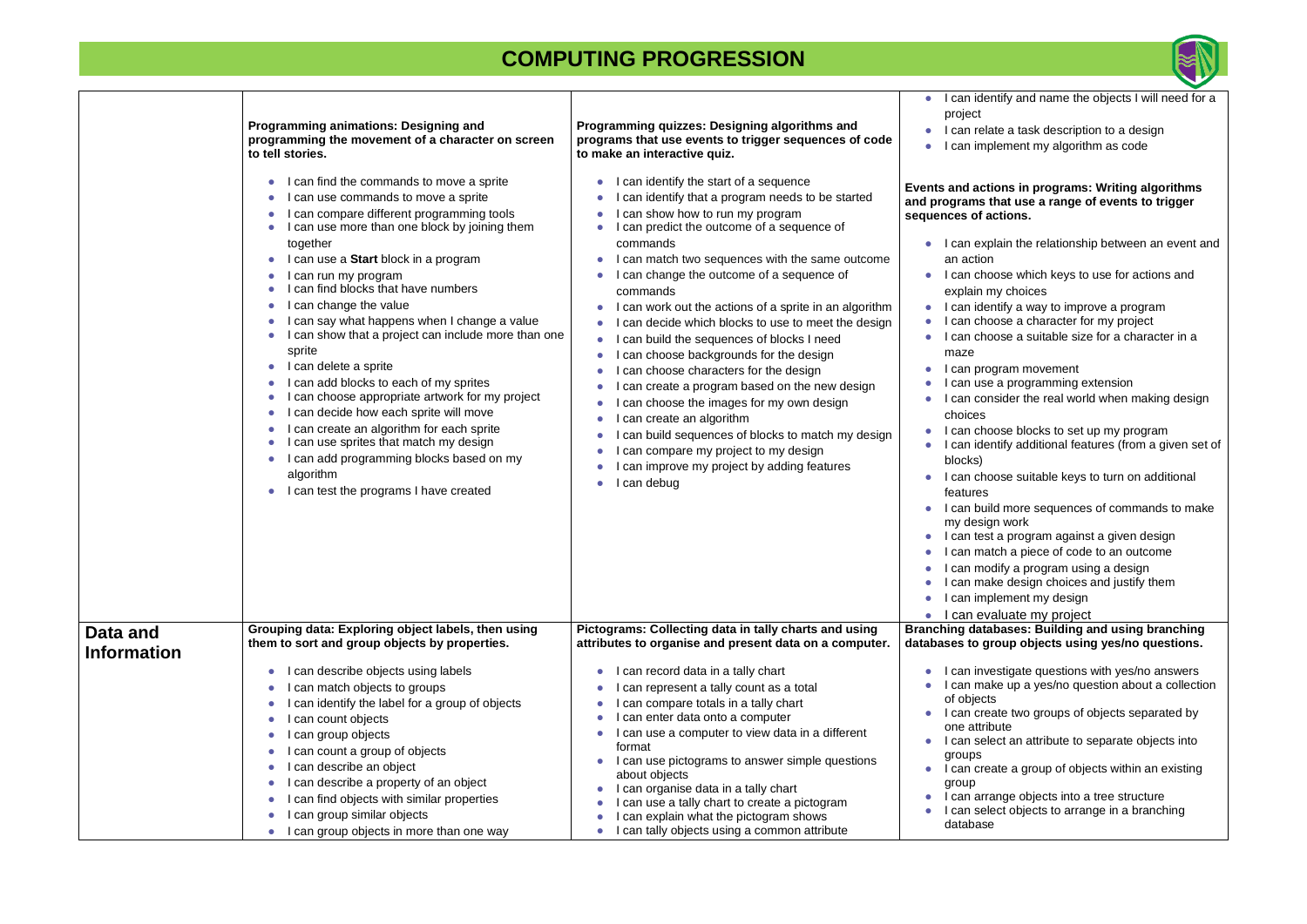|                   | can count how many objects share a property<br>can choose how to group objects<br>can describe groups of objects<br>can record how many objects are in a group<br>can decide how to group objects to answer a<br>question<br>can compare groups of objects<br>can record and share what I have found | can create a pictogram to arrange objects by an<br>attribute<br>can answer 'more than'/'less than' and 'most/least'<br>questions about an attribute<br>can choose a suitable attribute to compare people<br>can collect the data I need<br>can create a pictogram and draw conclusions from<br>can use a computer program to present<br>information in different ways<br>can share what I have found out using a computer<br>can give simple examples of why information<br>should not be shared | can gro<br>l can pro<br>can cre<br>l can exr<br>carefully<br>I can cor<br>l can sel<br>objects<br>acan cre<br>structure<br>can use<br>question<br>can exp<br>can exp<br>can cor |
|-------------------|------------------------------------------------------------------------------------------------------------------------------------------------------------------------------------------------------------------------------------------------------------------------------------------------------|--------------------------------------------------------------------------------------------------------------------------------------------------------------------------------------------------------------------------------------------------------------------------------------------------------------------------------------------------------------------------------------------------------------------------------------------------------------------------------------------------|---------------------------------------------------------------------------------------------------------------------------------------------------------------------------------|
| <b>Vocabulary</b> | Keyboard, mouse, monitor, file, word processor, toolbar.<br>Bold, italic, undo typing, command, outcome, device,<br>sequence, program, delete                                                                                                                                                        | Refine, pattern, outcome, sequence, prediction algorithm,<br>debug, data, pictogram, tally chart, attribute                                                                                                                                                                                                                                                                                                                                                                                      | Process, conner<br>effective, stop-fr<br>feedback, scrato<br>implement, eval                                                                                                    |

**The internet: Recognising the internet as a network of networks including the WWW, and why we should e** content.

- escribe the internet as a network of networks emonstrate how information is shared across ernet
- iscuss why a network needs protecting escribe networked devices and how they
- xplain that the internet is used to provide ervices
- ecognise that the World Wide Web contains es and web pages
- xplain the types of media that can be shared WWW
- escribe where websites are stored when ed to the WWW
- escribe how to access websites on the
- xplain what media can be found on websites ecognise that I can add content to the WWW xplain that internet services can be used to content online
- xplain what media can be found on websites

|                                             |                                                                                                                                                                                                                                                                                                                                                                                                                                                                                                                                                                                                                                                                                                 | Year 3                                                                                                                                                                                                                                                                                                                                                                                                                                                                                                                                                                                                               |                                                                                                                                                                                |
|---------------------------------------------|-------------------------------------------------------------------------------------------------------------------------------------------------------------------------------------------------------------------------------------------------------------------------------------------------------------------------------------------------------------------------------------------------------------------------------------------------------------------------------------------------------------------------------------------------------------------------------------------------------------------------------------------------------------------------------------------------|----------------------------------------------------------------------------------------------------------------------------------------------------------------------------------------------------------------------------------------------------------------------------------------------------------------------------------------------------------------------------------------------------------------------------------------------------------------------------------------------------------------------------------------------------------------------------------------------------------------------|--------------------------------------------------------------------------------------------------------------------------------------------------------------------------------|
|                                             | Previous year's content                                                                                                                                                                                                                                                                                                                                                                                                                                                                                                                                                                                                                                                                         | Year 3 content                                                                                                                                                                                                                                                                                                                                                                                                                                                                                                                                                                                                       | <b>Subs</b>                                                                                                                                                                    |
| <b>Computing</b><br>systems and<br>networks | Information technology around us: Identifying IT and<br>how its responsible use improves our world in school<br>and beyond.<br>I can identify examples of computers<br>I can describe some uses of computers                                                                                                                                                                                                                                                                                                                                                                                                                                                                                    | <b>Connecting computers: Identifying that digital devices</b><br>have inputs, processes, and outputs, and how devices<br>can be connected to make networks.<br>I can explain that digital devices accept inputs<br>I can explain that digital devices produce outputs                                                                                                                                                                                                                                                                                                                                                | The internet: F<br>networks inclu<br>evaluate onlin<br>can de<br>can de                                                                                                        |
|                                             | I can identify that a computer is a part of IT<br>I can identify examples of IT<br>I can sort school IT by what it's used for<br>I can identify that some IT can be used in more<br>than one way<br>I can find examples of information technology<br>I can sort IT by where it is found<br>I can talk about uses of information technology<br>I can recognise common types of technology<br>I can demonstrate how IT devices work together<br>I can say why we use IT<br>I can list different uses of information technology<br>I can talk about different rules for using IT<br>$\bullet$<br>I can say how rules can help keep me safe<br>I can identify the choices that I make when using IT | I can follow a process<br>I can classify input and output devices<br>can describe a simple process<br>I can design a digital device<br>I can explain how I use digital devices for different<br>activities<br>I can recognise similarities between using digital<br>devices and using non-digital tools<br>I can suggest differences between using digital<br>devices and using non-digital tools<br>I can recognise different connections<br>I can explain how messages are passed through<br>multiple connections<br>I can discuss why we need a network switch<br>I can recognise that a computer network is made | the inter<br>l can dis<br>l can de<br>connect<br>l can ex<br>many se<br>can re<br>website<br>l can ex<br>on the V<br>l can de<br>uploade<br>l can de<br><b>WWW</b><br>l can ex |
|                                             | I can use IT for different types of activities<br>I can explain the need to use IT in different ways                                                                                                                                                                                                                                                                                                                                                                                                                                                                                                                                                                                            | up of a number of devices<br>I can demonstrate how information can be passed<br>between devices                                                                                                                                                                                                                                                                                                                                                                                                                                                                                                                      | l can re<br>I can ex<br>create c<br>I can ex                                                                                                                                   |



oup objects using my own yes/no questions ove my branching database works eate yes/no questions using given attributes plain that questions need to be ordered to split objects into similarly sized groups mpare two branching database structures lect a theme and choose a variety of

- eate questions and apply them to a tree
- e my branching database to answer l
- plain what a pictogram tells me
- plain what a branching database tells me
- mpare two ways of presenting information

ctions, network, switch, server, wireless, rame animation, storyboard, onion skinning, ch, sprites, backdrop, blocks, code, luate, branching, database

#### equent year's content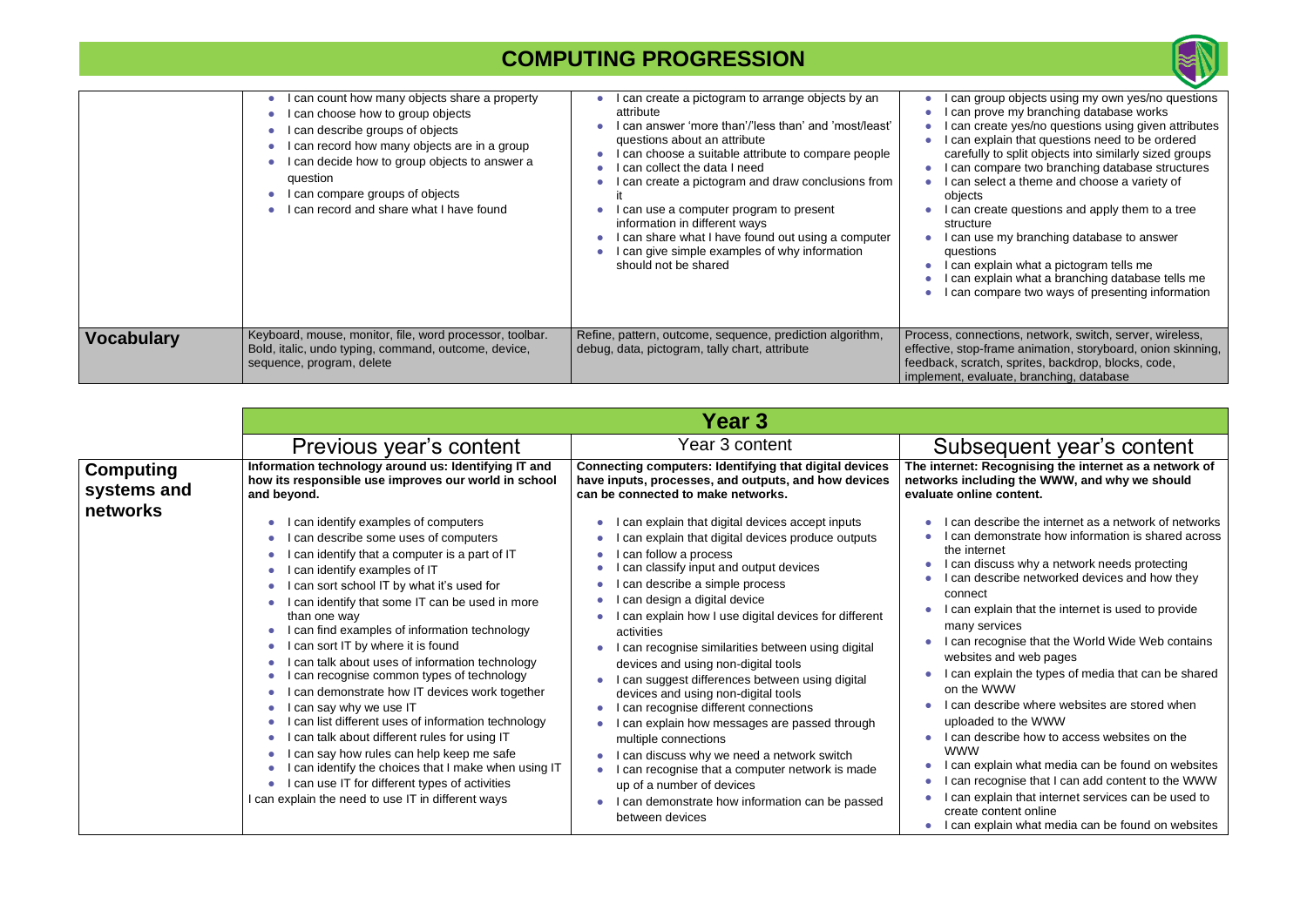|                       |                                                                                                                                                                                                                                                                                                                                                                                                                                                                                                                                                                                                                                                                                                                                                                                                                                                                          | I can explain the role of a switch, server, and<br>wireless access point in a network<br>I can identify how devices in a network are<br>connected together<br>can identify networked devices around me<br>can identify the benefits of computer networks                                                                                                                                                                                                                                                                                                                                                                                                                                                                                                                                                                                 | I can rec<br>$\bullet$<br>I can exp<br>create co<br>I can exp<br>Web is tr<br>I can exp<br>may not<br>I can exp<br>share or                                                                                                                                                                                |
|-----------------------|--------------------------------------------------------------------------------------------------------------------------------------------------------------------------------------------------------------------------------------------------------------------------------------------------------------------------------------------------------------------------------------------------------------------------------------------------------------------------------------------------------------------------------------------------------------------------------------------------------------------------------------------------------------------------------------------------------------------------------------------------------------------------------------------------------------------------------------------------------------------------|------------------------------------------------------------------------------------------------------------------------------------------------------------------------------------------------------------------------------------------------------------------------------------------------------------------------------------------------------------------------------------------------------------------------------------------------------------------------------------------------------------------------------------------------------------------------------------------------------------------------------------------------------------------------------------------------------------------------------------------------------------------------------------------------------------------------------------------|------------------------------------------------------------------------------------------------------------------------------------------------------------------------------------------------------------------------------------------------------------------------------------------------------------|
| <b>Creating media</b> | Digital photography: Capturing and changing digital<br>photographs for different purposes.<br>I can recognise what devices can be used to take<br>photographs<br>I can talk about how to take a photograph                                                                                                                                                                                                                                                                                                                                                                                                                                                                                                                                                                                                                                                               | Stop-frame animation: Capturing and editing digital<br>still images to produce a stop-frame animation that<br>tells a story.<br>can draw a sequence of pictures<br>can create an effective flip book-style animation                                                                                                                                                                                                                                                                                                                                                                                                                                                                                                                                                                                                                     | Audio editing:<br>a podcast, ensi<br>I can ide<br>and play                                                                                                                                                                                                                                                 |
|                       | I can explain what I did to capture a digital photo<br>I can explain the process of taking a good<br>photograph<br>I can take photos in both landscape and portrait<br>format<br>I can explain why a photo looks better in portrait or<br>landscape format<br>I can identify what is wrong with a photograph<br>can discuss how to take a good photograph<br>can improve a photograph by retaking it<br>can explore the effect that light has on a photo<br>can experiment with different light sources<br>can explain why a picture may be unclear<br>can recognise that images can be changed<br>can use a tool to achieve a desired effect<br>can explain my choices<br>I can apply a range of photography skills to capture<br>a photo<br>I can recognise which photos have been changed<br>О<br>I can identify which photos are real and which have<br>been changed | can explain how an animation/flip book works<br>can predict what an animation will look like<br>can explain why little changes are needed for<br>each frame<br>can create an effective stop-frame animation<br>can break down a story into settings, characters<br>and events<br>can describe an animation that is achievable on<br>screen<br>can create a storyboard<br>can use onion skinning to help me make small<br>changes between frames<br>can review a sequence of frames to check my<br>work<br>can evaluate the quality of my animation<br>can explain ways to make my animation better<br>can evaluate another learner's animation<br>can improve my animation based on feedback<br>can add other media to my animation<br>can explain why I added other media to my<br>animation<br>can evaluate my final film<br>$\bullet$ | I can ide<br>audio or<br>I can rec<br>recorded<br>I can use<br>sound<br>can sug<br>l can dis<br>recording<br>l can plai<br>I can dise<br>digital re<br>l can sav<br>can ope<br>l can dis<br>be altere<br>I can edi<br>I can dise<br>I can cho<br>podcast<br>can use<br>l can exp<br>exported<br>I can dise |
|                       | Making music: Using a computer as a tool to explore<br>rhythms and melodies, before creating a musical<br>composition.                                                                                                                                                                                                                                                                                                                                                                                                                                                                                                                                                                                                                                                                                                                                                   | Desktop publishing: Creating documents by modifying<br>text, images, and page layouts for a specified purpose.                                                                                                                                                                                                                                                                                                                                                                                                                                                                                                                                                                                                                                                                                                                           | like<br>I can sug<br><b>Photo editing:</b><br>reflecting on th                                                                                                                                                                                                                                             |
|                       | I can identify simple differences in pieces of music<br>I can listen with concentration to a range of music<br>(links to the Music curriculum)<br>I can describe how music makes me feel, e.g.<br>happy or sad<br>I can create a rhythm pattern<br>can play an instrument following a rhythm pattern                                                                                                                                                                                                                                                                                                                                                                                                                                                                                                                                                                     | I can explain the difference between text and<br>images<br>I can recognise that text and images can<br>communicate messages clearly<br>I can identify the advantages and disadvantages of<br>using text and images<br>I can change font style, size, and colours for a<br>given purpose                                                                                                                                                                                                                                                                                                                                                                                                                                                                                                                                                  | required purpo<br>I can ide<br>image<br>I can exp<br>life                                                                                                                                                                                                                                                  |



- cognise that I can add content to the WWW plain that internet services can be used to content online
- plain that not everything on the World Wide rue
- plain why some information I find online be honest, accurate, or legal
- plain why I need to think carefully before I reshare content

#### **Capturing and editing audio to produce** suring that copyright is considered.

- entify digital devices that can record sound it back
- entify the inputs and outputs required to play record sound
- cognise the range of sounds that can be
- e a device to record audio and play back
- ggest how to improve my recording scuss what other people include when g sound for a podcast
- an and write the content for a podcast scuss why it is useful to be able to save ecordings
- ve a digital recording as a file
- en a digital recording from a file
- cuss ways in which audio recordings can ed
- lit sections of of an audio recording
- scuss sounds that other people combine oose suitable sounds to include in a
- e editing tools to arrange sections of audio plain that digital recordings need to be d to share them
- scuss the features of a digital recording I
- ggest improvements to a digital recording

#### **Manipulating digital images, and he impact of changes and whether the required** by **purical** purpose is fulfilled.

- entify changes that we can make to an
- plore how images can be changed in real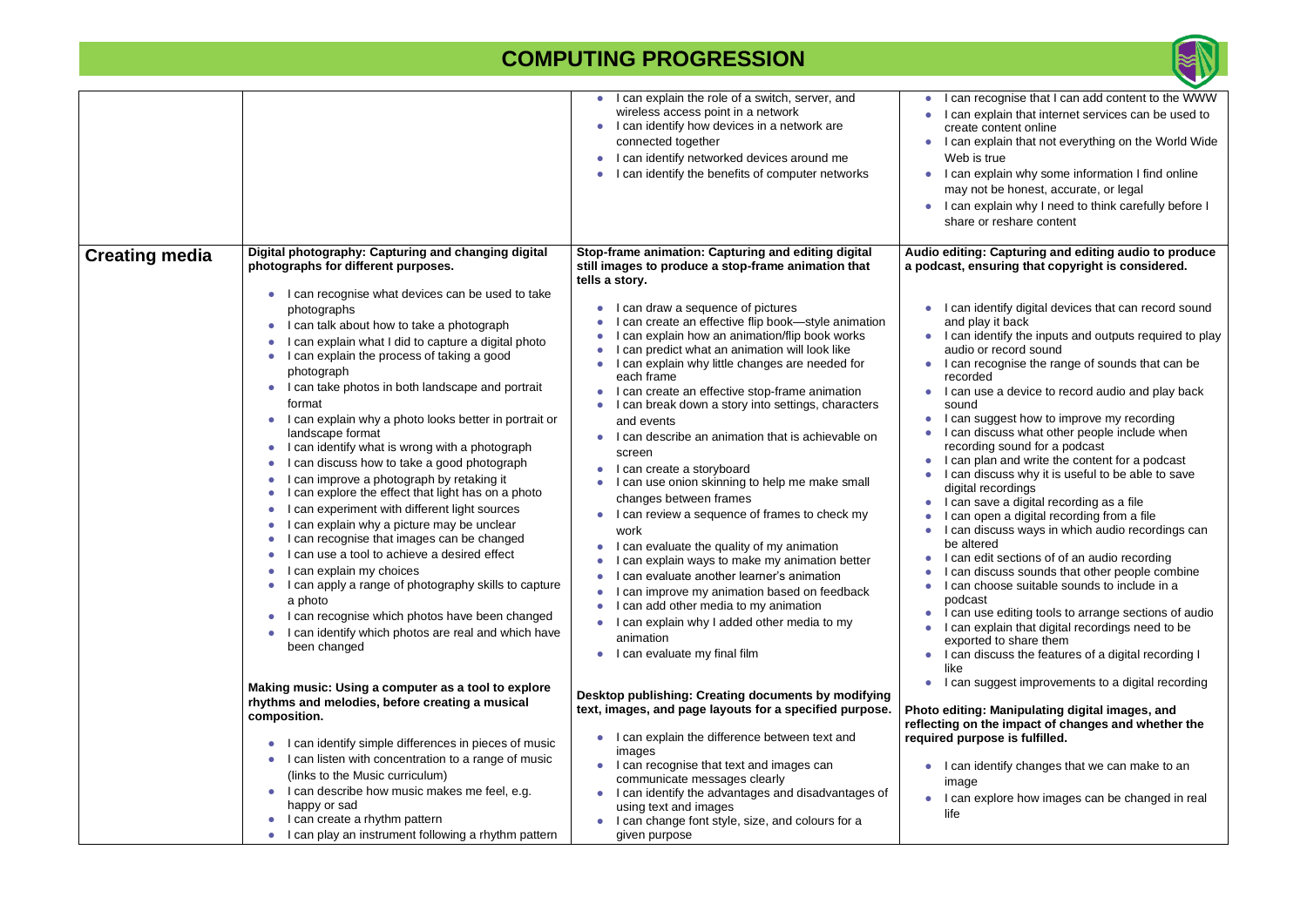|                    | I can explain that music is created and played by<br>humans<br>I can connect images with sounds<br>$\bullet$<br>I can use a computer to experiment with pitch and<br>$\bullet$<br>duration<br>I can relate an idea to a piece of music<br>$\bullet$<br>I can identify that music is a sequence of notes<br>$\bullet$<br>I can use a computer to create a musical pattern<br>$\bullet$<br>using three notes<br>I can refine my musical pattern on a computer<br>$\bullet$<br>I can describe an animal using sounds<br>$\bullet$<br>I can explain my choices<br>$\bullet$<br>I can save my work<br>$\bullet$<br>I can reopen my work<br>$\bullet$<br>I can explain how I made my work better<br>$\bullet$<br>I can listen to music and describe how it makes me<br>feel                                                                                                                                                                                                                                                                                                                                                                                                                                                                                                                                             | can edit text<br>I can ex<br>plain that text can be changed to communicate<br>more clearly<br>I can explain what 'page orientation' means<br>can recognise placeholders and say why they are<br>important<br>I can create a template for a particular purpose<br>I can choose the best locations for my content<br>can paste text and images to create a magazine<br>cover<br>I can make changes to content after I've added it<br>can identify different layouts<br>can match a layout to a purpose<br>can choose a suitable layout for a given purpose<br>I can identify the uses of desktop publishing in the<br>real world<br>I can say why desktop publishing might be helpful<br>$\bullet$<br>I can compare work made on desktop publishing to<br>work created by hand                                                                                                                                                                                                           | I can explain the effect that editing can have on an<br>image<br>I can explain what has changed in an edited image<br>I can change the composition of an image by<br>selecting parts of it<br>I can consider why someone might want to change<br>$\bullet$<br>the composition of an image<br>can talk about changes made to images<br>can choose effects to make my image fit a<br>scenario<br>I can explain why my choices fit a scenario<br>$\bullet$<br>can identify how an image has been retouched<br>can give examples of positive and negative effects<br>that retouching can have on an image<br>I can choose appropriate tools to retouch an image<br>can sort images into 'fake' or 'real' and explain my<br>choices<br>I can combine parts of images to create new<br>images<br>I can talk about fake images around me<br>I can consider the effect of adding other elements<br>to my work<br>I can compare the original image with my<br>$\bullet$<br>completed publication<br>I can evaluate the impact of my publication on<br>others through feedback                                           |
|--------------------|-------------------------------------------------------------------------------------------------------------------------------------------------------------------------------------------------------------------------------------------------------------------------------------------------------------------------------------------------------------------------------------------------------------------------------------------------------------------------------------------------------------------------------------------------------------------------------------------------------------------------------------------------------------------------------------------------------------------------------------------------------------------------------------------------------------------------------------------------------------------------------------------------------------------------------------------------------------------------------------------------------------------------------------------------------------------------------------------------------------------------------------------------------------------------------------------------------------------------------------------------------------------------------------------------------------------|----------------------------------------------------------------------------------------------------------------------------------------------------------------------------------------------------------------------------------------------------------------------------------------------------------------------------------------------------------------------------------------------------------------------------------------------------------------------------------------------------------------------------------------------------------------------------------------------------------------------------------------------------------------------------------------------------------------------------------------------------------------------------------------------------------------------------------------------------------------------------------------------------------------------------------------------------------------------------------------|----------------------------------------------------------------------------------------------------------------------------------------------------------------------------------------------------------------------------------------------------------------------------------------------------------------------------------------------------------------------------------------------------------------------------------------------------------------------------------------------------------------------------------------------------------------------------------------------------------------------------------------------------------------------------------------------------------------------------------------------------------------------------------------------------------------------------------------------------------------------------------------------------------------------------------------------------------------------------------------------------------------------------------------------------------------------------------------------------------------|
| <b>Programming</b> | Robot algorithms: Creating and debugging programs,<br>and using logical reasoning to make predictions.<br>I can follow instructions given by someone else<br>$\bullet$<br>I can choose a series of words that can be enacted<br>$\bullet$<br>as a sequence<br>I can give clear and unambiguous instructions<br>I can create different algorithms for a range of<br>$\bullet$<br>sequences (using the same commands)<br>I can use an algorithm to program a sequence on a<br>$\bullet$<br>floor robot<br>I can show the difference in outcomes between two<br>$\bullet$<br>sequences that consist of the same commands<br>I can follow a sequence<br>$\bullet$<br>I can predict the outcome of a sequence<br>$\bullet$<br>I can compare my prediction to the program<br>$\bullet$<br>outcome<br>I can explain the choices I made for my mat design<br>$\bullet$<br>I can identify different routes around my mat<br>$\bullet$<br>I can test my mat to make sure that it is usable<br>$\bullet$<br>I can explain what my algorithm should achieve<br>$\bullet$<br>I can create an algorithm to meet my goal<br>$\bullet$<br>I can use my algorithm to create a program<br>$\bullet$<br>can plan algorithms for different parts of a task<br>$\bullet$<br>I can test and debug each part of the program<br>$\bullet$ | Sequencing sounds: Creating sequences in a block-<br>based programming language to make music<br>I can identify the objects in a Scratch project<br>(sprites, backdrops)<br>I can explain that objects in Scratch have attributes<br>(linked to)<br>I can recognise that commands in Scratch are<br>$\bullet$<br>represented as blocks<br>I can identify that each sprite is controlled by the<br>commands I choose<br>I can choose a word which describes an on-screen<br>action for my plan<br>I can create a program following a design<br>can start a program in different ways<br>can create a sequence of connected commands<br>can explain that the objects in my project will<br>respond exactly to the code<br>I can explain what a sequence is<br>can combine sound commands<br>I can order notes into a sequence<br>I can build a sequence of commands<br>I can decide the actions for each sprite in a<br>program<br>I can make design choices for my artwork<br>$\bullet$ | Repetition in shapes: Using a text-based programming<br>language to explore count-controlled loops when<br>drawing shapes.<br>I can program a computer by typing commands<br>$\bullet$<br>I can explain the effect of changing a value of a<br>$\bullet$<br>command<br>I can create a code snippet for a given purpose<br>$\bullet$<br>I can use a template to draw what I want my<br>$\bullet$<br>program to do<br>I can write an algorithm to produce a given<br>$\bullet$<br>outcome<br>I can test my algorithm in a text-based language<br>$\bullet$<br>can identify repetition in everyday tasks<br>$\bullet$<br>can identify patterns in a sequence<br>$\bullet$<br>I can use a count-controlled loop to produce a<br>given outcome<br>I can identify repetition in everyday tasks<br>$\bullet$<br>can identify patterns in a sequence<br>٠<br>I can use a count-controlled loop to produce a<br>$\bullet$<br>given outcome<br>I can identify 'chunks' of actions in the real world<br>$\bullet$<br>can use a procedure in a program<br>I can explain that a computer can repeatedly call a<br>procedure |

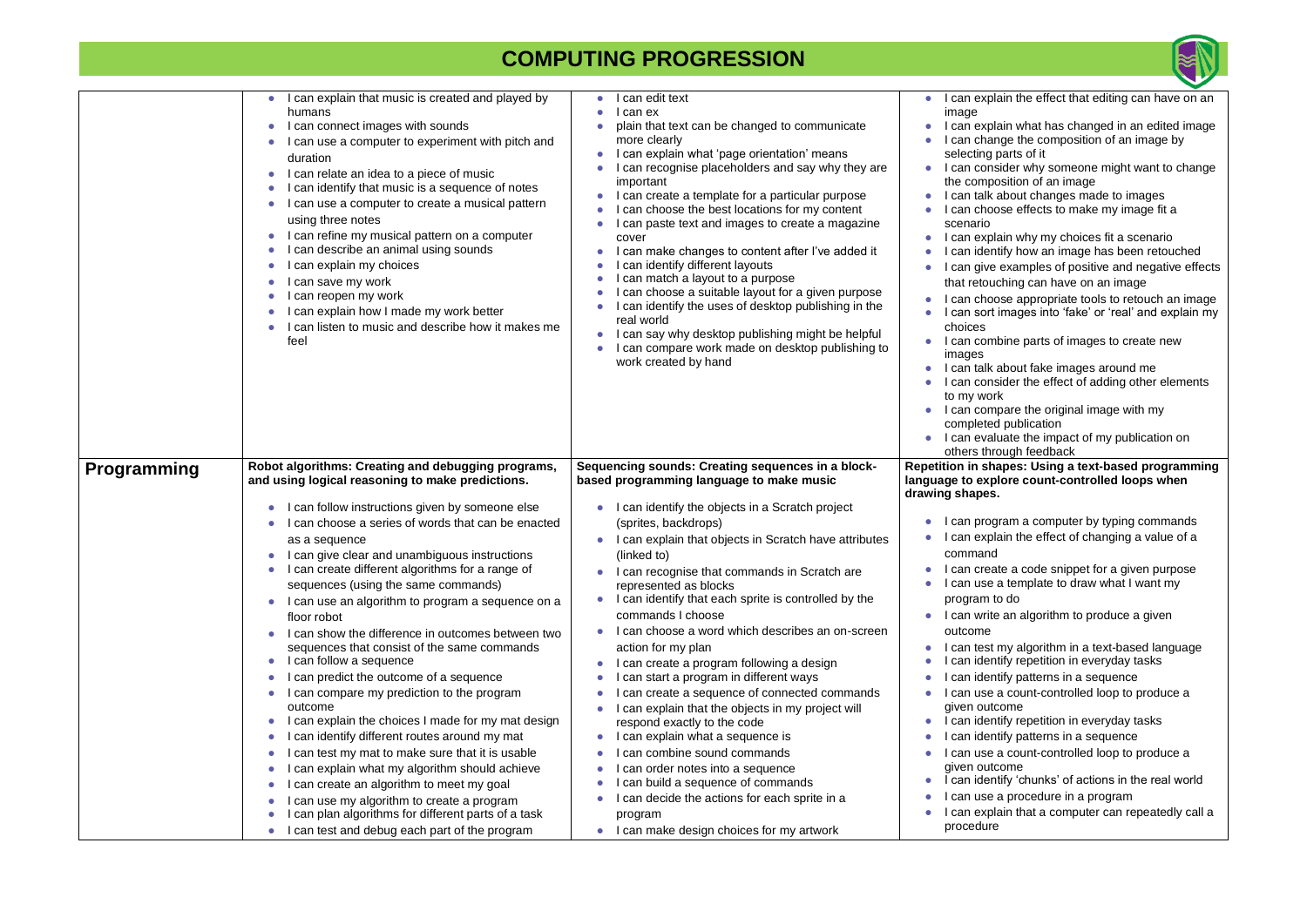#### **Repetition in games: Using a block-based**  language to explore count-controlled **and in proport in Figure.** Apportune a game.

- an everyday task as a set of instructions i repetition
- edict the outcome of a snippet of code odify a snippet of code to create a given
- odify loops to produce a given outcome oose when to use a count-controlled and an opc
- cognise that some programming languages nore than one process to be run at once oose which action will be repeated for each
- plain what the outcome of the repeated hould be
- aluate the effectiveness of the repeated es used in my program
- entify which parts of a loop can be changed plain the effect of my changes
- use existing code snippets on new sprites aluate the use of repetition in a project
- lect key parts of a given project to use in design
- velop my own design explaining what my will do
- ine the algorithm in my design
- ild a program that follows my design
- aluate the steps I followed when building  $ect$
- **Recognising how and why data is** time, before using data loggers to carry **pation.**
- oose a data set to answer a given question ggest questions that can be answered given data set
- entify data that can be gathered over time plain that sensors are input devices
- e data from a sensor to answer a given

|                    | can put together the different parts of my program        | I can identify and name the objects I will need for a<br>$\bullet$                                    | can des                 |
|--------------------|-----------------------------------------------------------|-------------------------------------------------------------------------------------------------------|-------------------------|
|                    |                                                           | project                                                                                               | controlle               |
|                    |                                                           | I can relate a task description to a design                                                           | can ma                  |
|                    | Programming quizzes: Designing algorithms and             | can implement my algorithm as code                                                                    | can dev                 |
|                    | programs that use events to trigger sequences of code     |                                                                                                       |                         |
|                    | to make an interactive quiz.                              |                                                                                                       |                         |
|                    | I can identify the start of a sequence                    | Events and actions in programs: Writing algorithms                                                    | <b>Repetition in ga</b> |
|                    |                                                           | and programs that use a range of events to trigger                                                    | programming la          |
|                    | can identify that a program needs to be started           | sequences of actions.                                                                                 | and infinite loo        |
|                    | I can show how to run my program                          |                                                                                                       |                         |
|                    | I can predict the outcome of a sequence of                | I can explain the relationship between an event and                                                   | I can list              |
|                    | commands                                                  | an action                                                                                             | including               |
|                    | I can match two sequences with the same outcome           | I can choose which keys to use for actions and                                                        | can pre                 |
|                    | I can change the outcome of a sequence of                 | explain my choices                                                                                    | can mo                  |
|                    | commands                                                  | I can identify a way to improve a program                                                             | outcome                 |
|                    | I can work out the actions of a sprite in an algorithm    | can choose a character for my project                                                                 | can mo                  |
|                    | can decide which blocks to use to meet the design         | can choose a suitable size for a character in a                                                       | l can cho               |
|                    | I can build the sequences of blocks I need                | maze                                                                                                  | infinite lo             |
|                    | can choose backgrounds for the design                     | I can program movement                                                                                | I can rec               |
|                    | I can choose characters for the design                    | I can use a programming extension                                                                     | enable m                |
|                    | can create a program based on the new design              | I can consider the real world when making design                                                      | can cho                 |
|                    | can choose the images for my own design                   | choices                                                                                               | object                  |
|                    | I can create an algorithm                                 | I can choose blocks to set up my program                                                              | l can exp               |
|                    | can build sequences of blocks to match my design          | I can identify additional features (from a given set of                                               | action sh               |
|                    | I can compare my project to my design                     | blocks)                                                                                               | l can eva               |
|                    |                                                           | I can choose suitable keys to turn on additional                                                      | sequenc                 |
|                    | can improve my project by adding features                 | features                                                                                              | l can ide               |
|                    | can debug                                                 | I can build more sequences of commands to make                                                        | can exp                 |
|                    |                                                           | my design work                                                                                        | can re-                 |
|                    |                                                           | l can test a program against a given design<br>O                                                      | can eva                 |
|                    |                                                           | can match a piece of code to an outcome                                                               | can sel                 |
|                    |                                                           | can modify a program using a design                                                                   | my own                  |
|                    |                                                           | I can make design choices and justify them                                                            | l can dev               |
|                    |                                                           | I can implement my design                                                                             | project w               |
|                    |                                                           | can evaluate my project<br>٠                                                                          | can refi                |
|                    |                                                           |                                                                                                       | can bui                 |
|                    |                                                           |                                                                                                       | can eva                 |
|                    |                                                           |                                                                                                       | my proje                |
| Data and           | Pictograms: Collecting data in tally charts and using     | <b>Branching databases: Building and using branching</b>                                              | Data logging: F         |
| <b>Information</b> | attributes to organise and present data on a computer.    | databases to group objects using yes/no questions.                                                    | collected over          |
|                    | I can record data in a tally chart                        |                                                                                                       | out an investig         |
|                    |                                                           | I can investigate questions with yes/no answers<br>I can make up a yes/no question about a collection | can cho                 |
|                    | can represent a tally count as a total                    | of objects                                                                                            |                         |
|                    | I can compare totals in a tally chart                     | I can create two groups of objects separated by                                                       | can sug                 |
|                    | I can enter data onto a computer                          | one attribute                                                                                         | using a g               |
|                    | can use a computer to view data in a different            | I can select an attribute to separate objects into                                                    | l can ide               |
|                    | format<br>I can use pictograms to answer simple questions | groups                                                                                                | can exp                 |
|                    | about objects                                             | I can create a group of objects within an existing<br>$\bullet$                                       | can use                 |
|                    | I can organise data in a tally chart                      | group                                                                                                 | question                |
|                    |                                                           | can arrange objects into a tree structure<br>$\bullet$                                                |                         |



- sign a program that includes countd loops
- ake use of my design to write a program velop my program by debugging it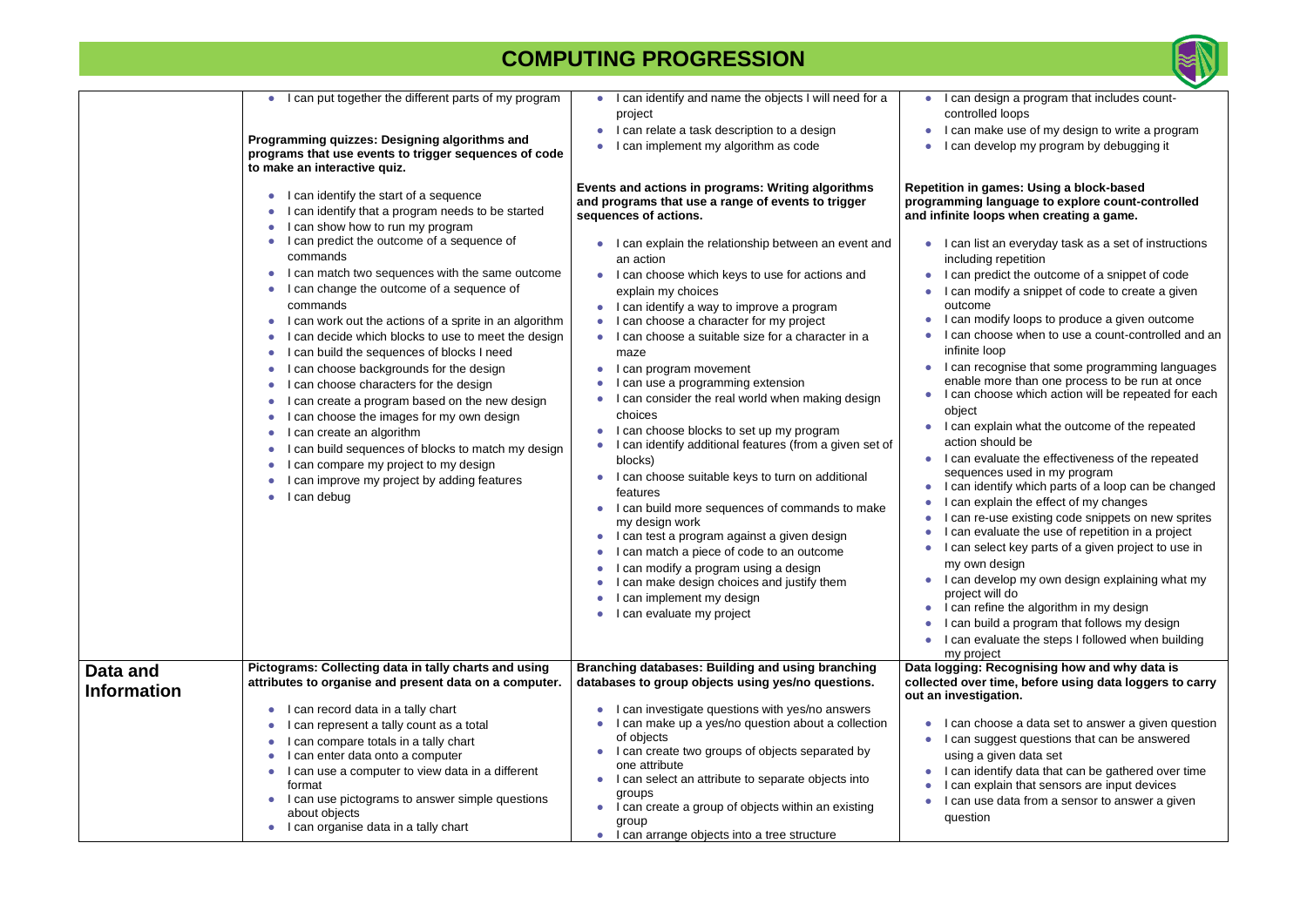|                   | can use a tally chart to create a pictogram<br>can explain what the pictogram shows<br>can tally objects using a common attribute<br>can create a pictogram to arrange objects by an<br>attribute<br>can answer 'more than'/'less than' and 'most/least'<br>questions about an attribute<br>can choose a suitable attribute to compare people<br>can collect the data I need<br>can create a pictogram and draw conclusions from<br>can use a computer program to present<br>information in different ways<br>can share what I have found out using a computer<br>can give simple examples of why information<br>should not be shared | can select objects to arrange in a branching<br>database<br>can group objects using my own yes/no questions<br>can prove my branching database works<br>can create yes/no questions using given attributes<br>can explain that questions need to be ordered<br>carefully to split objects into similarly sized groups<br>can compare two branching database structures<br>can select a theme and choose a variety of<br>objects<br>I can create questions and apply them to a tree<br>structure<br>can use my branching database to answer<br>questions<br>can explain what a pictogram tells me<br>can explain what a branching database tells me<br>can compare two ways of presenting information | can ide<br>recorded<br>can ide<br>can ide<br>can talk<br>can imp<br>can use<br>can use<br>can pro<br>using log<br>l can plai<br>can use<br>can inte<br>data logo<br>can dra<br>collected<br>I can exp |
|-------------------|---------------------------------------------------------------------------------------------------------------------------------------------------------------------------------------------------------------------------------------------------------------------------------------------------------------------------------------------------------------------------------------------------------------------------------------------------------------------------------------------------------------------------------------------------------------------------------------------------------------------------------------|------------------------------------------------------------------------------------------------------------------------------------------------------------------------------------------------------------------------------------------------------------------------------------------------------------------------------------------------------------------------------------------------------------------------------------------------------------------------------------------------------------------------------------------------------------------------------------------------------------------------------------------------------------------------------------------------------|-------------------------------------------------------------------------------------------------------------------------------------------------------------------------------------------------------|
| <b>Vocabulary</b> | Refine, pattern, outcome, sequence, prediction algorithm,<br>debug, data, pictogram, tally chart, attribute                                                                                                                                                                                                                                                                                                                                                                                                                                                                                                                           | Process, connections, network, switch, server, wireless,<br>effective, stop-frame animation, storyboard, onion skinning,<br>feedback, scratch, sprites, backdrop, blocks, code,<br>implement, evaluate, branching, database                                                                                                                                                                                                                                                                                                                                                                                                                                                                          | Recording, podc<br>elements, snipp                                                                                                                                                                    |

| <b>Year 4</b> |  |
|---------------|--|
|---------------|--|

|                                             | Previous year's content                                                                                                                                                                                                                                                                                                                                                                                                                                                                                                                                                                                                                                                                                                                                                  | Year 4 content                                                                                                                                                                                                                                                                                                                                                                                                                                                                                                                                                                                                                                                                                                          | <b>Subse</b>                                                                                                                                                                                                                |
|---------------------------------------------|--------------------------------------------------------------------------------------------------------------------------------------------------------------------------------------------------------------------------------------------------------------------------------------------------------------------------------------------------------------------------------------------------------------------------------------------------------------------------------------------------------------------------------------------------------------------------------------------------------------------------------------------------------------------------------------------------------------------------------------------------------------------------|-------------------------------------------------------------------------------------------------------------------------------------------------------------------------------------------------------------------------------------------------------------------------------------------------------------------------------------------------------------------------------------------------------------------------------------------------------------------------------------------------------------------------------------------------------------------------------------------------------------------------------------------------------------------------------------------------------------------------|-----------------------------------------------------------------------------------------------------------------------------------------------------------------------------------------------------------------------------|
| <b>Computing</b><br>systems and<br>networks | <b>Connecting computers: Identifying that digital devices</b><br>have inputs, processes, and outputs, and how devices<br>can be connected to make networks.<br>can explain that digital devices accept inputs<br>can explain that digital devices produce outputs<br>can follow a process<br>can classify input and output devices<br>can describe a simple process<br>can design a digital device<br>can explain how I use digital devices for different<br>activities<br>can recognise similarities between using digital<br>devices and using non-digital tools<br>can suggest differences between using digital<br>devices and using non-digital tools<br>can recognise different connections<br>can explain how messages are passed through<br>multiple connections | The internet: Recognising the internet as a network of<br>networks including the WWW, and why we should<br>evaluate online content.<br>can describe the internet as a network of networks<br>can demonstrate how information is shared across<br>the internet<br>can discuss why a network needs protecting<br>I can describe networked devices and how they<br>connect<br>I can explain that the internet is used to provide<br>many services<br>I can recognise that the World Wide Web contains<br>websites and web pages<br>I can explain the types of media that can be shared<br>on the WWW<br>can describe where websites are stored when<br>uploaded to the WWW<br>I can describe how to access websites on the | <b>Sharing inform</b><br>information is<br>can exp<br>of parts<br>can de<br>inputs, p<br>can exp<br>with othe<br>can ide<br>systems<br>can ide<br>system<br>can exp<br>system<br>can red<br>agreed r<br>can exp<br>unique a |
|                                             | can discuss why we need a network switch<br>can recognise that a computer network is made<br>up of a number of devices                                                                                                                                                                                                                                                                                                                                                                                                                                                                                                                                                                                                                                                   | <b>WWW</b><br>can explain what media can be found on websites<br>can recognise that I can add content to the WWW                                                                                                                                                                                                                                                                                                                                                                                                                                                                                                                                                                                                        | can ex<br>in packe<br>can red<br>allow us                                                                                                                                                                                   |



- entify that data from sensors can be
- entify a suitable place to collect data entify the intervals used to collect data
- k about the data that I have captured port a data set
- se a computer to view data in different ways se a computer program to sort data
- opose a question that can be answered gged data
- an how to collect data using a data logger e a data logger to collect data
- terpret data that has been collected using a lger
- aw conclusions from the data that I have
- plain the benefits of using a data logger
- cast, digital, audio, composition, image, bet, repetition, input device, data logger,

# equent year's content

**<u>Intering information:</u> Identifying and exploring how** shared between digital systems.

- plain that systems are built using a number
- scribe that a computer system features processes, and outputs
- plain that computer systems communicate er devices
- entify tasks that are managed by computer
- entify the human elements of a computer
- plain the benefits of a given computer
- cognise that data is transferred using methods
- plain that networked digital devices have addresses
- plain that data is transferred over networks ets
- cognise that connected digital devices can to access shared files stored online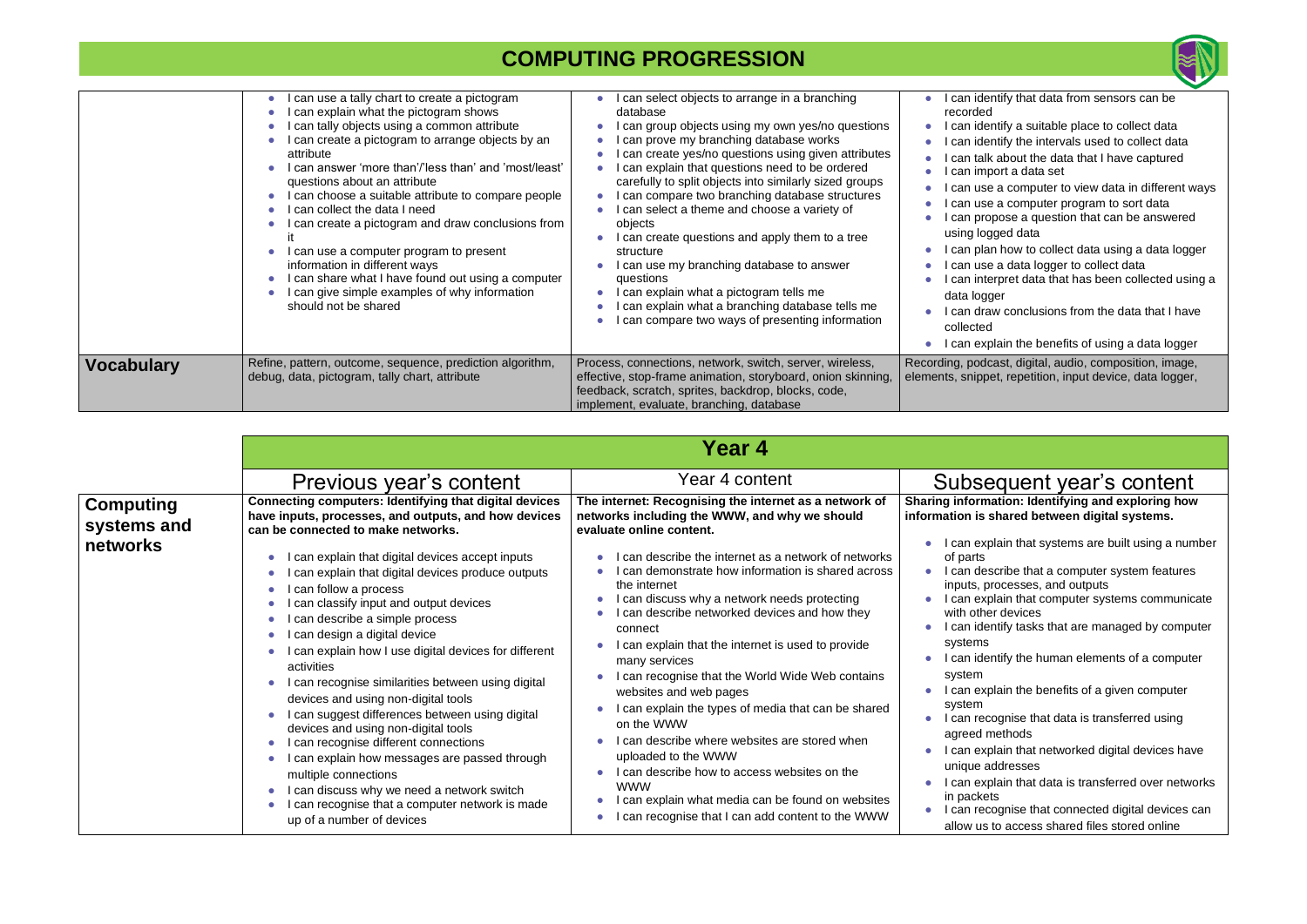|                       | I can demonstrate how information can be passed<br>between devices<br>I can explain the role of a switch, server, and<br>wireless access point in a network<br>I can identify how devices in a network are<br>connected together<br>I can identify networked devices around me<br>I can identify the benefits of computer networks                                                                                                                                                                                                                                                                                                                                                                                                                                                                                                                                                                                                                         | I can explain that internet services can be used to<br>create content online<br>I can explain what media can be found on websites<br>I can recognise that I can add content to the WWW<br>I can explain that internet services can be used to<br>create content online<br>I can explain that not everything on the World Wide<br>Web is true<br>I can explain why some information I find online<br>may not be honest, accurate, or legal<br>I can explain why I need to think carefully before I<br>share or reshare content                                                                                                                                                                                                                                                                                                                                                                                                                                                                                                                                                                                                         | I can s<br>ways<br>I can<br>to be<br>I can s<br>work<br>l can i<br>work<br>l can o<br>I can i<br>online<br>l can ı<br>intern<br>can<br>collab                                                                                                      |
|-----------------------|------------------------------------------------------------------------------------------------------------------------------------------------------------------------------------------------------------------------------------------------------------------------------------------------------------------------------------------------------------------------------------------------------------------------------------------------------------------------------------------------------------------------------------------------------------------------------------------------------------------------------------------------------------------------------------------------------------------------------------------------------------------------------------------------------------------------------------------------------------------------------------------------------------------------------------------------------------|---------------------------------------------------------------------------------------------------------------------------------------------------------------------------------------------------------------------------------------------------------------------------------------------------------------------------------------------------------------------------------------------------------------------------------------------------------------------------------------------------------------------------------------------------------------------------------------------------------------------------------------------------------------------------------------------------------------------------------------------------------------------------------------------------------------------------------------------------------------------------------------------------------------------------------------------------------------------------------------------------------------------------------------------------------------------------------------------------------------------------------------|----------------------------------------------------------------------------------------------------------------------------------------------------------------------------------------------------------------------------------------------------|
| <b>Creating media</b> | Stop-frame animation: Capturing and editing digital<br>still images to produce a stop-frame animation that<br>tells a story.                                                                                                                                                                                                                                                                                                                                                                                                                                                                                                                                                                                                                                                                                                                                                                                                                               | Audio editing: Capturing and editing audio to produce<br>a podcast, ensuring that copyright is considered.                                                                                                                                                                                                                                                                                                                                                                                                                                                                                                                                                                                                                                                                                                                                                                                                                                                                                                                                                                                                                            | Video editing<br>to produce a                                                                                                                                                                                                                      |
|                       | I can draw a sequence of pictures<br>I can create an effective<br>flip book-style animation<br>I can explain how an animation/flip book works<br>I can predict what an animation will look like<br>I can explain why little changes are needed for<br>each frame<br>I can create an effective stop-frame animation<br>I can break down a story into settings, characters<br>and events<br>I can describe an animation that is achievable on<br>screen<br>I can create a storyboard<br>I can use onion skinning to help me make small<br>changes between frames<br>I can review a sequence of frames to check my<br>work<br>I can evaluate the quality of my animation<br>I can explain ways to make my animation better<br>I can evaluate another learner's animation<br>I can improve my animation based on feedback<br>I can add other media to my animation<br>I can explain why I added other media to my<br>animation<br>I can evaluate my final film | I can identify digital devices that can record sound<br>and play it back<br>I can identify the inputs and outputs required to play<br>audio or record sound<br>I can recognise the range of sounds that can be<br>recorded<br>I can use a device to record audio and play back<br>sound<br>I can suggest how to improve my recording<br>I can discuss what other people include when<br>recording sound for a podcast<br>I can plan and write the content for a podcast<br>I can discuss why it is useful to be able to save<br>digital recordings<br>I can save a digital recording as a file<br>I can open a digital recording from a file<br>I can discuss ways in which audio recordings can<br>be altered<br>I can edit sections of of an audio recording<br>I can discuss sounds that other people combine<br>I can choose suitable sounds to include in a<br>podcast<br>I can use editing tools to arrange sections of audio<br>I can explain that digital recordings need to be<br>exported to share them<br>I can discuss the features of a digital recording I<br>like<br>I can suggest improvements to a digital recording | can e<br>can i<br>can o<br>can i<br>record<br>can e<br>can i<br>l can s<br>purpo<br>l can o<br>techni<br>can i<br>can o<br>I can<br>I can<br>I can s<br>comp<br>I can s<br>video<br>I can i<br>outcor<br>l can ı<br>video<br>I can<br>Vector drawi |
|                       | Desktop publishing: Creating documents by modifying<br>text, images, and page layouts for a specified purpose.                                                                                                                                                                                                                                                                                                                                                                                                                                                                                                                                                                                                                                                                                                                                                                                                                                             | Photo editing: Manipulating digital images, and<br>reflecting on the impact of changes and whether the<br>required purpose is fulfilled.                                                                                                                                                                                                                                                                                                                                                                                                                                                                                                                                                                                                                                                                                                                                                                                                                                                                                                                                                                                              | by using lay<br>I can i<br>using                                                                                                                                                                                                                   |



send information over the internet in different

- explain that the internet allows different media shared
- suggest strategies to ensure successful group
- make thoughtful suggestions on my group's
- compare working online with working offline identify different ways of working together
- recognise that working together on the et can be public or private
- explain how the internet enables effective poration
- **Video editing: Planning, capturing, and editing video**  short film.
- explain that video is a visual media format identify features of videos
- compare features in different videos
- identify and find features on a digital video ding device
- experiment with different camera angles make use of a microphone
- suggest filming techniques for a given  $se$
- capture video using a range of filming iques
- review how effective my video is outline the scenes of my video
- decide which filming techniques I will use create and save video content
- store, retrieve, and export my recording to a uter
- select the correct tools to make edits to my
- make edits to my video and improve the final me
- recognise that my choices when making a will impact the quality of the final outcome evaluate my video and share my opinions

#### **Vector drawing: Creating images in a drawing program by using layers and groups of objects.**

recognise that vector drawings are made shapes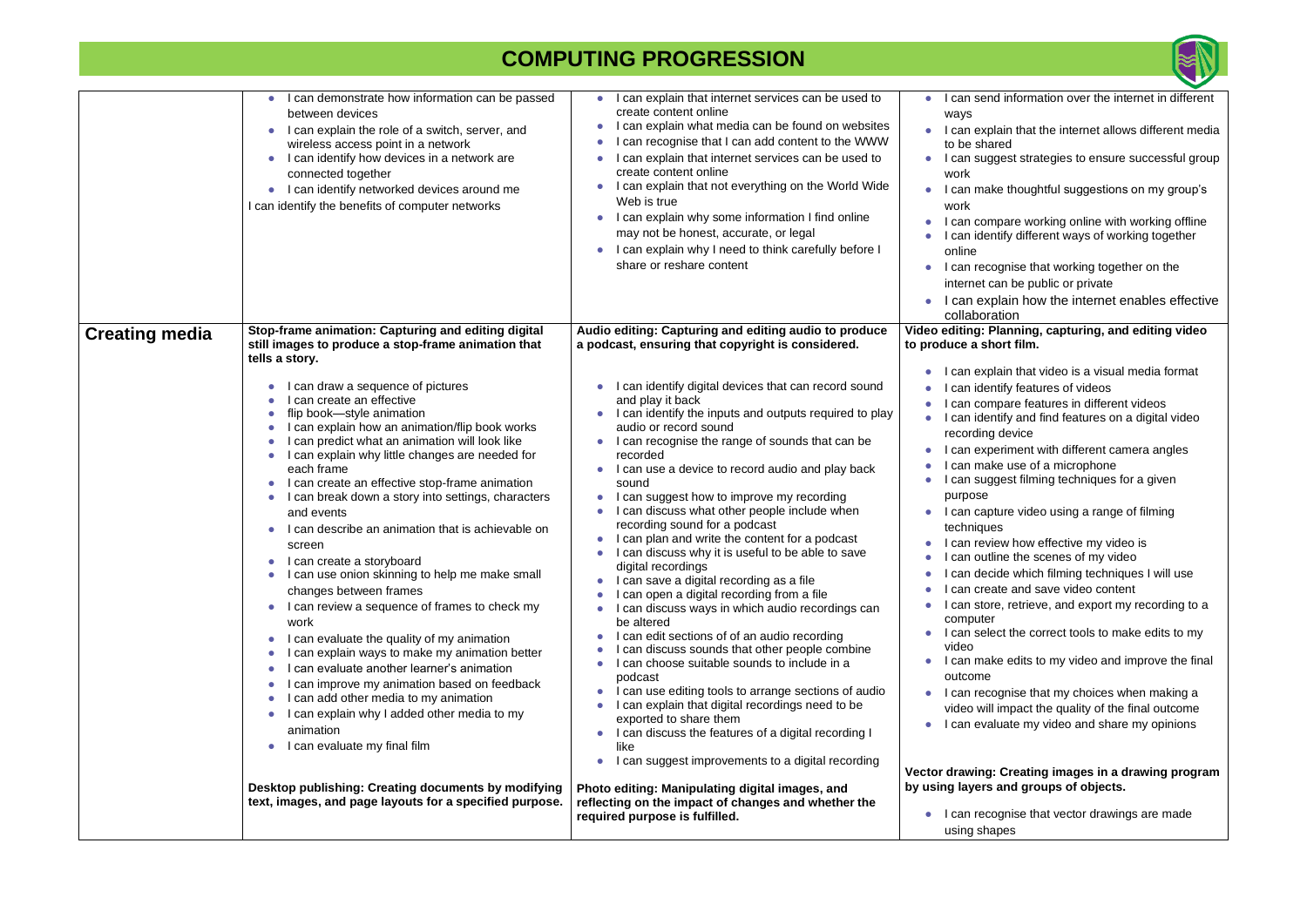|                    | I can explain the difference between text and                                                 | I can identify changes that we can make to an                                                                             | l can ex <sub>l</sub>              |
|--------------------|-----------------------------------------------------------------------------------------------|---------------------------------------------------------------------------------------------------------------------------|------------------------------------|
|                    | images                                                                                        | image                                                                                                                     | can dis                            |
|                    | I can recognise that text and images can<br>communicate messages clearly                      | I can explore how images can be changed in real<br>life                                                                   | from pap<br>I can ide              |
|                    | I can identify the advantages and disadvantages of                                            | can explain the effect that editing can have on an                                                                        | drawing                            |
|                    | using text and images                                                                         | image                                                                                                                     | can ex                             |
|                    | I can change font style, size, and colours for a                                              | I can explain what has changed in an edited image                                                                         | drawing                            |
|                    | given purpose<br>l can edit text                                                              | I can change the composition of an image by                                                                               | l can mo                           |
|                    | l can ex                                                                                      | selecting parts of it                                                                                                     | duplicate                          |
|                    | plain that text can be changed to communicate                                                 | I can consider why someone might want to change                                                                           | I can us                           |
|                    | more clearly                                                                                  | the composition of an image                                                                                               | drawing                            |
|                    | can explain what 'page orientation' means                                                     | I can talk about changes made to images                                                                                   | can ex                             |
|                    | can recognise placeholders and say why they are<br>important                                  | I can choose effects to make my image fit a<br>scenario                                                                   | handles                            |
|                    | I can create a template for a particular purpose                                              | I can explain why my choices fit a scenario                                                                               | can mo<br>can ide                  |
|                    | I can choose the best locations for my content                                                | I can identify how an image has been retouched                                                                            |                                    |
|                    | I can paste text and images to create a magazine<br>cover                                     | can give examples of positive and negative effects<br>О<br>that retouching can have on an image                           | layer in<br>l can ch:              |
|                    | I can make changes to content after I've added it                                             | I can choose appropriate tools to retouch an image                                                                        | can us                             |
|                    | can identify different layouts                                                                | can sort images into 'fake' or 'real' and explain my                                                                      | l can co <sub>l</sub>              |
|                    | can match a layout to a purpose                                                               | choices                                                                                                                   | objects                            |
|                    | can choose a suitable layout for a given purpose                                              | I can combine parts of images to create new                                                                               | can red                            |
|                    | I can identify the uses of desktop publishing in the                                          | images                                                                                                                    | objects                            |
|                    | real world                                                                                    | I can talk about fake images around me                                                                                    | can reu                            |
|                    | I can say why desktop publishing might be helpful                                             | I can consider the effect of adding other elements                                                                        | vector d                           |
|                    | I can compare work made on desktop publishing to                                              | to my work                                                                                                                | can cre                            |
|                    | work created by hand                                                                          | I can compare the original image with my<br>$\bullet$                                                                     | can ref                            |
|                    |                                                                                               | completed publication<br>I can evaluate the impact of my publication on                                                   | have us                            |
|                    |                                                                                               | others through feedback                                                                                                   |                                    |
|                    |                                                                                               |                                                                                                                           | can co                             |
|                    |                                                                                               |                                                                                                                           | paint dr                           |
| <b>Programming</b> | Sequencing sounds: Creating sequences in a block-<br>based programming language to make music | Repetition in shapes: Using a text-based programming<br>language to explore count-controlled loops when<br>drawing shapes | Selection in ph<br>and selection u |
|                    | I can identify the objects in a Scratch project<br>$\bullet$                                  |                                                                                                                           | I can cre<br>$\bullet$             |
|                    | (sprites, backdrops)                                                                          |                                                                                                                           | microcol                           |
|                    | I can explain that objects in Scratch have attributes                                         | can program a computer by typing commands                                                                                 | I can pro                          |
|                    |                                                                                               | I can explain the effect of changing a value of a                                                                         |                                    |
|                    | (linked to)                                                                                   | command                                                                                                                   | switch o                           |
|                    | can recognise that commands in Scratch are                                                    | I can create a code snippet for a given purpose                                                                           | can ex                             |
|                    | represented as blocks<br>I can identify that each sprite is controlled by the<br>$\bullet$    | can use a template to draw what I want my                                                                                 | can cor                            |
|                    | commands I choose                                                                             | program to do                                                                                                             | microcol                           |
|                    |                                                                                               | I can write an algorithm to produce a given<br>$\bullet$                                                                  | can us                             |
|                    | I can choose a word which describes an on-screen                                              | outcome                                                                                                                   | can de                             |
|                    | action for my plan                                                                            |                                                                                                                           | loops                              |
|                    | I can create a program following a design                                                     | I can test my algorithm in a text-based language<br>can identify repetition in everyday tasks                             | can ex                             |
|                    | can start a program in different ways                                                         |                                                                                                                           | can de                             |
|                    | can create a sequence of connected commands<br>О                                              | can identify patterns in a sequence                                                                                       | can pro                            |
|                    | I can explain that the objects in my project will                                             | can use a count-controlled loop to produce a                                                                              | input                              |
|                    | respond exactly to the code                                                                   | given outcome<br>I can identify the effect of changing the number of<br>$\bullet$                                         | I can ex                           |
|                    | I can explain what a sequence is                                                              | times a task is repeated                                                                                                  | action                             |
|                    | I can combine sound commands                                                                  |                                                                                                                           |                                    |



- experiment with the shape and line tools discuss how vector drawings are different paper-based drawings
- identify the shapes used to make a vector
- explain that each element added to a vector ing is an object
- move, resize, and rotate objects I have cated
- use the zoom tool to help me add detail to my ings
- explain how alignment grids and resize lles can be used to improve consistency
- modify objects to create a new image
- identify that each added object creates a new in the drawing
- change the order of layers in a vector drawing use layering to create an image
- copy part of a drawing by duplicating several
- recognise when I need to group and ungroup
- reuse a group of objects to further develop my or drawing
- create a vector drawing for a specific purpose reflect on the skills I have used and why I used them
- compare vector drawings to freehand drawings
- **physical computing: Exploring conditions and using a programmable microcontroller.**
- create a simple circuit and connect it to a bcontroller
- program a microcontroller to make an LED h on
- explain what an infinite loop does
- connect more than one output component to a ocontroller
- use a count-controlled loop to control outputs design sequences that use count-controlled
- explain that a condition is either true or false design a conditional loop
- program a microcontroller to respond to an
- explain that a condition being met can start an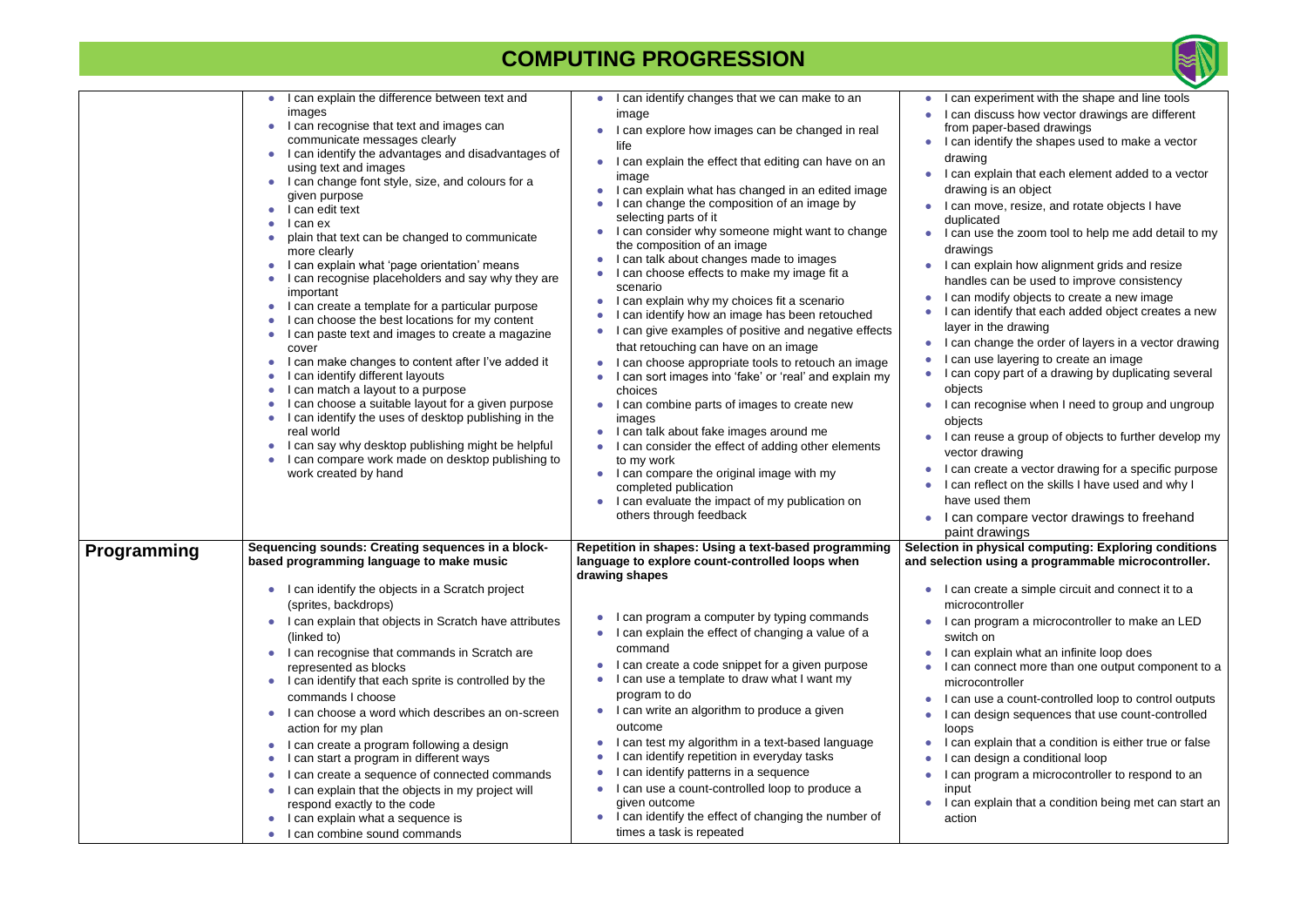#### **Selection in quizzes: Exploring selection in**  to design and code an interactive quiz.

- ecall how conditions are used in selection
- lentify conditions in a program
- odify a condition in a program
- se selection in an infinite loop to check a nc
- lentify the condition and outcomes in an 'if... else…' statement
- reate a program with different outcomes election
- xplain that program flow can branch
- ing to a condition
- esign the flow of a program which contains en… else…'
- how that a condition can direct program flow of two ways
- utline a given task
- se a design format to outline my project
- lentify the outcome of user input in an  $m$
- nplement my algorithm to create the first of my program
- est my program
- hare my program with others
- entify ways the program could be improved entify the setup code I need in my program
- xtend my program further

|                    | I can order notes into a sequence<br>I can build a sequence of commands<br>I can decide the actions for each sprite in a<br>program<br>I can make design choices for my artwork<br>I can identify and name the objects I will need for a<br>project<br>I can relate a task description to a design<br>I can implement my algorithm as code<br>Events and actions in programs: Writing algorithms<br>and programs that use a range of events to trigger<br>sequences of actions.<br>I can explain the relationship between an event and                                                                                                                                                                                                                                                                                                                                               | I can predict the outcome of a program containing a<br>count-controlled loop<br>I can choose which values to change in a loop<br>I can identify 'chunks' of actions in the real world<br>I can use a procedure in a program<br>I can explain that a computer can repeatedly call a<br>procedure<br>I can design a program that includes count-<br>controlled loops<br>I can make use of my design to write a program<br>I can develop my program by debugging it<br>Repetition in games: Using a block-based<br>programming language to explore count-controlled<br>and infinite loops when creating a game.                                                                                                                                                                                                                                                                                                                                                                                                                                                                                                                                                           | I can id<br>project<br>I can us<br>direct th<br>I can id<br>starting<br>l can de<br>l can cr<br>l can wi<br>model v<br>l can us<br>I can te<br>Selection in q<br>programming                                                                                                                     |
|--------------------|--------------------------------------------------------------------------------------------------------------------------------------------------------------------------------------------------------------------------------------------------------------------------------------------------------------------------------------------------------------------------------------------------------------------------------------------------------------------------------------------------------------------------------------------------------------------------------------------------------------------------------------------------------------------------------------------------------------------------------------------------------------------------------------------------------------------------------------------------------------------------------------|------------------------------------------------------------------------------------------------------------------------------------------------------------------------------------------------------------------------------------------------------------------------------------------------------------------------------------------------------------------------------------------------------------------------------------------------------------------------------------------------------------------------------------------------------------------------------------------------------------------------------------------------------------------------------------------------------------------------------------------------------------------------------------------------------------------------------------------------------------------------------------------------------------------------------------------------------------------------------------------------------------------------------------------------------------------------------------------------------------------------------------------------------------------------|--------------------------------------------------------------------------------------------------------------------------------------------------------------------------------------------------------------------------------------------------------------------------------------------------|
|                    | an action<br>I can choose which keys to use for actions and<br>explain my choices<br>I can identify a way to improve a program<br>I can choose a character for my project<br>I can choose a suitable size for a character in a<br>maze<br>I can program movement<br>I can use a programming extension<br>I can consider the real world when making design<br>choices<br>I can choose blocks to set up my program<br>I can identify additional features (from a given set of<br>blocks)<br>I can choose suitable keys to turn on additional<br>features<br>I can build more sequences of commands to make<br>my design work<br>I can test a program against a given design<br>$\bullet$<br>I can match a piece of code to an outcome<br>I can modify a program using a design<br>I can make design choices and justify them<br>I can implement my design<br>I can evaluate my project | I can list an everyday task as a set of instructions<br>including repetition<br>I can predict the outcome of a snippet of code<br>I can modify a snippet of code to create a given<br>outcome<br>I can modify loops to produce a given outcome<br>I can choose when to use a count-controlled and an<br>infinite loop<br>I can recognise that some programming languages<br>enable more than one process to be run at once<br>I can choose which action will be repeated for each<br>object<br>I can explain what the outcome of the repeated<br>action should be<br>I can evaluate the effectiveness of the repeated<br>sequences used in my program<br>I can identify which parts of a loop can be changed<br>can explain the effect of my changes<br>can re-use existing code snippets on new sprites<br>I can evaluate the use of repetition in a project<br>can select key parts of a given project to use in<br>my own design<br>I can develop my own design explaining what my<br>project will do<br>I can refine the algorithm in my design<br>I can build a program that follows my design<br>I can evaluate the steps I followed when building<br>my project | I can re<br>l can id<br>can m<br>can us<br>conditic<br>I can id<br>then<br>I can cr<br>using s<br>I can ex<br>accordi<br>I can de<br>'ifthe<br>I can sh<br>in one o<br>I can ou<br>I can us<br>l can id<br>algorith<br>I can im<br>section<br>l can te<br>can sh<br>can id<br>can id<br>l can ex |
| Data and           | Branching databases: Building and using branching                                                                                                                                                                                                                                                                                                                                                                                                                                                                                                                                                                                                                                                                                                                                                                                                                                    | Data logging: Recognising how and why data is                                                                                                                                                                                                                                                                                                                                                                                                                                                                                                                                                                                                                                                                                                                                                                                                                                                                                                                                                                                                                                                                                                                          | <b>Flat-file datab</b>                                                                                                                                                                                                                                                                           |
|                    | databases to group objects using yes/no questions.                                                                                                                                                                                                                                                                                                                                                                                                                                                                                                                                                                                                                                                                                                                                                                                                                                   | collected over time, before using data loggers to carry                                                                                                                                                                                                                                                                                                                                                                                                                                                                                                                                                                                                                                                                                                                                                                                                                                                                                                                                                                                                                                                                                                                | create charts                                                                                                                                                                                                                                                                                    |
| <b>Information</b> | I can investigate questions with yes/no answers                                                                                                                                                                                                                                                                                                                                                                                                                                                                                                                                                                                                                                                                                                                                                                                                                                      | out an investigation.                                                                                                                                                                                                                                                                                                                                                                                                                                                                                                                                                                                                                                                                                                                                                                                                                                                                                                                                                                                                                                                                                                                                                  | I can cr                                                                                                                                                                                                                                                                                         |
|                    | I can make up a yes/no question about a collection                                                                                                                                                                                                                                                                                                                                                                                                                                                                                                                                                                                                                                                                                                                                                                                                                                   | I can choose a data set to answer a given question                                                                                                                                                                                                                                                                                                                                                                                                                                                                                                                                                                                                                                                                                                                                                                                                                                                                                                                                                                                                                                                                                                                     | I can ex                                                                                                                                                                                                                                                                                         |



entify a condition and an action in my

- se selection (an 'if…then…' statement) to he flow of a program
- lentify a real-world example of a condition an action
- escribe what my project will do
- eate a detailed drawing of my project
- rite an algorithm that describes what my
- will do
- se selection to produce an intended outcome est and debug my project

#### **Rases: Using a database to order data and create charts to answer questions**

eate multiple questions about the same field xplain how information can be recorded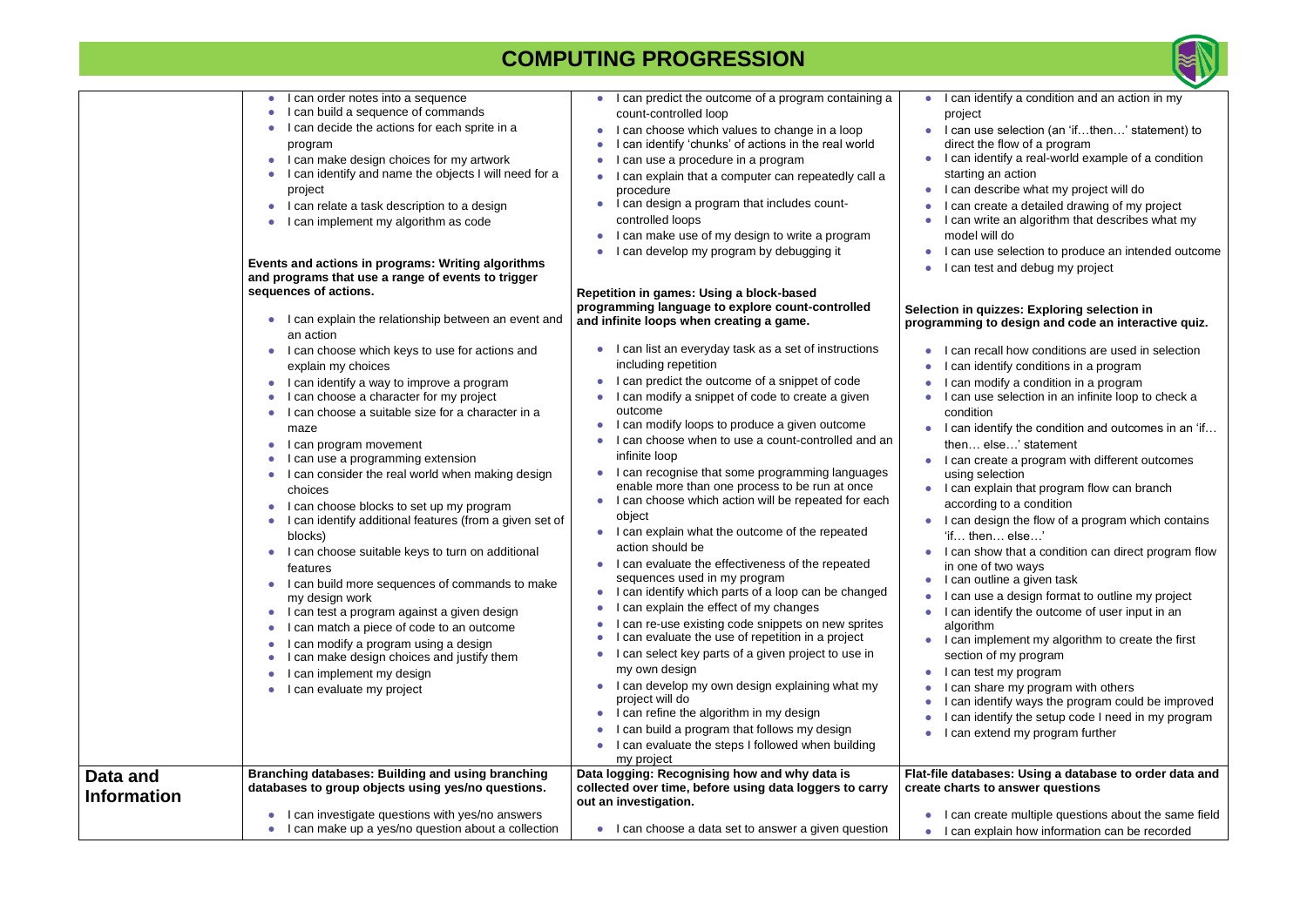|                   | of objects<br>I can create two groups of objects separated by<br>one attribute<br>I can select an attribute to separate objects into<br>groups<br>I can create a group of objects within an existing<br>$\bullet$<br>group<br>I can arrange objects into a tree structure<br>I can select objects to arrange in a branching<br>database<br>I can group objects using my own yes/no questions<br>I can prove my branching database works<br>I can create yes/no questions using given attributes<br>I can explain that questions need to be ordered<br>carefully to split objects into similarly sized groups<br>I can compare two branching database structures<br>I can select a theme and choose a variety of<br>objects<br>I can create questions and apply them to a tree<br>structure<br>I can use my branching database to answer<br>questions<br>I can explain what a pictogram tells me<br>I can explain what a branching database tells me<br>I can compare two ways of presenting information | I can suggest questions that can be answered<br>using a given data set<br>I can identify data that can be gathered over time<br>I can explain that sensors are input devices<br>I can use data from a sensor to answer a given<br>question<br>I can identify that data from sensors can be<br>recorded<br>I can identify a suitable place to collect data<br>$\bullet$<br>I can identify the intervals used to collect data<br>I can talk about the data that I have captured<br>I can import a data set<br>I can use a computer to view data in different ways<br>$\bullet$<br>can use a computer program to sort data<br>I can propose a question that can be answered<br>using logged data<br>I can plan how to collect data using a data logger<br>I can use a data logger to collect data<br>I can interpret data that has been collected using a<br>data logger<br>I can draw conclusions from the data that I have<br>collected<br>I can explain the benefits of using a data logger | I can order, sort, and group my data cards<br>I can navigate a flat-file database to compare<br>different views of information<br>I can explain what a 'field' and a 'record' is in a<br>database<br>I can choose which field to sort data by to answer a<br>given question<br>I can explain how information can be grouped<br>I can group information to answer questions<br>I can combine grouping and sorting to answer more<br>specific questions<br>I can choose which field and value are required to<br>answer a given question<br>I can outline how 'AND' and 'OR' can be used to<br>refine data selection<br>I can choose multiple criteria to answer a given<br>question<br>I can select an appropriate chart to visually<br>compare data<br>I can refine a chart by selecting a particular filter<br>I can explain the benefits of using a computer to<br>create graphs<br>I can ask questions that will need more than one<br>field to answer<br>I can refine a search in a real-world context<br>I can present my findings to a group |
|-------------------|---------------------------------------------------------------------------------------------------------------------------------------------------------------------------------------------------------------------------------------------------------------------------------------------------------------------------------------------------------------------------------------------------------------------------------------------------------------------------------------------------------------------------------------------------------------------------------------------------------------------------------------------------------------------------------------------------------------------------------------------------------------------------------------------------------------------------------------------------------------------------------------------------------------------------------------------------------------------------------------------------------|---------------------------------------------------------------------------------------------------------------------------------------------------------------------------------------------------------------------------------------------------------------------------------------------------------------------------------------------------------------------------------------------------------------------------------------------------------------------------------------------------------------------------------------------------------------------------------------------------------------------------------------------------------------------------------------------------------------------------------------------------------------------------------------------------------------------------------------------------------------------------------------------------------------------------------------------------------------------------------------------|----------------------------------------------------------------------------------------------------------------------------------------------------------------------------------------------------------------------------------------------------------------------------------------------------------------------------------------------------------------------------------------------------------------------------------------------------------------------------------------------------------------------------------------------------------------------------------------------------------------------------------------------------------------------------------------------------------------------------------------------------------------------------------------------------------------------------------------------------------------------------------------------------------------------------------------------------------------------------------------------------------------------------------------------------|
| <b>Vocabulary</b> | Process, connections, network, switch, server, wireless,<br>effective, stop-frame animation, storyboard, onion skinning,<br>feedback, scratch, sprites, backdrop, blocks, code,<br>implement, evaluate, branching, database                                                                                                                                                                                                                                                                                                                                                                                                                                                                                                                                                                                                                                                                                                                                                                             | Recording, podcast, digital, audio, composition, image,<br>elements, snippet, repetition, input device, data logger,                                                                                                                                                                                                                                                                                                                                                                                                                                                                                                                                                                                                                                                                                                                                                                                                                                                                        | Input, output, process, visual media, techniques, export,<br>vector drawing, resize, rotate, duplicate, alignment grid,<br>layer, freehand, microcontroller, conditional loop, infinite<br>loop, branch, database, multiple criteria                                                                                                                                                                                                                                                                                                                                                                                                                                                                                                                                                                                                                                                                                                                                                                                                               |

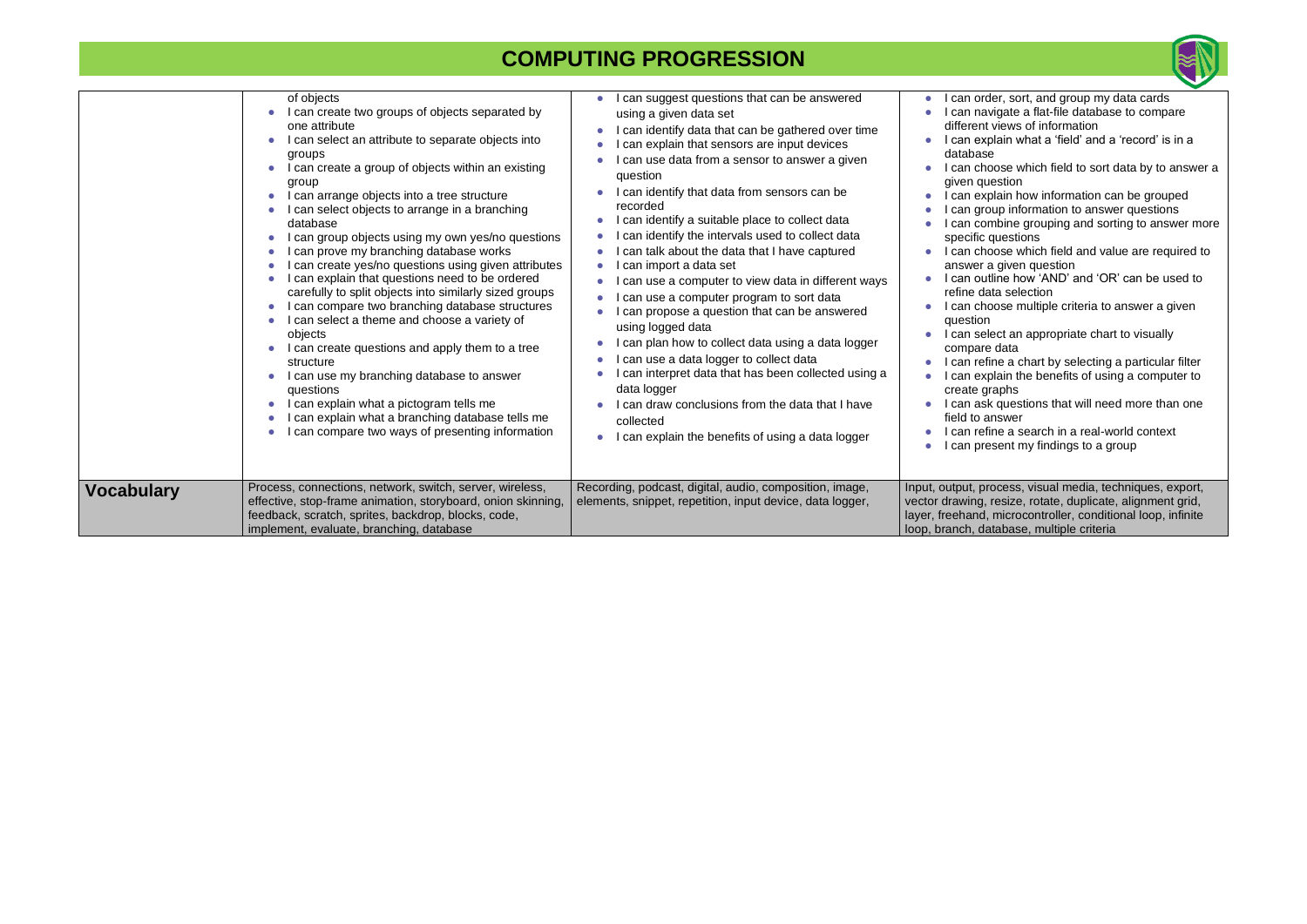|                                             |                                                                                                                                                                                                                                                                                                                                                                                                                                                                                                                                                                                                                                                                                                                                                                                                                                                                                                                                                                                                                                                                                                                                                                                                                                                                                                                                                                                                                                                                                                                                                                                                                              | Year 5                                                                                                                                                                                                                                                                                                                                                                                                                                                                                                                                                                                                                                                                                                                                                                                                                                                                                                                                                                                                                                                                                                                                                                                                                                                                                                                                                                                                                                                                                                             |                                                                                                                                                                                                                                                                                                                                                                                                                                                                                                                                                                                                                                                                                                                                                                                                                                                                                                                                                                                                                                                                                                                                                                                                                                                                                                                                                                                                                |
|---------------------------------------------|------------------------------------------------------------------------------------------------------------------------------------------------------------------------------------------------------------------------------------------------------------------------------------------------------------------------------------------------------------------------------------------------------------------------------------------------------------------------------------------------------------------------------------------------------------------------------------------------------------------------------------------------------------------------------------------------------------------------------------------------------------------------------------------------------------------------------------------------------------------------------------------------------------------------------------------------------------------------------------------------------------------------------------------------------------------------------------------------------------------------------------------------------------------------------------------------------------------------------------------------------------------------------------------------------------------------------------------------------------------------------------------------------------------------------------------------------------------------------------------------------------------------------------------------------------------------------------------------------------------------------|--------------------------------------------------------------------------------------------------------------------------------------------------------------------------------------------------------------------------------------------------------------------------------------------------------------------------------------------------------------------------------------------------------------------------------------------------------------------------------------------------------------------------------------------------------------------------------------------------------------------------------------------------------------------------------------------------------------------------------------------------------------------------------------------------------------------------------------------------------------------------------------------------------------------------------------------------------------------------------------------------------------------------------------------------------------------------------------------------------------------------------------------------------------------------------------------------------------------------------------------------------------------------------------------------------------------------------------------------------------------------------------------------------------------------------------------------------------------------------------------------------------------|----------------------------------------------------------------------------------------------------------------------------------------------------------------------------------------------------------------------------------------------------------------------------------------------------------------------------------------------------------------------------------------------------------------------------------------------------------------------------------------------------------------------------------------------------------------------------------------------------------------------------------------------------------------------------------------------------------------------------------------------------------------------------------------------------------------------------------------------------------------------------------------------------------------------------------------------------------------------------------------------------------------------------------------------------------------------------------------------------------------------------------------------------------------------------------------------------------------------------------------------------------------------------------------------------------------------------------------------------------------------------------------------------------------|
|                                             | Previous year's content                                                                                                                                                                                                                                                                                                                                                                                                                                                                                                                                                                                                                                                                                                                                                                                                                                                                                                                                                                                                                                                                                                                                                                                                                                                                                                                                                                                                                                                                                                                                                                                                      | Year 5 content                                                                                                                                                                                                                                                                                                                                                                                                                                                                                                                                                                                                                                                                                                                                                                                                                                                                                                                                                                                                                                                                                                                                                                                                                                                                                                                                                                                                                                                                                                     | Subsequent year's content                                                                                                                                                                                                                                                                                                                                                                                                                                                                                                                                                                                                                                                                                                                                                                                                                                                                                                                                                                                                                                                                                                                                                                                                                                                                                                                                                                                      |
| <b>Computing</b><br>systems and<br>networks | The internet: Recognising the internet as a network of<br>networks including the WWW, and why we should<br>evaluate online content.<br>I can describe the internet as a network of networks<br>I can demonstrate how information is shared across<br>the internet<br>I can discuss why a network needs protecting<br>$\bullet$<br>I can describe networked devices and how they<br>$\bullet$<br>connect<br>I can explain that the internet is used to provide<br>$\bullet$<br>many services<br>I can recognise that the World Wide Web contains<br>$\bullet$<br>websites and web pages<br>I can explain the types of media that can be shared<br>$\bullet$<br>on the WWW<br>I can describe where websites are stored when<br>uploaded to the WWW<br>I can describe how to access websites on the<br>$\bullet$<br><b>WWW</b><br>I can explain what media can be found on websites<br>$\bullet$<br>I can recognise that I can add content to the WWW<br>$\bullet$<br>I can explain that internet services can be used to<br>$\bullet$<br>create content online<br>I can explain what media can be found on websites<br>$\bullet$<br>I can recognise that I can add content to the WWW<br>$\bullet$<br>I can explain that internet services can be used to<br>create content online<br>• I can explain that not everything on the World Wide<br>Web is true<br>I can explain why some information I find online<br>$\bullet$<br>may not be honest, accurate, or legal<br>I can explain why I need to think carefully before I<br>$\bullet$<br>share or reshare content<br>Audio editing: Capturing and editing audio to produce | Sharing information: Identifying and exploring how<br>information is shared between digital systems.<br>I can explain that systems are built using a number<br>of parts<br>• I can describe that a computer system features<br>inputs, processes, and outputs<br>• I can explain that computer systems communicate<br>with other devices<br>I can identify tasks that are managed by computer<br>systems<br>I can identify the human elements of a computer<br>system<br>I can explain the benefits of a given computer<br>system<br>• I can recognise that data is transferred using<br>agreed methods<br>I can explain that networked digital devices have<br>unique addresses<br>I can explain that data is transferred over networks<br>in packets<br>I can recognise that connected digital devices can<br>$\bullet$<br>allow us to access shared files stored online<br>I can send information over the internet in different<br>ways<br>I can explain that the internet allows different media<br>to be shared<br>• I can suggest strategies to ensure successful group<br>work<br>I can make thoughtful suggestions on my group's<br>$\bullet$<br>work<br>I can compare working online with working offline<br>I can identify different ways of working together<br>online<br>I can recognise that working together on the<br>$\bullet$<br>internet can be public or private<br>I can explain how the internet enables effective<br>collaboration<br>Video editing: Planning, capturing, and editing video | Internet communication: Recognising how the WWW<br>can be used to communicate and be searched to find<br>information<br>I can complete a web search to find specific<br>information<br>I can refine my search<br>I can compare results from different search engines<br>I can explain why we need tools to find things<br>online<br>I can recognise the role of web crawlers<br>in creating an index<br>I can relate a search term to the search engine's<br>index<br>I can explain that search results are ordered<br>I can explain that a search engine follows rules to<br>rank relevant pages<br>I can suggest some of the criteria that a search<br>engine checks to decide on the order of results<br>I can describe some of the ways that search results<br>can be influenced<br>I can recognise some of the limitations of search<br>engines<br>I can explain how search engines make money<br>I can explain the different ways in which people<br>$\bullet$<br>communicate<br>I can identify that there are a variety of ways of<br>communicating over the internet<br>I can choose methods of communication to suit<br>particular purposes<br>I can compare different methods of communicating<br>on the internet<br>I can decide when I should and should not share<br>I can explain that communication on the internet<br>may not be private<br>Webpage creation: Designing and creating webpages, |
| <b>Creating media</b>                       | a podcast, ensuring that copyright is considered.                                                                                                                                                                                                                                                                                                                                                                                                                                                                                                                                                                                                                                                                                                                                                                                                                                                                                                                                                                                                                                                                                                                                                                                                                                                                                                                                                                                                                                                                                                                                                                            | to produce a short film.                                                                                                                                                                                                                                                                                                                                                                                                                                                                                                                                                                                                                                                                                                                                                                                                                                                                                                                                                                                                                                                                                                                                                                                                                                                                                                                                                                                                                                                                                           | giving consideration to copyright, aesthetics, and                                                                                                                                                                                                                                                                                                                                                                                                                                                                                                                                                                                                                                                                                                                                                                                                                                                                                                                                                                                                                                                                                                                                                                                                                                                                                                                                                             |
|                                             |                                                                                                                                                                                                                                                                                                                                                                                                                                                                                                                                                                                                                                                                                                                                                                                                                                                                                                                                                                                                                                                                                                                                                                                                                                                                                                                                                                                                                                                                                                                                                                                                                              | I can explain that video is a visual media format                                                                                                                                                                                                                                                                                                                                                                                                                                                                                                                                                                                                                                                                                                                                                                                                                                                                                                                                                                                                                                                                                                                                                                                                                                                                                                                                                                                                                                                                  | navigation.                                                                                                                                                                                                                                                                                                                                                                                                                                                                                                                                                                                                                                                                                                                                                                                                                                                                                                                                                                                                                                                                                                                                                                                                                                                                                                                                                                                                    |
|                                             |                                                                                                                                                                                                                                                                                                                                                                                                                                                                                                                                                                                                                                                                                                                                                                                                                                                                                                                                                                                                                                                                                                                                                                                                                                                                                                                                                                                                                                                                                                                                                                                                                              | • I can identify features of videos                                                                                                                                                                                                                                                                                                                                                                                                                                                                                                                                                                                                                                                                                                                                                                                                                                                                                                                                                                                                                                                                                                                                                                                                                                                                                                                                                                                                                                                                                | $\bullet$ I can explore a website                                                                                                                                                                                                                                                                                                                                                                                                                                                                                                                                                                                                                                                                                                                                                                                                                                                                                                                                                                                                                                                                                                                                                                                                                                                                                                                                                                              |

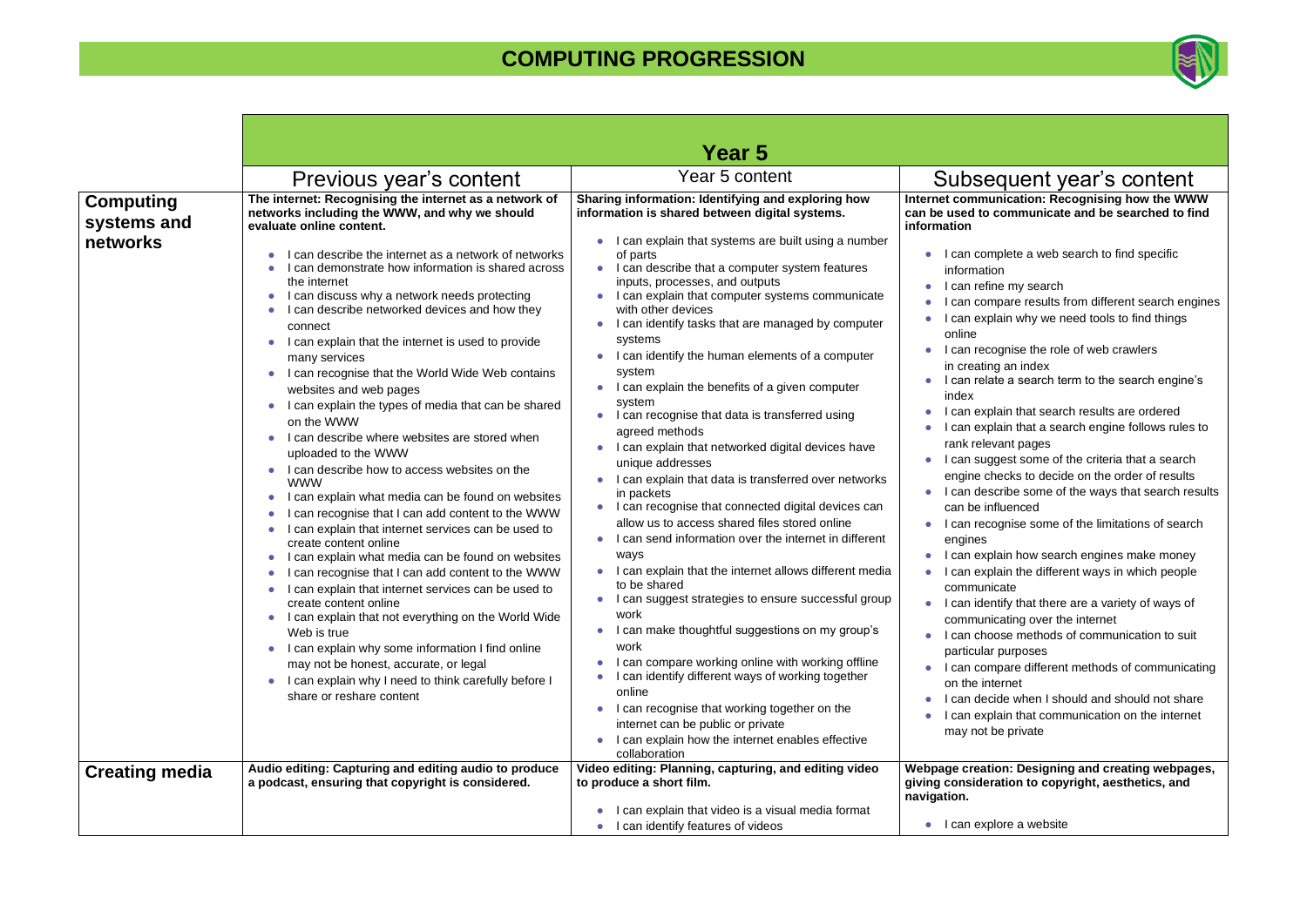| $\bullet$              | I can identify digital devices that can record sound                                                         | $\bullet$ | I can compare features in different videos                                                   |
|------------------------|--------------------------------------------------------------------------------------------------------------|-----------|----------------------------------------------------------------------------------------------|
|                        | and play it back                                                                                             |           | I can identify and find features on a digital video                                          |
|                        | I can identify the inputs and outputs required to play                                                       |           | recording device                                                                             |
|                        | audio or record sound                                                                                        |           | I can experiment with different camera angles                                                |
| $\bullet$              | I can recognise the range of sounds that can be                                                              |           | I can make use of a microphone                                                               |
|                        | recorded                                                                                                     |           | I can suggest filming techniques for a given                                                 |
| $\bullet$              | I can use a device to record audio and play back                                                             |           | purpose                                                                                      |
|                        | sound                                                                                                        |           | I can capture video using a range of filming                                                 |
| $\bullet$              | I can suggest how to improve my recording                                                                    |           |                                                                                              |
|                        | I can discuss what other people include when                                                                 |           | techniques                                                                                   |
|                        | recording sound for a podcast                                                                                |           | I can review how effective my video is                                                       |
| $\bullet$              | I can plan and write the content for a podcast                                                               |           | I can outline the scenes of my video                                                         |
|                        | I can discuss why it is useful to be able to save                                                            |           | I can decide which filming techniques I will use                                             |
|                        | digital recordings<br>I can save a digital recording as a file                                               |           | I can create and save video content                                                          |
| $\bullet$              | I can open a digital recording from a file                                                                   |           | I can store, retrieve, and export my recording to a                                          |
|                        | I can discuss ways in which audio recordings can                                                             |           | computer                                                                                     |
|                        | be altered                                                                                                   |           | I can select the correct tools to make edits to my                                           |
| $\bullet$              | I can edit sections of of an audio recording                                                                 |           | video                                                                                        |
|                        | I can discuss sounds that other people combine                                                               |           | I can make edits to my video and improve the final                                           |
|                        | I can choose suitable sounds to include in a                                                                 |           | outcome                                                                                      |
|                        | podcast                                                                                                      |           | I can recognise that my choices when making a                                                |
| $\bullet$              | I can use editing tools to arrange sections of audio                                                         |           | video will impact the quality of the final outcome                                           |
| $\bullet$              | I can explain that digital recordings need to be                                                             |           | I can evaluate my video and share my opinions                                                |
|                        | exported to share them                                                                                       |           |                                                                                              |
|                        | I can discuss the features of a digital recording I                                                          |           |                                                                                              |
|                        | like                                                                                                         |           | Vector drawing: Creating images in a drawing program                                         |
|                        | I can suggest improvements to a digital recording                                                            |           | by using layers and groups of objects.                                                       |
|                        |                                                                                                              |           |                                                                                              |
|                        | Photo editing: Manipulating digital images, and                                                              |           | I can recognise that vector drawings are made                                                |
|                        | reflecting on the impact of changes and whether the                                                          |           | using shapes                                                                                 |
|                        | required purpose is fulfilled.                                                                               |           | I can experiment with the shape and line tools                                               |
|                        |                                                                                                              |           | I can discuss how vector drawings are different                                              |
|                        | I can identify changes that we can make to an                                                                |           | from paper-based drawings                                                                    |
|                        | image                                                                                                        |           | I can identify the shapes used to make a vector                                              |
| $\bullet$              | I can explore how images can be changed in real                                                              |           | drawing                                                                                      |
|                        | life                                                                                                         |           |                                                                                              |
|                        | I can explain the effect that editing can have on an                                                         |           | I can explain that each element added to a vector                                            |
|                        | image                                                                                                        |           | drawing is an object                                                                         |
|                        | I can explain what has changed in an edited image                                                            |           | I can move, resize, and rotate objects I have                                                |
|                        | I can change the composition of an image by                                                                  |           | duplicated                                                                                   |
|                        | selecting parts of it                                                                                        |           | I can use the zoom tool to help me add detail to my                                          |
|                        | I can consider why someone might want to change<br>the composition of an image                               |           | drawings                                                                                     |
|                        | I can talk about changes made to images                                                                      |           | I can explain how alignment grids and resize                                                 |
| $\bullet$<br>$\bullet$ | I can choose effects to make my image fit a                                                                  |           | handles can be used to improve consistency                                                   |
|                        | scenario                                                                                                     |           | I can modify objects to create a new image                                                   |
| $\bullet$              | I can explain why my choices fit a scenario                                                                  |           | I can identify that each added object creates a new                                          |
|                        | I can identify how an image has been retouched                                                               |           | layer in the drawing                                                                         |
| $\bullet$              | I can give examples of positive and negative effects                                                         |           | I can change the order of layers in a vector drawing                                         |
|                        |                                                                                                              |           |                                                                                              |
|                        |                                                                                                              |           |                                                                                              |
|                        | that retouching can have on an image                                                                         |           | I can use layering to create an image<br>I can copy part of a drawing by duplicating several |
|                        | I can choose appropriate tools to retouch an image<br>I can sort images into 'fake' or 'real' and explain my |           | objects                                                                                      |

- 
- pe and line tools
- vings are different
- to make a vector
- nt added to a vector
- objects I have
- Ip me add detail to my
- **i** rids and resize we consistency
- a new image
- object creates a new
- ers in a vector drawing
- n image
	- y duplicating several objects
- awings are made
- 

- 
- 
- 
- 
- 
- 
- 
- 
- 
- 
- 
- 
- 
- 
- 
- 
- 
- 
- 
- 



● I can discuss the different types of media used on

I know that websites are written in HTML ● I can recognise the common features of a web

● I can suggest media to include on my page ● I can draw a web page layout that suits my purpose ● I can say why I should use copyright-free images ● I can find copyright-free images

● I can describe what is meant by the term 'fair use' ● I can add content to my own web page

● I can preview what my web page looks like

● I can evaluate what my web page looks like on

● I can explain the implication of linking to content owned by others

● I can create hyperlinks to link to other people's work ● I can evaluate the user experience of a website

● I can discuss the similarities and differences

● I can identify the 3D shapes needed to create a model of a real-world object

● I can create digital 3D objects of an appropriate

● I can group a digital 3D shape and a placeholder to create a hole in an object

● I can plan my 3D model

● I can choose which 3D objects I need to construct

● I can modify multiple 3D objects

● I can decide how my model can be improved

● I can modify my model to improve it

- 
- websites
- page
- 
- 
- 
- 
- 
- 
- 
- 
- hyperlinks
- 
- 
- 

different devices and suggest/make edits.

● I can explain what a navigation path is

● I can describe why navigation paths are useful

● I can make multiple web pages and link them using

#### **3D modelling: Planning, developing, and evaluating 3D computer models of physical objects.**

between 2D and 3D shapes

● I can explain why we might represent 3D objects on

● I can select, move, and delete a digital 3D shape

I can identify how graphical objects can be modified ● I can resize a 3D object

● I can change the colour of a 3D object

● I can rotate a 3D object

● I can position 3D objects in relation to each other

● I can select and duplicate multiple 3D objects

- 
- a computer
- 
- 
- 
- 
- 
- size
- 
- 
- -
	-
- - -
		-
	- -
		- my model
			-
			-
			-
- - -
		-
		-
		- -
			-
			-
			-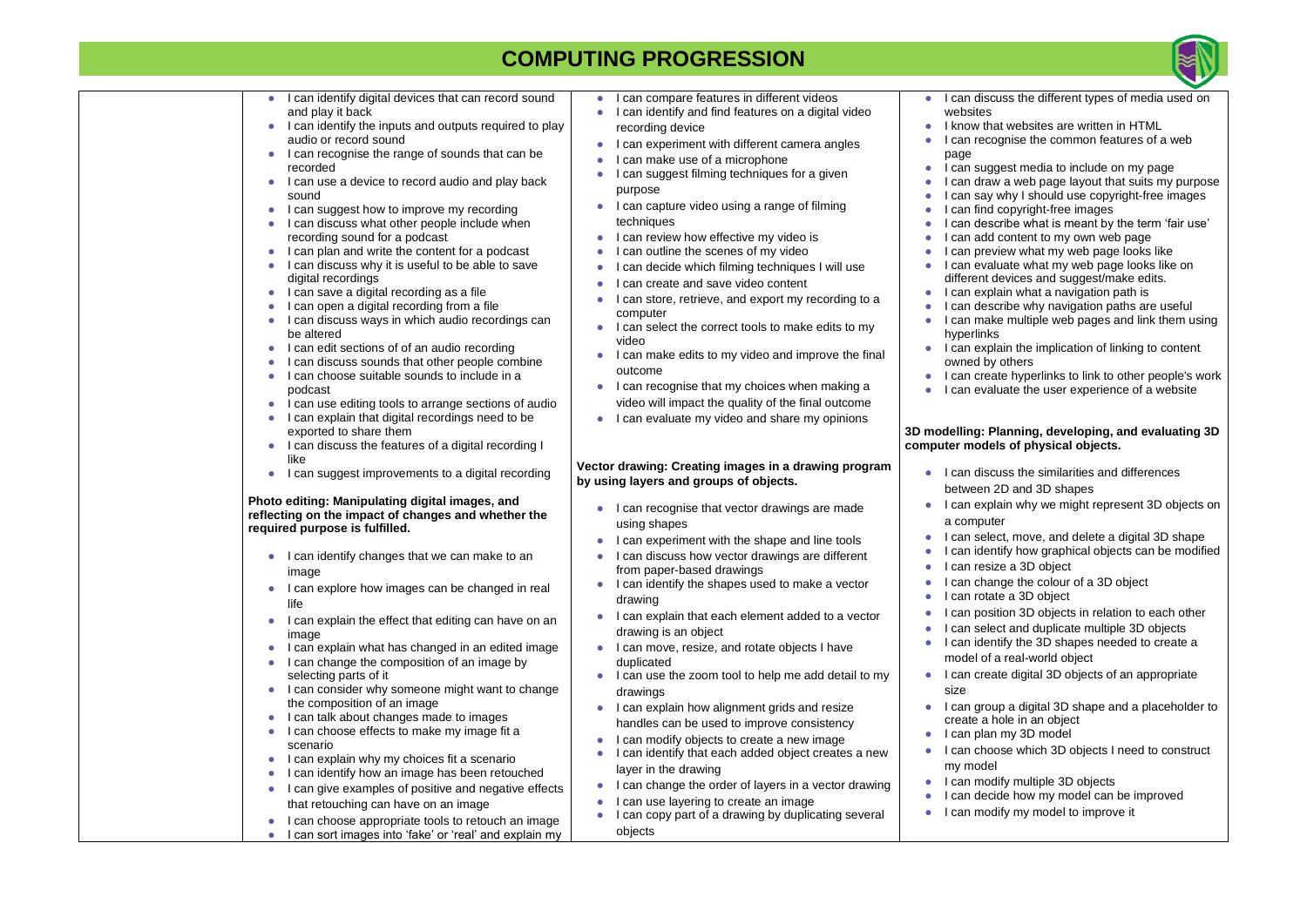#### **Variables in games: Exploring variables when d** coding a game

lentify examples of information that is

- xplain that the way that a variable changes defined
- dentify that variables can hold numbers or
- lentify a program variable as a placeholder in ry for a single value
- xplain that a variable has a name and a
- ecognise that the value of a variable can be changed
- lecide where in a program to change a
- ake use of an event in a program to set a
- ecognise that the value of a variable can be y a program
- hoose the artwork for my project
- xplain my design choices
- reate algorithms for my project
- reate the artwork for my project
- hoose a name that identifies the role of a
- est the code that I have written dentify ways that my game could be ed
- xtend my game further using more variables hare my game with others

|                    | choices                                                                                      | I can recognise when I need to group and ungroup       | can ev                |
|--------------------|----------------------------------------------------------------------------------------------|--------------------------------------------------------|-----------------------|
|                    | I can combine parts of images to create new                                                  | objects                                                | criterior             |
|                    | images                                                                                       | I can reuse a group of objects to further develop my   |                       |
|                    | I can talk about fake images around me                                                       | vector drawing                                         |                       |
|                    | I can consider the effect of adding other elements                                           | I can create a vector drawing for a specific purpose   |                       |
|                    | to my work<br>I can compare the original image with my                                       | I can reflect on the skills I have used and why I      |                       |
|                    | completed publication                                                                        | have used them                                         |                       |
|                    | I can evaluate the impact of my publication on                                               | I can compare vector drawings to freehand paint        |                       |
|                    | others through feedback                                                                      | drawings                                               |                       |
|                    | Repetition in shapes: Using a text-based programming                                         | Selection in physical computing: Exploring conditions  | Variables in ga       |
| <b>Programming</b> | language to explore count-controlled loops when                                              | and selection using a programmable microcontroller.    | designing and         |
|                    | drawing shapes.                                                                              |                                                        |                       |
|                    |                                                                                              | I can create a simple circuit and connect it to a      | I can ide             |
|                    | I can program a computer by typing commands                                                  | microcontroller                                        | variable              |
|                    | can explain the effect of changing a value of a                                              | I can program a microcontroller to make an LED         | I can ex              |
|                    | command                                                                                      | switch on                                              | can be c              |
|                    | I can create a code snippet for a given purpose                                              | I can explain what an infinite loop does               | can ide               |
|                    | I can use a template to draw what I want my                                                  | I can connect more than one output component to a      | letters               |
|                    | program to do                                                                                | microcontroller                                        | I can ide             |
|                    | I can write an algorithm to produce a given                                                  | can use a count-controlled loop to control outputs     | memory                |
|                    | outcome                                                                                      | can design sequences that use count-controlled         | I can ex              |
|                    | I can test my algorithm in a text-based language                                             | loops                                                  | value                 |
|                    | can identify repetition in everyday tasks                                                    | I can explain that a condition is either true or false | can red               |
|                    | can identify patterns in a sequence                                                          | can design a conditional loop                          | changed               |
|                    | can use a count-controlled loop to produce a                                                 | I can program a microcontroller to respond to an       | I can de              |
|                    | given outcome                                                                                | input                                                  | variable              |
|                    | can identify repetition in everyday tasks<br>0                                               | I can explain that a condition being met can start an  | I can ma              |
|                    | can identify patterns in a sequence                                                          | action                                                 | variable              |
|                    | can use a count-controlled loop to produce a                                                 | I can identify a condition and an action in my         | can red               |
|                    | given outcome                                                                                | project                                                | used by               |
|                    | can identify 'chunks' of actions in the real world<br>0                                      | I can use selection (an 'ifthen' statement) to         | l can ch              |
|                    | I can use a procedure in a program                                                           | direct the flow of a program                           | I can ex              |
|                    | I can explain that a computer can repeatedly call a                                          | I can identify a real-world example of a condition     | can cre               |
|                    | procedure                                                                                    | starting an action                                     | can cre               |
|                    | I can design a program that includes count-                                                  | I can describe what my project will do                 | l can ch              |
|                    | controlled loops                                                                             | can create a detailed drawing of my project            | variable              |
|                    | I can make use of my design to write a program                                               | I can write an algorithm that describes what my        | can tes               |
|                    | I can develop my program by debugging it<br>0                                                | model will do                                          | can ide               |
|                    |                                                                                              | can use selection to produce an intended outcome<br>0  | improve               |
|                    |                                                                                              | I can test and debug my project                        | I can ext             |
|                    | Repetition in games: Using a block-based<br>programming language to explore count-controlled |                                                        | I can sha             |
|                    | and infinite loops when creating a game.                                                     |                                                        |                       |
|                    |                                                                                              | Selection in quizzes: Exploring selection in           |                       |
|                    | I can list an everyday task as a set of instructions                                         | programming to design and code an interactive quiz.    | <b>Sensing: Desig</b> |
|                    | including repetition                                                                         | can recall how conditions are used in selection        | inputs from a p       |
|                    | I can predict the outcome of a snippet of code                                               |                                                        |                       |
|                    | I can modify a snippet of code to create a given                                             | can identify conditions in a program                   | l can tes             |
|                    | outcome                                                                                      | can modify a condition in a program                    | I can tra             |
|                    | I can modify loops to produce a given outcome                                                |                                                        |                       |



evaluate my model against a given m.

#### **Sensing: Designing and coding a project that captures physical device**

est my program on an emulator ansfer my program to a controllable device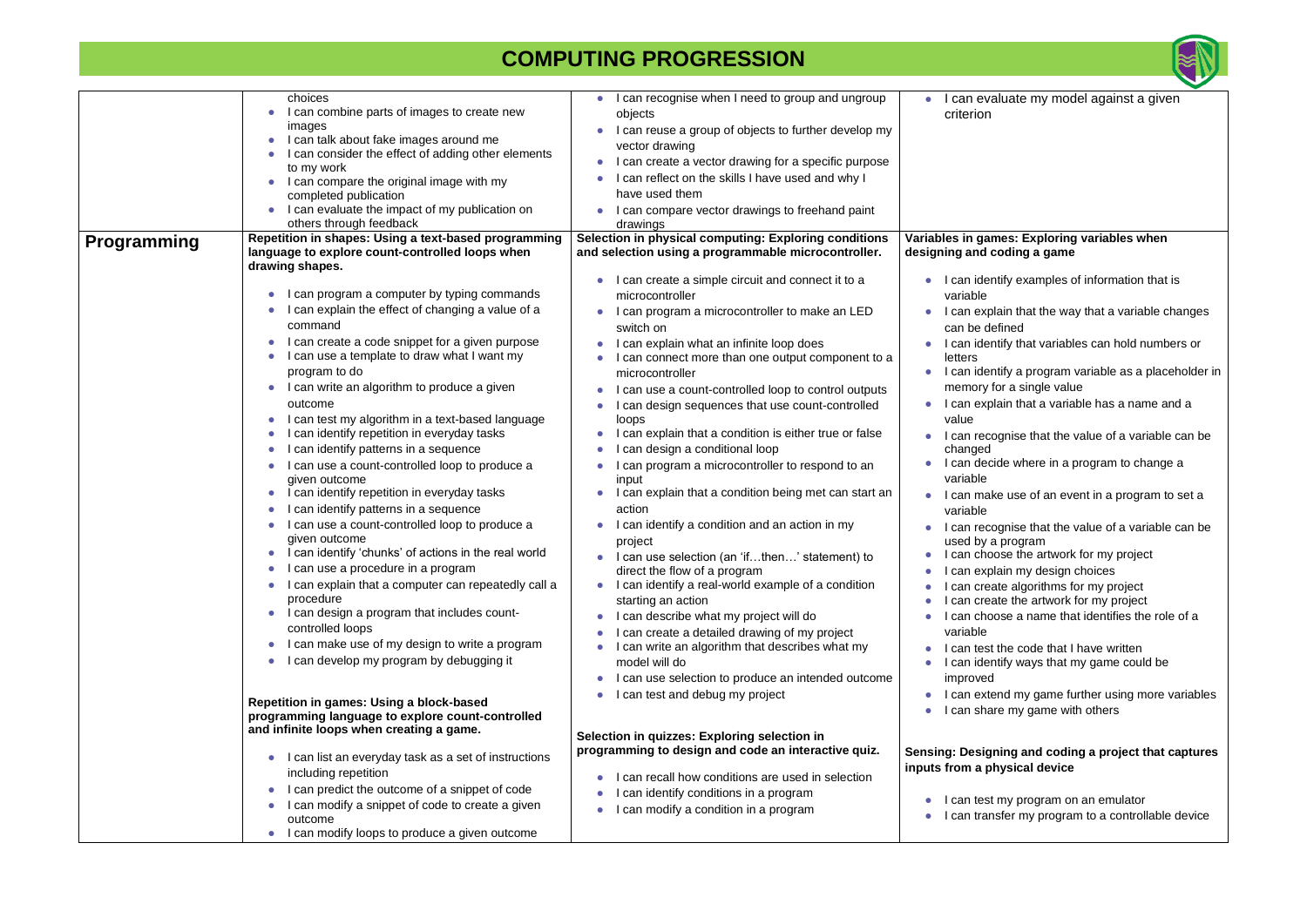#### **Interest Spreadsheets: Answering questions by using spreadsheets to organise and calculate data**

plain the relevance of data headings swer questions from an existing data set k simple relevant questions which can be

- ad using data
- plain what an item of data is
- ply an appropriate number format to a cell ild a data set in a spreadsheet application plain the relevance of a cell's data type nstruct a formula in a spreadsheet
- entify that changing inputs changes outputs cognise that data can be calculated using operations
- eate a formula which includes a range of

|                                | can choose when to use a count-controlled and an<br>infinite loop<br>I can recognise that some programming languages<br>enable more than one process to be run at once<br>can choose which action will be repeated for each<br>object<br>I can explain what the outcome of the repeated<br>action should be<br>I can evaluate the effectiveness of the repeated<br>sequences used in my program<br>I can identify which parts of a loop can be changed<br>I can explain the effect of my changes<br>I can re-use existing code snippets on new sprites<br>can evaluate the use of repetition in a project<br>can select key parts of a given project to use in<br>my own design<br>I can develop my own design explaining what my<br>project will do<br>I can refine the algorithm in my design<br>I can build a program that follows my design<br>I can evaluate the steps I followed when building my<br>project | I can use selection in an infinite loop to check a<br>٠<br>condition<br>I can identify the condition and outcomes in an 'if<br>then else' statement<br>I can create a program with different outcomes<br>using selection<br>I can explain that program flow can branch<br>according to a condition<br>I can design the flow of a program which contains<br>'if then else'<br>I can show that a condition can direct program flow<br>in one of two ways<br>I can outline a given task<br>$\bullet$<br>can use a design format to outline my project<br>can identify the outcome of user input in an<br>algorithm<br>can implement my algorithm to create the first<br>section of my program<br>I can test my program<br>can share my program with others<br>can identify ways the program could be improved<br>can identify the setup code I need in my program<br>can extend my program further | can app<br>environm<br>I can ide<br>world<br>can use<br>select the<br>I can det<br>selection<br>I can use<br>can exp<br>can exp<br>remains<br>l can exp<br>condition<br>I can use<br>statemer<br>can mo<br>outcome<br>l can dec<br>can des<br>can des<br>can cre<br>can test<br>l can use<br>bugs |
|--------------------------------|--------------------------------------------------------------------------------------------------------------------------------------------------------------------------------------------------------------------------------------------------------------------------------------------------------------------------------------------------------------------------------------------------------------------------------------------------------------------------------------------------------------------------------------------------------------------------------------------------------------------------------------------------------------------------------------------------------------------------------------------------------------------------------------------------------------------------------------------------------------------------------------------------------------------|-------------------------------------------------------------------------------------------------------------------------------------------------------------------------------------------------------------------------------------------------------------------------------------------------------------------------------------------------------------------------------------------------------------------------------------------------------------------------------------------------------------------------------------------------------------------------------------------------------------------------------------------------------------------------------------------------------------------------------------------------------------------------------------------------------------------------------------------------------------------------------------------------|---------------------------------------------------------------------------------------------------------------------------------------------------------------------------------------------------------------------------------------------------------------------------------------------------|
| Data and<br><b>Information</b> | Data logging: Recognising how and why data is<br>collected over time, before using data loggers to carry<br>out an investigation.<br>can choose a data set to answer a given question<br>I can suggest questions that can be answered<br>using a given data set<br>I can identify data that can be gathered over time<br>I can explain that sensors are input devices<br>I can use data from a sensor to answer a given<br>question<br>I can identify that data from sensors can be<br>recorded<br>can identify a suitable place to collect data<br>can identify the intervals used to collect data<br>I can talk about the data that I have captured<br>can import a data set<br>can use a computer to view data in different ways                                                                                                                                                                                | Flat-file databases: Using a database to order data and<br>create charts to answer questions<br>I can create multiple questions about the same field<br>$\bullet$<br>can explain how information can be recorded<br>can order, sort, and group my data cards<br>can navigate a flat-file database to compare<br>different views of information<br>I can explain what a 'field' and a 'record' is in a<br>database<br>I can choose which field to sort data by to answer a<br>given question<br>I can explain how information can be grouped<br>$\bullet$<br>can group information to answer questions<br>can combine grouping and sorting to answer more<br>0<br>specific questions<br>I can choose which field and value are required to<br>$\bullet$<br>answer a given question<br>I can outline how 'AND' and 'OR' can be used to<br>refine data selection                                   | Introduction to<br>using spreadsh<br>l can exp<br>can ans<br>can ask<br>answere<br>can exp<br>can app<br>can buil<br>can exp<br>can cor<br>can ide<br>can rec<br>different<br>I can cre<br>cells                                                                                                  |



ply my knowledge of programming to a new nent entify examples of conditions in the real e a variable in an if, then, else statement to e flow of a program termine the flow of a program using e a condition to change a variable periment with different physical inputs plain that if you read a variable, the value plain the importance of the order of ns in else, if statements  $e$  an operand (e.g.  $\le$  =) in an if, then nt. odify a program to achieve a different cide what variables to include in a project sign the algorithm for my project sign the program flow for my project ate a program based on my design

st my program against my design e a range of approaches to find and fix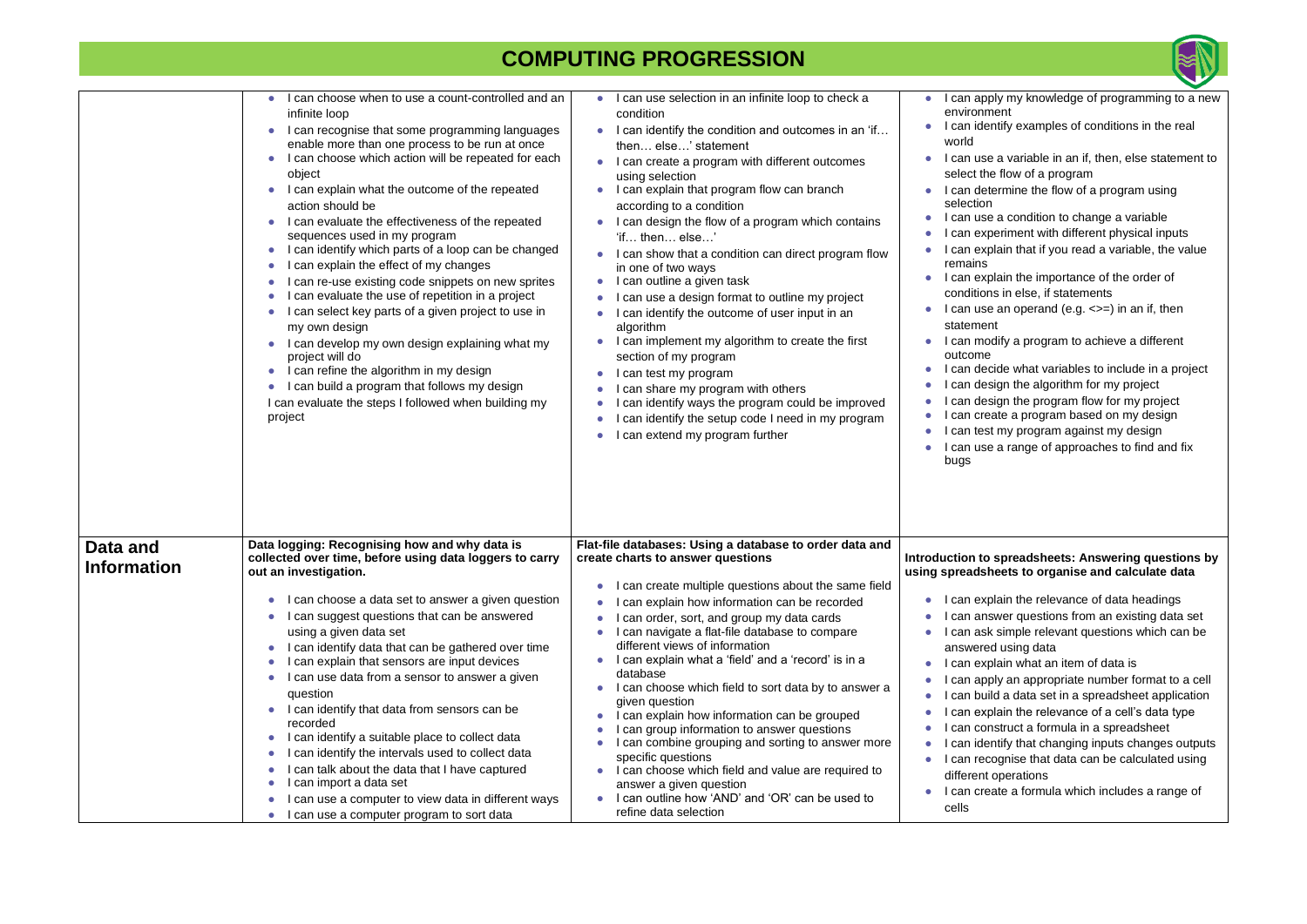|                   | can propose a question that can be answered<br>using logged data<br>I can plan how to collect data using a data logger<br>I can use a data logger to collect data<br>can interpret data that has been collected using a<br>data logger<br>I can draw conclusions from the data that I have<br>collected<br>I can explain the benefits of using a data logger | can choose multiple criteria to answer a given<br>question<br>can select an appropriate chart to visually<br>compare data<br>can refine a chart by selecting a particular filter<br>can explain the benefits of using a computer to<br>create graphs<br>can ask questions that will need more than one<br>field to answer<br>can refine a search in a real-world context<br>can present my findings to a group | can ap<br>can us<br>l can exr<br>⊧can ap <sub>l</sub><br>answer<br>l can prc<br>can us<br>can su |
|-------------------|--------------------------------------------------------------------------------------------------------------------------------------------------------------------------------------------------------------------------------------------------------------------------------------------------------------------------------------------------------------|----------------------------------------------------------------------------------------------------------------------------------------------------------------------------------------------------------------------------------------------------------------------------------------------------------------------------------------------------------------------------------------------------------------|--------------------------------------------------------------------------------------------------|
| <b>Vocabulary</b> | Recording, podcast, digital, audio, composition, image,<br>elements, snippet, repetition, input device, data logger,                                                                                                                                                                                                                                         | Input, output, process, visual media, techniques, export,<br>vector drawing, resize, rotate, duplicate, alignment grid,<br>layer, freehand, microcontroller, conditional loop, infinite<br>loop, branch, database, multiple criteria                                                                                                                                                                           | Web crawlers, li<br>path, hyperlinks<br>memory, emular<br>format, cell, forr                     |

|                                             | Year 6                                                                                                                                                                                                                                                                                                                                                                                                                                                                                                                                                   |                                                                                                                                                                                                                                                                                                                                                                                                                                                                                                                                                                                                                                                                                      |
|---------------------------------------------|----------------------------------------------------------------------------------------------------------------------------------------------------------------------------------------------------------------------------------------------------------------------------------------------------------------------------------------------------------------------------------------------------------------------------------------------------------------------------------------------------------------------------------------------------------|--------------------------------------------------------------------------------------------------------------------------------------------------------------------------------------------------------------------------------------------------------------------------------------------------------------------------------------------------------------------------------------------------------------------------------------------------------------------------------------------------------------------------------------------------------------------------------------------------------------------------------------------------------------------------------------|
|                                             |                                                                                                                                                                                                                                                                                                                                                                                                                                                                                                                                                          | Year 6 content                                                                                                                                                                                                                                                                                                                                                                                                                                                                                                                                                                                                                                                                       |
| <b>Computing</b><br>systems and<br>networks | Previous year's content<br>Sharing information: Identifying and exploring how<br>information is shared between digital systems.<br>I can explain that systems are built using a number<br>of parts<br>I can describe that a computer system features<br>inputs, processes, and outputs<br>I can explain that computer systems communicate<br>with other devices<br>I can identify tasks that are managed by computer<br>systems<br>I can identify the human elements of a computer<br>system<br>I can explain the benefits of a given computer<br>system | Internet communication: Recognising how the WWW can be used to cor<br>information<br>can complete a web search to find specific information<br>can refine my search<br>can compare results from different search engines<br>can explain why we need tools to find things online<br>can recognise the role of web crawlers<br>in creating an index<br>I can relate a search term to the search engine's index<br>can explain that search results are ordered<br>can explain that a search engine follows rules to rank relevant pages<br>can suggest some of the criteria that a search engine checks to decid<br>can describe some of the ways that search results can be influenced |
|                                             | I can recognise that data is transferred using<br>agreed methods<br>I can explain that networked digital devices have<br>unique addresses<br>I can explain that data is transferred over networks<br>in packets<br>I can recognise that connected digital devices can<br>allow us to access shared files stored online<br>I can send information over the internet in different<br>ways<br>I can explain that the internet allows different media<br>to be shared<br>I can suggest strategies to ensure successful group                                 | can recognise some of the limitations of search engines<br>can explain how search engines make money<br>can explain the different ways in which people communicate<br>can identify that there are a variety of ways of communicating over the<br>can choose methods of communication to suit particular purposes<br>can compare different methods of communicating on the internet<br>can decide when I should and should not share<br>can explain that communication on the internet may not be private                                                                                                                                                                             |



pply a formula to multiple cells by duplicating

- e a spreadsheet to answer questions
- plain why data should be organised
- ply a formula to calculate the data I need to questions
- oduce a graph
- e a graph to show the answer to questions ggest when to use a table or graph

limitations, HTML, copyright, navigation s, graphical criterion, variable, placeholder, ator, controllable device, operand, bug, mula

**Internate communicate and be searched to find** 

ecide on the order of results

the internet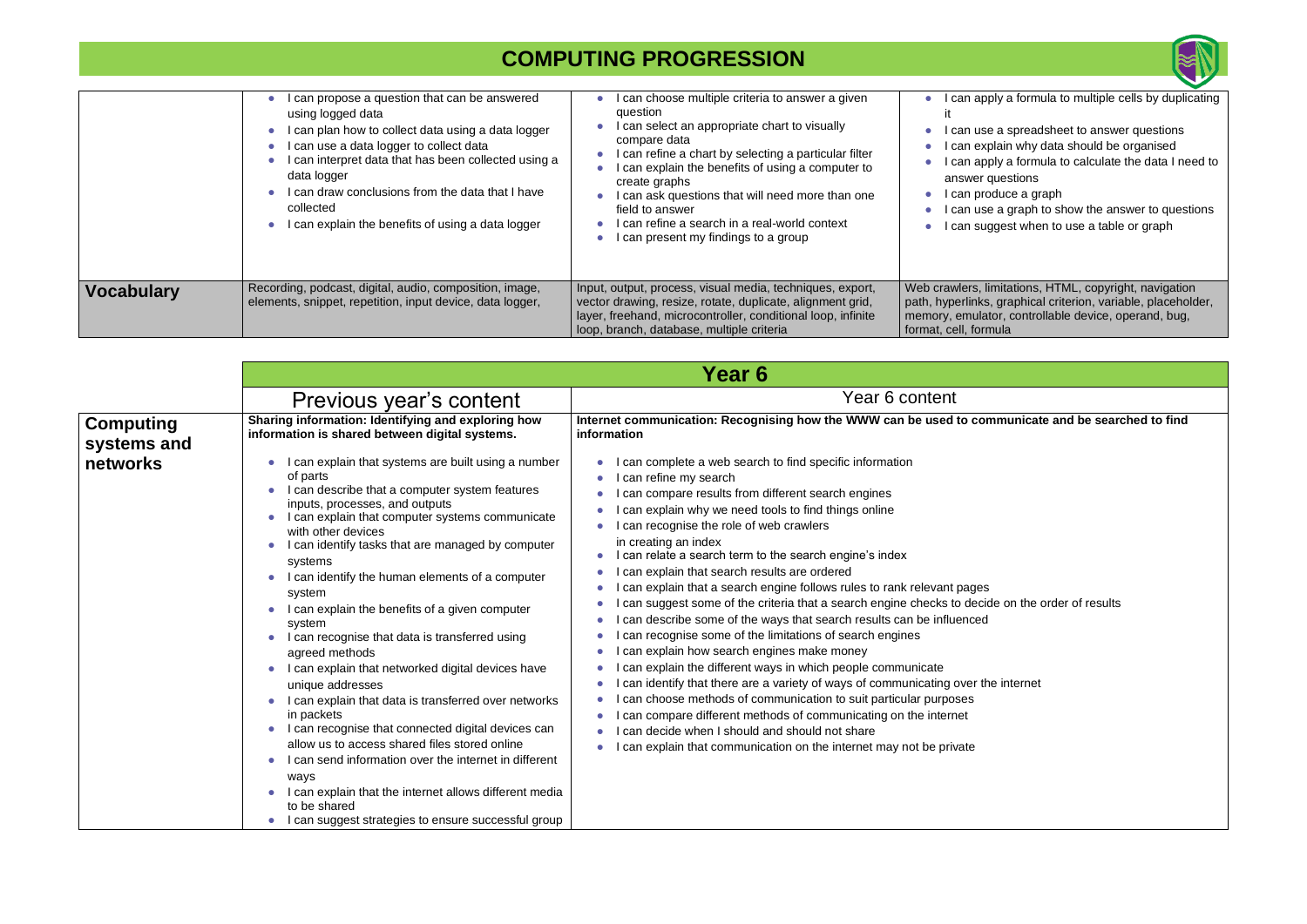|                       | work                                                                                               |                                                                                                                            |
|-----------------------|----------------------------------------------------------------------------------------------------|----------------------------------------------------------------------------------------------------------------------------|
|                       | I can make thoughtful suggestions on my group's                                                    |                                                                                                                            |
|                       | work                                                                                               |                                                                                                                            |
|                       | I can compare working online with working offline                                                  |                                                                                                                            |
|                       | I can identify different ways of working together                                                  |                                                                                                                            |
|                       | online                                                                                             |                                                                                                                            |
|                       | I can recognise that working together on the                                                       |                                                                                                                            |
|                       | internet can be public or private                                                                  |                                                                                                                            |
|                       | I can explain how the internet enables effective<br>collaboration                                  |                                                                                                                            |
| <b>Creating media</b> | Video editing: Planning, capturing, and editing video<br>to produce a short film.                  | Webpage creation: Designing and creating webpages, giving consideration to<br>navigation.                                  |
|                       | I can explain that video is a visual media format<br>$\bullet$                                     | I can explore a website                                                                                                    |
|                       | I can identify features of videos                                                                  | can discuss the different types of media used on websites                                                                  |
|                       | I can compare features in different videos                                                         | know that websites are written in HTML                                                                                     |
|                       | I can identify and find features on a digital video                                                | can recognise the common features of a web page                                                                            |
|                       | recording device                                                                                   | can suggest media to include on my page<br>can draw a web page layout that suits my purpose                                |
|                       | I can experiment with different camera angles<br>$\bullet$                                         | can say why I should use copyright-free images                                                                             |
|                       | I can make use of a microphone                                                                     | can find copyright-free images                                                                                             |
|                       | I can suggest filming techniques for a given                                                       | can describe what is meant by the term 'fair use'                                                                          |
|                       | purpose                                                                                            | can add content to my own web page                                                                                         |
|                       | I can capture video using a range of filming                                                       | can preview what my web page looks like                                                                                    |
|                       | techniques                                                                                         | can evaluate what my web page looks like on different devices and sugges<br>can explain what a navigation path is          |
|                       | I can review how effective my video is                                                             | can describe why navigation paths are useful                                                                               |
|                       | I can outline the scenes of my video                                                               | can make multiple web pages and link them using hyperlinks                                                                 |
|                       | can decide which filming techniques I will use<br>$\bullet$<br>I can create and save video content | can explain the implication of linking to content owned by others                                                          |
|                       | $\bullet$                                                                                          | can create hyperlinks to link to other people's work                                                                       |
|                       | I can store, retrieve, and export my recording to a<br>computer                                    | can evaluate the user experience of a website                                                                              |
|                       | I can select the correct tools to make edits to my<br>video                                        |                                                                                                                            |
|                       | I can make edits to my video and improve the final                                                 | 3D modelling: Planning, developing, and evaluating 3D computer models of p                                                 |
|                       | outcome                                                                                            | I can discuss the similarities and differences between 2D and 3D shapes                                                    |
|                       | I can recognise that my choices when making a<br>$\bullet$                                         | can explain why we might represent 3D objects on a computer                                                                |
|                       | video will impact the quality of the final outcome                                                 | can select, move, and delete a digital 3D shape                                                                            |
|                       | I can evaluate my video and share my opinions                                                      | can identify how graphical objects can be modified                                                                         |
|                       |                                                                                                    | can resize a 3D object                                                                                                     |
|                       |                                                                                                    | can change the colour of a 3D object                                                                                       |
|                       | Vector drawing: Creating images in a drawing program                                               | can rotate a 3D object                                                                                                     |
|                       | by using layers and groups of objects.                                                             | can position 3D objects in relation to each other<br>$\bullet$                                                             |
|                       | I can recognise that vector drawings are made                                                      | can select and duplicate multiple 3D objects<br>can identify the 3D shapes needed to create a model of a real-world object |
|                       | using shapes                                                                                       | can create digital 3D objects of an appropriate size                                                                       |
|                       | I can experiment with the shape and line tools                                                     | can group a digital 3D shape and a placeholder to create a hole in an objet                                                |
|                       | I can discuss how vector drawings are different                                                    | can plan my 3D model                                                                                                       |
|                       | from paper-based drawings                                                                          | can choose which 3D objects I need to construct my model                                                                   |
|                       | I can identify the shapes used to make a vector                                                    | can modify multiple 3D objects                                                                                             |
|                       | drawing                                                                                            | can decide how my model can be improved                                                                                    |



**<u>ation to copyright, aesthetics, and </u>** 

suggest/make edits.

**8** of physical objects.

an object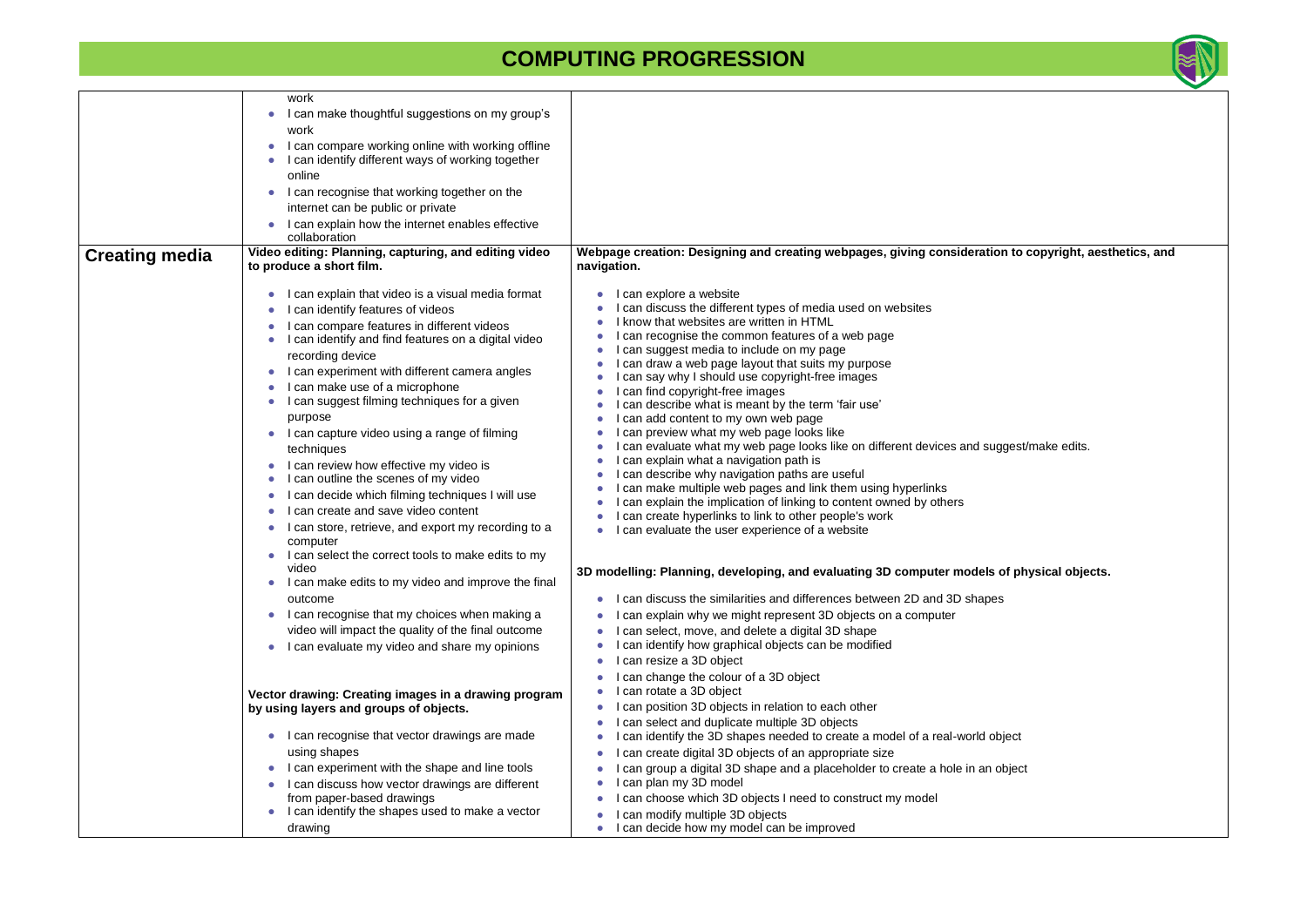|             | I can explain that each element added to a vector<br>$\bullet$                                               | I can modify my model to improve it<br>$\bullet$                                                                                     |
|-------------|--------------------------------------------------------------------------------------------------------------|--------------------------------------------------------------------------------------------------------------------------------------|
|             | drawing is an object                                                                                         | I can evaluate my model against a given criterion                                                                                    |
|             | I can move, resize, and rotate objects I have<br>duplicated                                                  |                                                                                                                                      |
|             | I can use the zoom tool to help me add detail to my                                                          |                                                                                                                                      |
|             | drawings                                                                                                     |                                                                                                                                      |
|             | I can explain how alignment grids and resize<br>$\bullet$<br>handles can be used to improve consistency      |                                                                                                                                      |
|             | I can modify objects to create a new image<br>I can identify that each added object creates a new            |                                                                                                                                      |
|             | layer in the drawing                                                                                         |                                                                                                                                      |
|             | I can change the order of layers in a vector drawing                                                         |                                                                                                                                      |
|             | I can use layering to create an image<br>I can copy part of a drawing by duplicating several                 |                                                                                                                                      |
|             | objects<br>I can recognise when I need to group and ungroup                                                  |                                                                                                                                      |
|             | objects<br>I can reuse a group of objects to further develop my                                              |                                                                                                                                      |
|             | vector drawing                                                                                               |                                                                                                                                      |
|             | I can create a vector drawing for a specific purpose<br>I can reflect on the skills I have used and why I    |                                                                                                                                      |
|             | have used them                                                                                               |                                                                                                                                      |
|             | I can compare vector drawings to freehand paint                                                              |                                                                                                                                      |
|             | drawings                                                                                                     |                                                                                                                                      |
| Programming | Selection in physical computing: Exploring conditions<br>and selection using a programmable microcontroller. | Variables in games: Exploring variables when designing and coding a game                                                             |
|             |                                                                                                              | I can identify examples of information that is variable                                                                              |
|             | I can create a simple circuit and connect it to a<br>$\bullet$                                               | can explain that the way that a variable changes can be defined                                                                      |
|             | microcontroller<br>I can program a microcontroller to make an LED                                            | can identify that variables can hold numbers or letters<br>can identify a program variable as a placeholder in memory for a single v |
|             | switch on                                                                                                    | can explain that a variable has a name and a value                                                                                   |
|             | I can explain what an infinite loop does<br>I can connect more than one output component to a                | I can recognise that the value of a variable can be changed<br>I can decide where in a program to change a variable<br>$\bullet$     |
|             | microcontroller                                                                                              | can make use of an event in a program to set a variable                                                                              |
|             | I can use a count-controlled loop to control outputs<br>I can design sequences that use count-controlled     | can recognise that the value of a variable can be used by a program<br>can choose the artwork for my project                         |
|             | loops                                                                                                        | I can explain my design choices                                                                                                      |
|             | I can explain that a condition is either true or false                                                       | I can create algorithms for my project                                                                                               |
|             | I can design a conditional loop                                                                              | can create the artwork for my project                                                                                                |
|             | I can program a microcontroller to respond to an                                                             | can choose a name that identifies the role of a variable                                                                             |
|             | input<br>I can explain that a condition being met can start an                                               | I can test the code that I have written                                                                                              |
|             | action                                                                                                       | I can identify ways that my game could be improved                                                                                   |
|             | I can identify a condition and an action in my<br>$\bullet$                                                  | can extend my game further using more variables<br>О                                                                                 |
|             | project                                                                                                      | I can share my game with others                                                                                                      |
|             | I can use selection (an 'ifthen' statement) to                                                               |                                                                                                                                      |
|             | direct the flow of a program                                                                                 | Sensing: Designing and coding a project that captures inputs from a physic                                                           |
|             | I can identify a real-world example of a condition<br>$\bullet$                                              |                                                                                                                                      |



ngle value

**Sensips: Designing**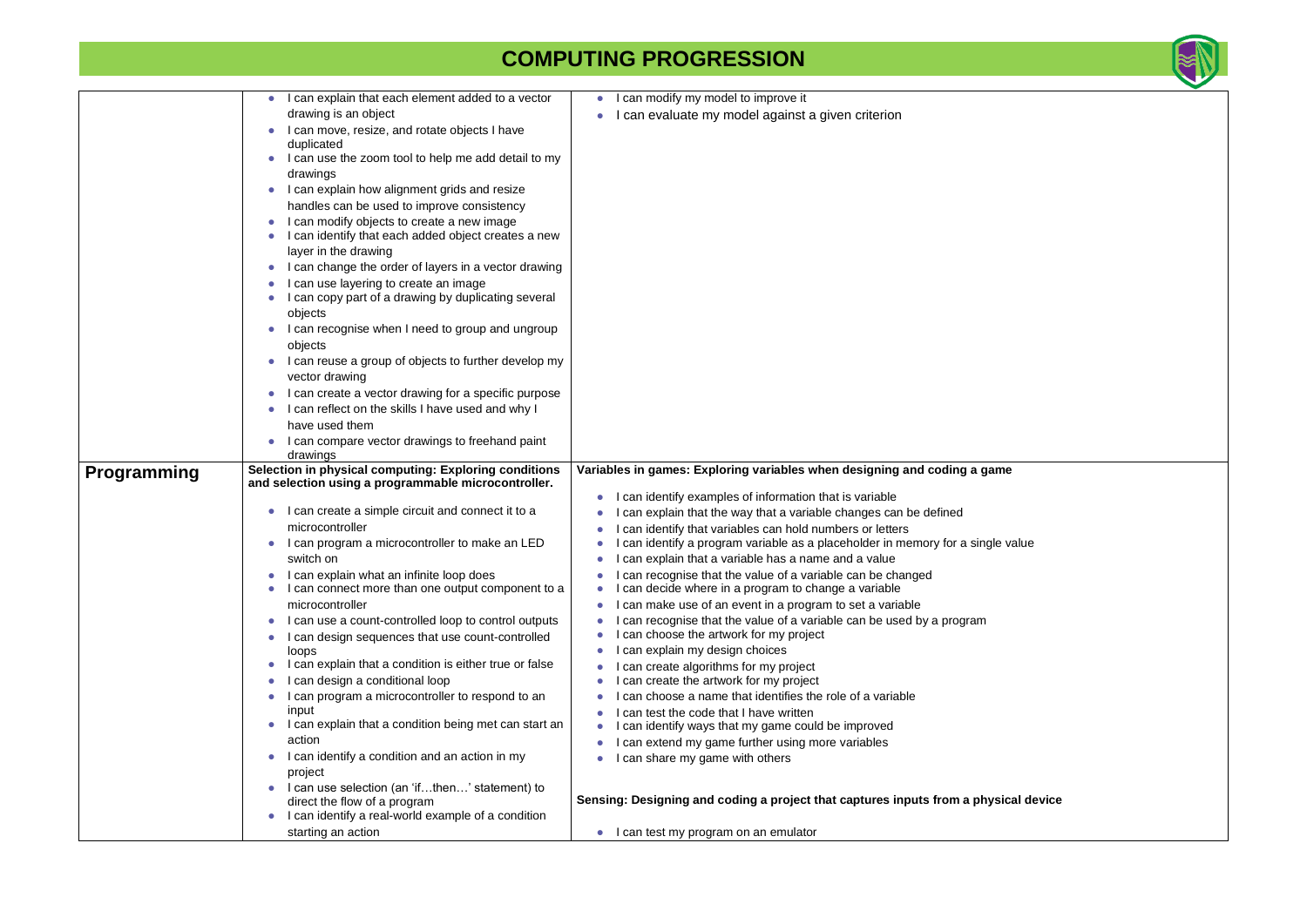|                                | can describe what my project will do<br>$\bullet$<br>I can create a detailed drawing of my project<br>$\bullet$<br>I can write an algorithm that describes what my<br>$\bullet$<br>model will do<br>I can use selection to produce an intended outcome<br>$\bullet$<br>I can test and debug my project<br>$\bullet$<br>Selection in quizzes: Exploring selection in<br>programming to design and code an interactive quiz.<br>I can recall how conditions are used in selection<br>$\bullet$<br>can identify conditions in a program<br>$\bullet$<br>I can modify a condition in a program<br>I can use selection in an infinite loop to check a<br>condition<br>I can identify the condition and outcomes in an 'if<br>$\bullet$<br>then else' statement<br>I can create a program with different outcomes<br>using selection<br>I can explain that program flow can branch<br>$\bullet$<br>according to a condition<br>I can design the flow of a program which contains<br>$\bullet$<br>'if then else'<br>I can show that a condition can direct program flow<br>in one of two ways<br>I can outline a given task<br>$\bullet$<br>I can use a design format to outline my project<br>$\bullet$<br>I can identify the outcome of user input in an<br>$\bullet$<br>algorithm<br>I can implement my algorithm to create the first<br>section of my program<br>$\bullet$<br>I can test my program<br>I can share my program with others<br>$\bullet$<br>can identify ways the program could be improved<br>$\bullet$<br>can identify the setup code I need in my program<br>$\bullet$<br>can extend my program further<br>$\bullet$ | can transfer my program to a controllable device<br>can apply my knowledge of programming to a new environment<br>can identify examples of conditions in the real world<br>can use a variable in an if, then, else statement to select the flow of a prog<br>can determine the flow of a program using selection<br>can use a condition to change a variable<br>can experiment with different physical inputs<br>can explain that if you read a variable, the value remains<br>can explain the importance of the order of conditions in else, if statements<br>can use an operand (e.g. $\le$ = ) in an if, then statement<br>can modify a program to achieve a different outcome<br>can decide what variables to include in a project<br>can design the algorithm for my project<br>can design the program flow for my project<br>can create a program based on my design<br>can test my program against my design<br>can use a range of approaches to find and fix bugs |
|--------------------------------|------------------------------------------------------------------------------------------------------------------------------------------------------------------------------------------------------------------------------------------------------------------------------------------------------------------------------------------------------------------------------------------------------------------------------------------------------------------------------------------------------------------------------------------------------------------------------------------------------------------------------------------------------------------------------------------------------------------------------------------------------------------------------------------------------------------------------------------------------------------------------------------------------------------------------------------------------------------------------------------------------------------------------------------------------------------------------------------------------------------------------------------------------------------------------------------------------------------------------------------------------------------------------------------------------------------------------------------------------------------------------------------------------------------------------------------------------------------------------------------------------------------------------------------------------------------------------------------------------------------------------------|---------------------------------------------------------------------------------------------------------------------------------------------------------------------------------------------------------------------------------------------------------------------------------------------------------------------------------------------------------------------------------------------------------------------------------------------------------------------------------------------------------------------------------------------------------------------------------------------------------------------------------------------------------------------------------------------------------------------------------------------------------------------------------------------------------------------------------------------------------------------------------------------------------------------------------------------------------------------------|
| Data and<br><b>Information</b> | Flat-file databases: Using a database to order data and<br>create charts to answer questions                                                                                                                                                                                                                                                                                                                                                                                                                                                                                                                                                                                                                                                                                                                                                                                                                                                                                                                                                                                                                                                                                                                                                                                                                                                                                                                                                                                                                                                                                                                                       | Introduction to spreadsheets: Answering questions by using spreadsheets to                                                                                                                                                                                                                                                                                                                                                                                                                                                                                                                                                                                                                                                                                                                                                                                                                                                                                                |
|                                | I can create multiple questions about the same field<br>$\bullet$<br>can explain how information can be recorded<br>$\bullet$<br>can order, sort, and group my data cards<br>$\bullet$<br>I can navigate a flat-file database to compare<br>$\bullet$<br>different views of information<br>I can explain what a 'field' and a 'record' is in a<br>$\bullet$<br>database<br>I can choose which field to sort data by to answer a<br>$\bullet$<br>given question                                                                                                                                                                                                                                                                                                                                                                                                                                                                                                                                                                                                                                                                                                                                                                                                                                                                                                                                                                                                                                                                                                                                                                     | can explain the relevance of data headings<br>can answer questions from an existing data set<br>can ask simple relevant questions which can be answered using data<br>can explain what an item of data is<br>can apply an appropriate number format to a cell<br>can build a data set in a spreadsheet application<br>can explain the relevance of a cell's data type<br>I can construct a formula in a spreadsheet                                                                                                                                                                                                                                                                                                                                                                                                                                                                                                                                                       |



a program

**Pets to organise and calculate data**